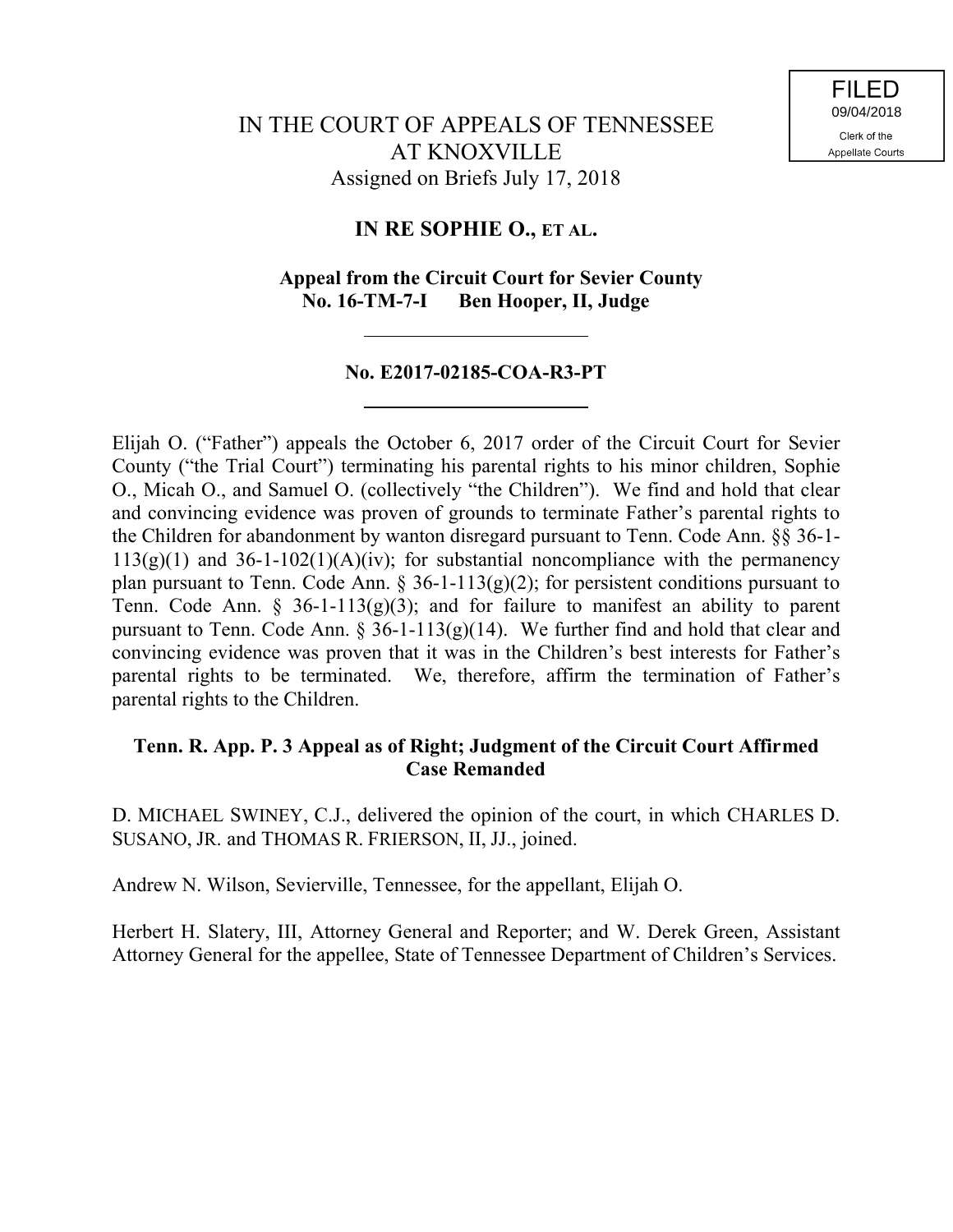#### **OPINION**

#### **Background**

The older two of the Children were removed initially from the custody of Father and Erin M. ("Mother") in January of 2011 because both parents were in jail. They were placed with a family friend along with their older half-sister.<sup>1</sup> In August of 2011, it was discovered that the family friend had abandoned the two older children with Mother against prior court orders. Because it was determined at that time that Mother was working with services in the home and was making great progress at rectifying the issues that led to the Children being taken into State custody, custody of the Children was given back to Mother. While Father, who recently had been released from incarceration was to be allowed supervised visitation with the Children, Mother was not allowed to be the person supervising his visits. In January of 2012, an order was entered recognizing that Mother was maintaining stable housing, employment, and transportation and was participating in Celebrate Recovery. The January 2012 order stated that custody of the Children would remain with Mother and that in-home services and all counsel were relieved of the matter, and the case was closed.

In August of 2012, DCS received a referral of drug exposure, and Mother failed a drug screen. In September of 2012, the two older of the Children were again removed from Mother's custody due to her drug use and reports that the Children were being left with Father without supervision. Both parents were granted supervised visitation. In October of 2012, Father was arrested on an outstanding warrant. In December of 2012 the youngest of the Children was born drug exposed and was immediately removed from Mother's custody.

A permanency plan was created for the Children, and Father successfully worked on the tasks assigned to him in the plan. In September of 2013, a ninety-day trial home placement for the Children with Father began. A hearing in December of 2013 held the trial home visit successful, and custody was returned to Father with Mother ordered to have no contact with the Children. The case again was closed.

In November of 2014 it was discovered that Mother was staying with Father and the Children, and the Children again were removed from Father's custody. Both parents were granted supervised visitation and ordered to pay child support.

A permanency plan was created dated December 1, 2014 with a stated goal of return to parents. Under this permanency plan, Father was to contact DCS to schedule

l

<sup>&</sup>lt;sup>1</sup> The older half-sister is Mother's daughter by another father.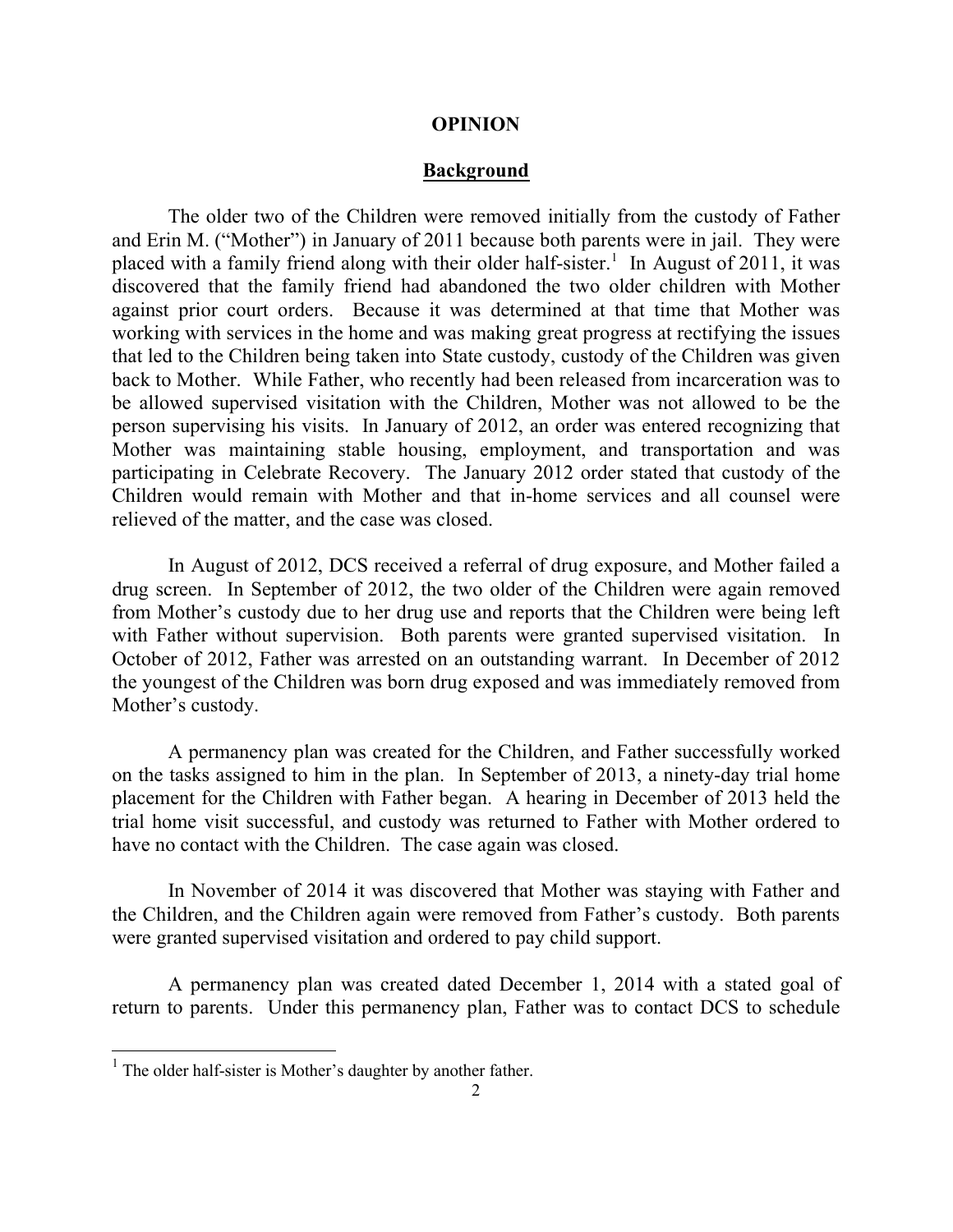visitation and provide for the Children's needs during visitation, follow court orders, maintain employment and provide proof monthly to DCS, pay child support, maintain transportation, maintain housing sufficient to meet the needs of the family, and attend faith-based couples counseling and provide proof to DCS, among other things. Another permanency plan was created dated May 26, 2015 with adoption being added as a concurrent goal. The requirements for Father under the May 2015 permanency plan were substantially the same as under the previous plan. This plan also required Father and Mother to notify DCS of any changes in their relationship status. A Judicial Review Hearing Order entered on July 22, 2015 stated: "Guardian ad Litem continues to express concern regarding trust (of Father). Court stated that Guardian ad Litem is right." Another permanency plan was created dated November 2, 2015 with a stated goal of adoption. The tasks for Father remained substantially similar to the tasks in the previous permanency plans.

On October 30, 2015, DCS filed a petition seeking to terminate both Father's and Mother's parental rights to the Children. At the time of trial on this petition, both Father and Mother were in jail. After trial, the Juvenile Court for Sevier County ("the Juvenile Court") terminated Mother's parental rights to the Children by order entered May 12, 2016. Mother appealed the termination to this Court, and we affirmed the Juvenile Court's May 12, 2016 order.

The Juvenile Court entered an order on May 16, 2016 dismissing the petition seeking to terminate Father's parental rights after finding and holding that DCS failed to prove both grounds for termination and that termination was in the Children's best interests. In the order dismissing the petition as to Father, the Juvenile Court specifically found and held:

Prior to [Father] returning to jail in August, 2015, the Department was close to returning physical custody to him on the basis of a trial home placement. A video surfaced which resulted in his probation being violated. There is no indication about who posted the video or when it occurred. Nevertheless, that video resulted in his probation being violated and the trial home placement could not go forward. This court notes that there was no wrong-doing at the time except as it relates to mother's drug addiction. There is not sufficient proof that [Father] did anything to endanger the children except as it relates to [Mother].

\* \* \*

This Court cannot find that it is in the best interest to cut off contact between the children and a father who 100 percent loves them. The world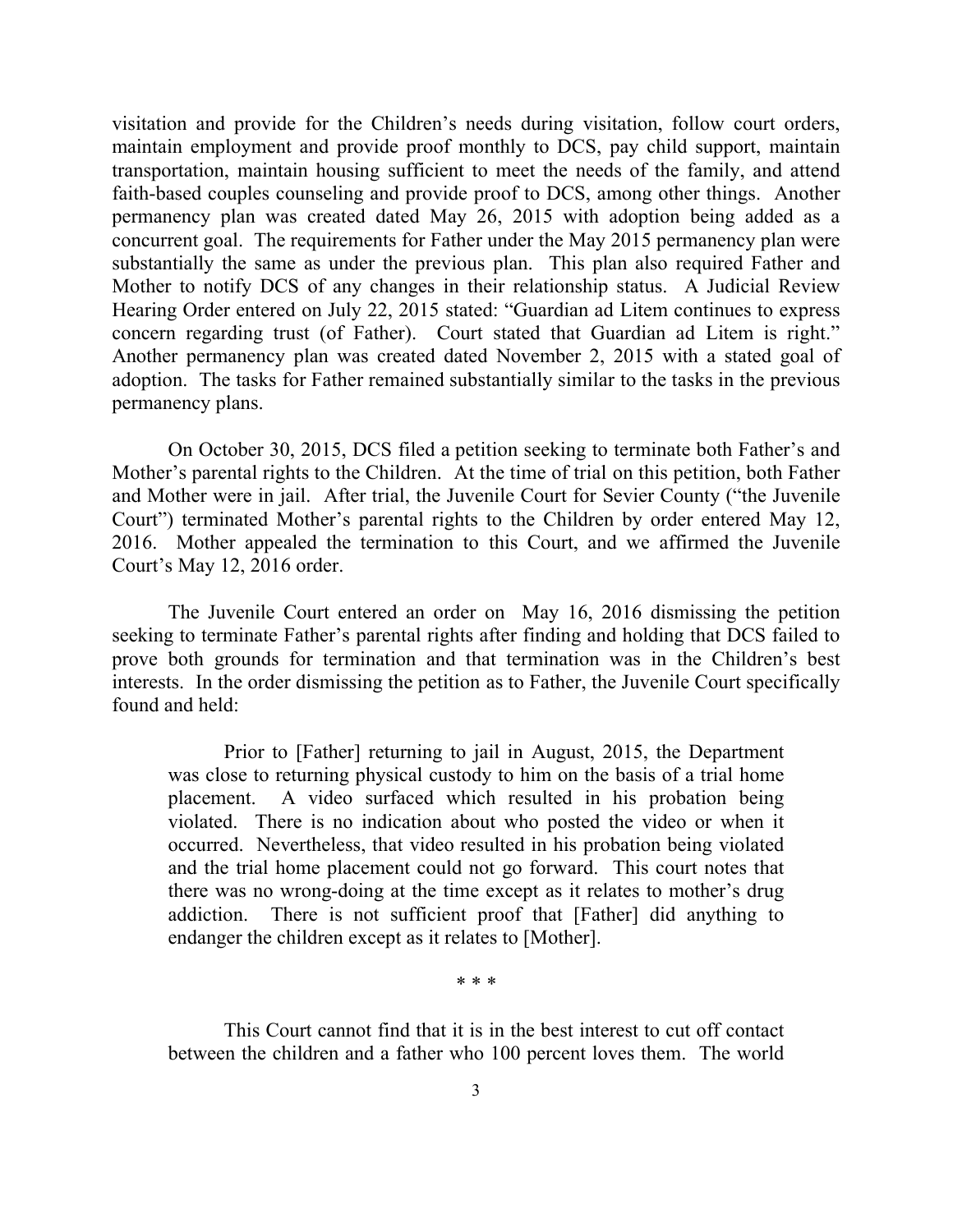is full of fathers who don't care and take no responsibility. The world is full of fathers who are addicted and absolutely care nothing about their children. This court cannot find that [Father] is one of them. This Court does not exactly know what will happen in the future, but it cannot find that it is in the best interest of the children to cut off contact between the children and the father.

Father was released from jail on May 3, 2016. Another permanency plan was created and dated May 23, 2016 with stated alternative goals of return to parent and adoption. The tasks for Father under this permanency plan remained substantially the same as under the previous plans.

Father again was arrested in August of 2016. On October 18, 2016, Father was found in violation of his probation for incurring new charges and ordered to serve the balance of his sentence with credit for time served.

Another permanency plan was created and dated November 29, 2016 with a stated goal of adoption. This permanency plan noted that Father no longer was on probation, had been sentenced to serve his remaining time in jail, and had incurred a public intoxication charge, an aggravated domestic assault charge, and a violation of probation since being released from jail in May of 2016.

In December of 2016, DCS filed another petition seeking to terminate Father's parental rights to the Children. The case proceeded to trial in March of 2017.

Krista Fox, the Children's DCS family service worker, testified at trial. Ms. Fox has worked on this case since May of 2015. At the time of trial, the oldest child was eight years old, and the youngest had just turned four.

Ms. Fox testified that pursuant to the permanency plan of December 1, 2014, Father was to follow court orders, maintain employment and provide proof of employment to DCS, pay child support, maintain transportation, maintain housing, attend faith-based couples counseling and provide proof of attendance, and provide WIC vouchers to foster parents. Ms. Fox testified that the December permanency plan was ratified in January of 2015, and the parents stipulated to noncompliance with court orders addressing safety and visitation. The order ratifying the permanency plan also provided that the parents were to submit to hair follicle exams and stated that the court suggested that the parents not have alcohol in the house.

Ms. Fox testified that prior to her being assigned to this case, Father had tested positive for marijuana. She further stated that at that time Father was renting a trailer,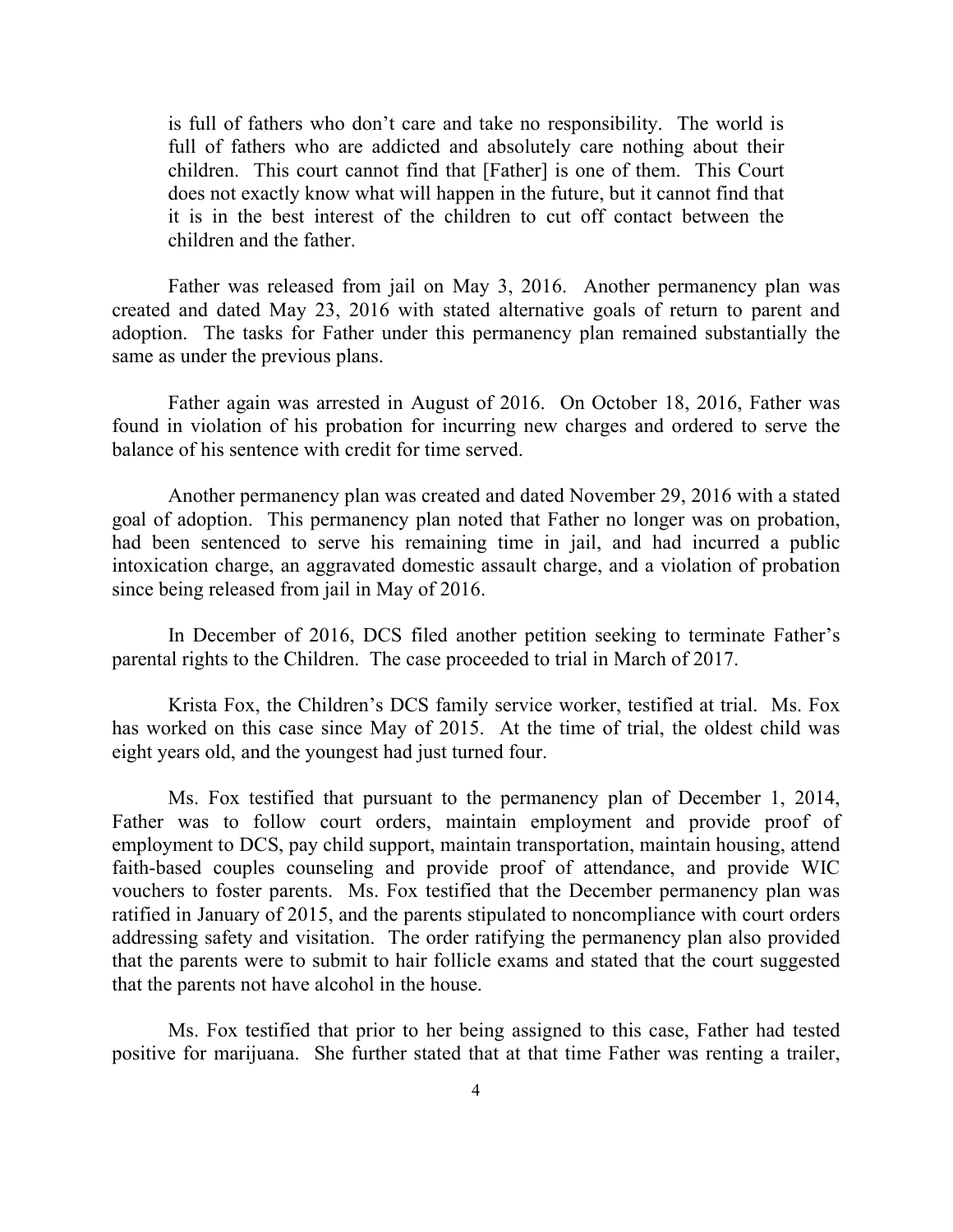was employed, had a car and valid driver's license, and was paying child support. Ms. Fox stated that Father and Mother were not together when Ms. Fox began working on the case.

Ms. Fox testified about the permanency plan created in May of 2015. This permanency plan required Father and Mother to notify DCS of any changes in their relationship status. The permanency plan also provided that if drug screens were failed, an A&D assessment would be required. Ms. Fox believed that prior to his going to jail in August of 2015 Father was in compliance with the permanency plan.

Ms. Fox testified that in July of 2015 Father was doing well, and they had moved to unsupervised visits and were about to start overnights. Then a safety concern arose which "warranted immediate action" and the Children were removed from the home. The safety concern arose out of a video involving Father. Father then went to jail August 3, 2015.

Ms. Fox testified that the video was sent to her via email from someone on the Child and Family Team. She received the email with the video on the same day that Father was to begin overnights. The Children already were with Father as they had gotten there around eight in the morning. Father was to take Sophie to therapy while his mother watched the boys. Ms. Fox received the video around the time that they were in therapy. Ms. Fox testified that the video clearly appeared to be of Father and it appeared to take place at the home where Father was staying with the Children. Ms. Fox was asked if Father admitted it was him in the video, and she stated: "He said at our last termination hearing that, yes, that's him in the video, but it wasn't his hand shooting the gun." After she viewed the video in the email, Ms. Fox also saw the video on Father's Facebook page. She stated: "that appeared to be [Father] in the video and it looked like that person was firing the gun." Ms. Fox was asked what was concerning about the video and she stated:

It was both the language and the fact that there was a gun first off in the home at all without our knowledge because we need to know if it's there and make sure it's - - if he was allowed to have one, like any parent, that it was properly kept so that the children wouldn't have access to it or I wouldn't have allowed them in the home in the first place. And, then, also, he references the house and says, come and get me, you know where I'm at. And that was extremely concerning because he's inviting some sort of violent conflict because he's shooting a gun and challenging someone with cuss words to where his children were at that exact moment. . . . That was why we felt it was - - we needed to take immediate action to remove them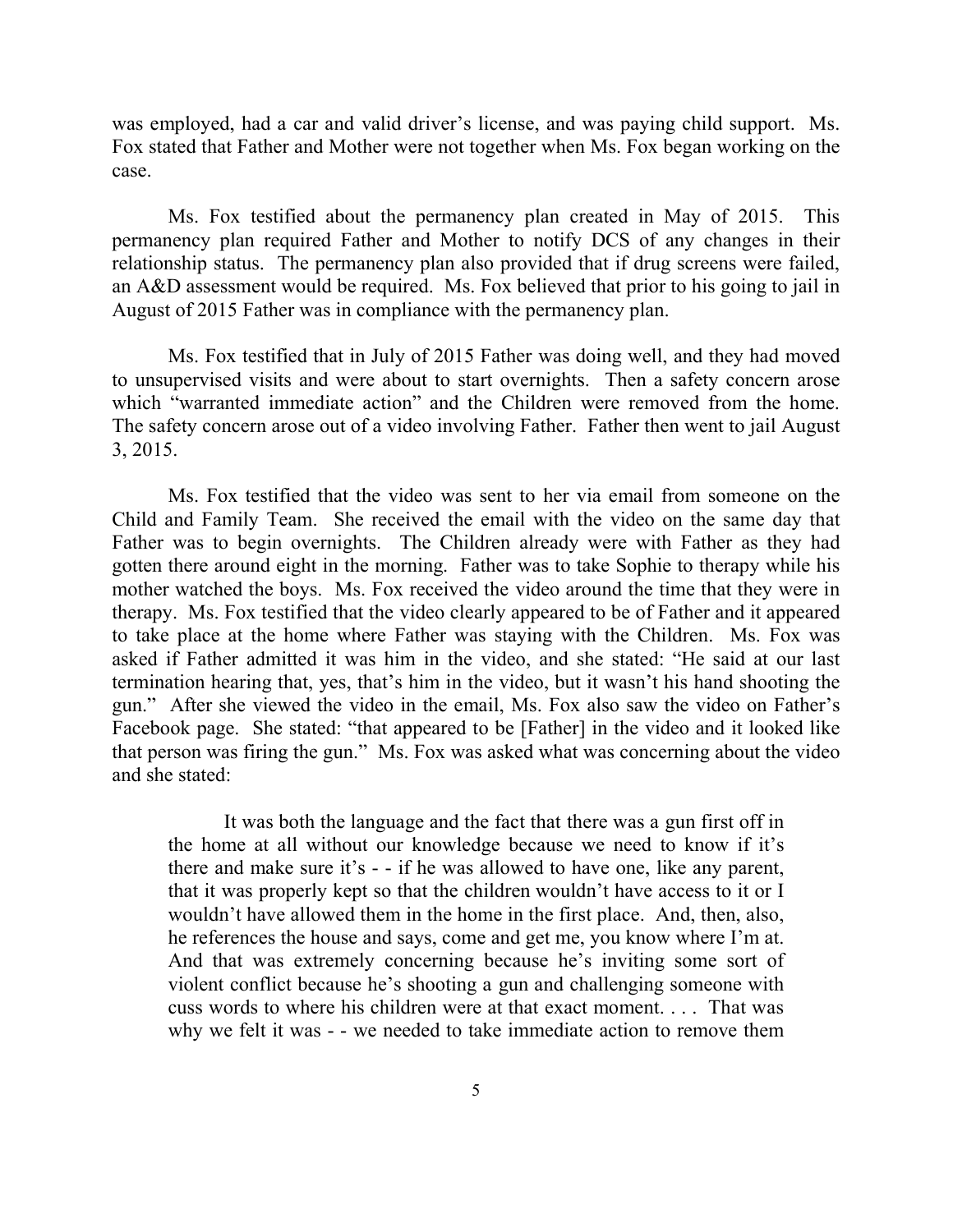from that location so that - - Because, like we said, anyone could see that video.

Ms. Fox identified the house in the video as Father's, and stated:

You can see parts of the porch. But, also, when the video starts, it's looking out and there's a gravel driveway that comes up. And it's - - I have been literally right there. That tree is in the same spot. I mean, that is what I recognize as the same house that I've been to on several occasions. . . . That was the exact same spot that that Crockpot was in when I was inside the house on several occasions.

Ms. Fox further testified:

And then at the end, there is a zebra print Crockpot that I was very aware of because when I did my home visit prior to that, I noticed it because it's zebra print and I like zebra print. . . . And right inside the kitchen door is where the Crockpot was.

Ms. Fox testified that she asked Father on the day she saw the video if he had firearms in the house. He told her that it was his cousin's and that it was not in the home. Ms. Fox stated that during the first termination trial Father "said he was creating the video for a rap video or something and that he was ashamed of that fact and that's why he didn't say it earlier." Father told the judge at that trial that he was not the one shooting the gun because he had tattoos on his hands. Ms. Fox testified that the first time she saw the tattoos on Father's hands was at the first termination trial in March of 2016.

Another permanency plan was created and dated November 2, 2015. The tasks on this permanency plan remained substantially the same as on the previous plans. Ms. Fox testified that Father was unable to participate in the development of this plan because he was incarcerated.

Ms. Fox testified that DCS arranged and paid for Father to have a mental health assessment while in jail. The assessment recommended individual counseling. DCS paid for Father to have the individual counseling while in jail.

Ms. Fox testified that in 2015 Father had appropriate housing in a trailer in Seymour. In 2015, Father provided DCS a letter from his employer stating that he was employed. Ms. Fox stated that other than the new charges, for the most part, Father was doing what he was supposed to do under the permanency plan. Then Father went to jail.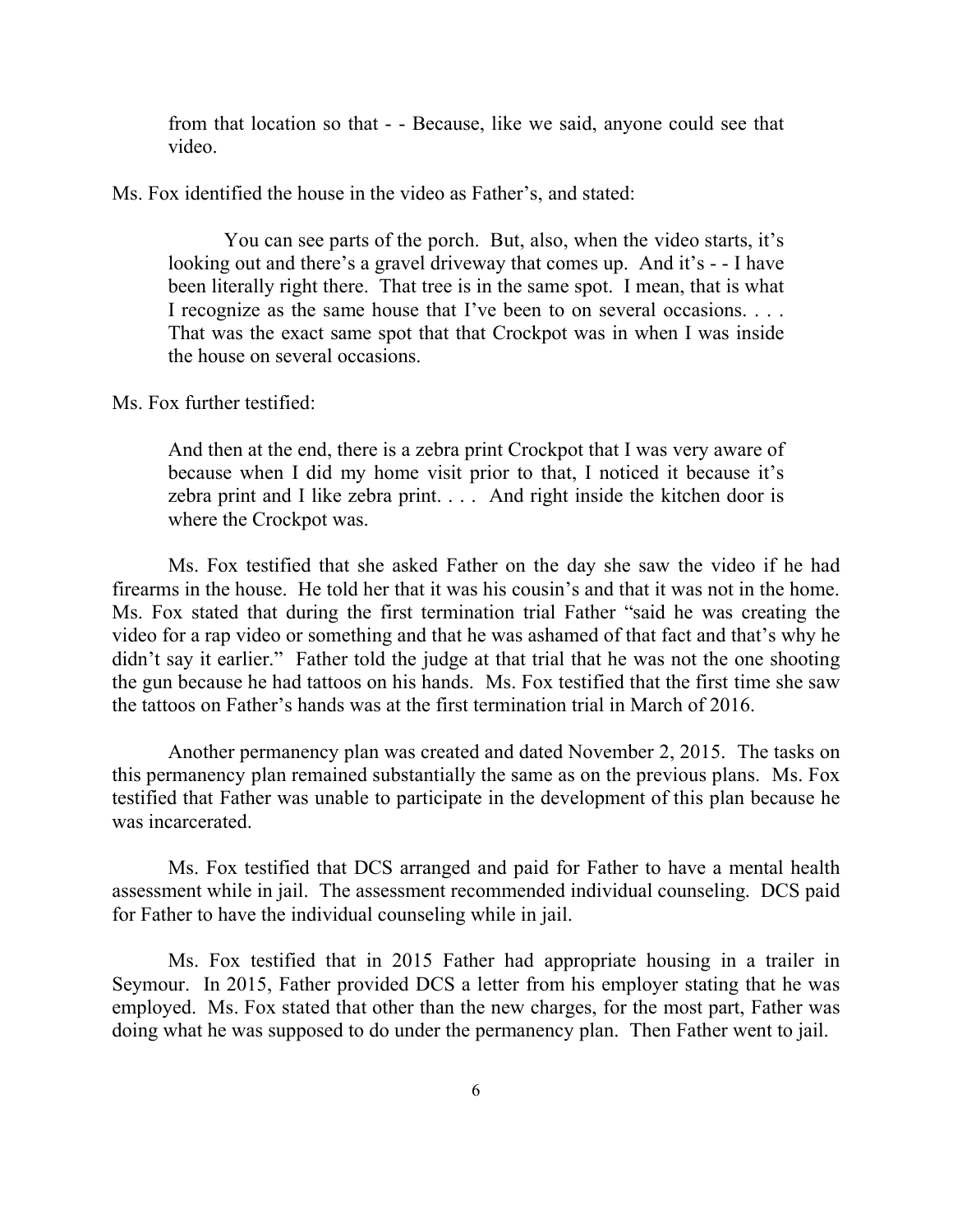Father was released from jail in May of 2016. Ms. Fox testified that since then he has not provided proof of employment and has stated that he is living with his father. Ms. Fox never had been to Father's father's home. When Ms. Fox asked Father if that was where Father planned to live with the Children, he told her "no."

Ms. Fox testified that when Father was arrested at the DCS office in August of 2015, his car was impounded. Ms. Fox testified that Father was not able to get the car back. Ms. Fox stated that there were some transportation issues after Father lost his car to impound, but Father was working on getting transportation and was "pretty good about calling" and letting Ms. Fox know if there was a transportation problem.

Ms. Fox testified that during the first six months after creation of the May 2016 permanency plan Father violated his probation and incurred two new charges. Father admitted during the permanency plan ratification hearing that he was facing a charge of public intoxication.

Ms. Fox testified that Father did attend Sophie's therapy appointment and did attend medical and dental appointments before he was incarcerated. To Ms. Fox's knowledge, when he was not incarcerated Father did pay child support. Ms. Fox also testified that Father told her that he was doing construction, but he never provided a pay stub or any other proof of income.

Ms. Fox testified that between May of 2016 and August of 2016, she called Father to come in for a drug test on two occasions. The first time Father told her he could not because he was stuck at work in Knoxville and did not have transportation. The second time he also was working, and Ms. Fox told him that she would stay late so he could come in. Ms. Fox told Father that he just needed to let her know he would come in late, but she never heard from him. Ms. Fox explained that usually DCS gives people two or three hours to come in depending upon where they are at the time. Ms. Fox stated that typically when a parent fails to show for a drug screen DCS considers that a failed drug screen.

Ms. Fox supervised some visitations between Father and the Children. She stated that during visitations Father "[i]nteracts okay" and entertained the Children. Ms. Fox testified that after being released from jail in 2016, Father cancelled some visitations, but "usually he was really good about calling and confirming and letting [Ms. Fox] know in advance if something was going to happen." Ms. Fox stated:

I don't recall any cancellations before he went to jail in August of 2015. Once he got out from May of 2016 until August of 2016, during that time, some of the reasons that he had to cancel was that he had to work. . . .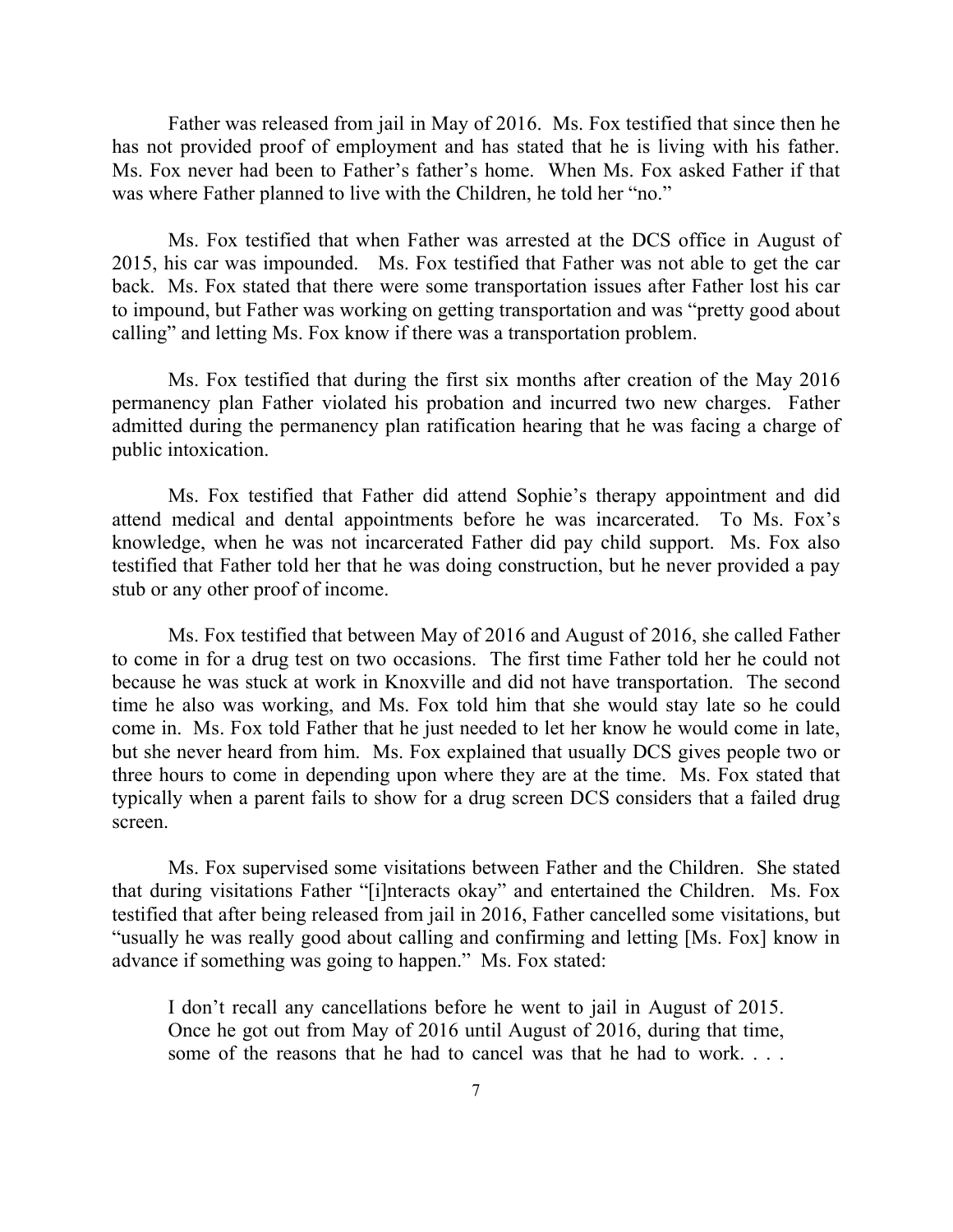There were some transportation issues. I believe his car broke down. And then one, one at the end when we had them all combined like for Sophie's therapeutic visit to happen with the boys. And that one was just a no call, no show.

After the first termination trial, a new permanency plan dated May 23, 2016 was created. This permanency plan required Father to follow a plan created with the therapist in regard to Mother's contact with him and the Children, attend medical and dental appointments to learn about Samuel's and Sophie's needs, participate in family therapy, notify DCS about any changes in relationship status or living situation, follow recommendations of his mental health assessment, submit to random drug screens, pay child support, maintain appropriate housing, maintain employment and provide proof to DCS monthly, comply with his probation, and not incur any new charges.

Ms. Fox testified that Father never notified her after Mother was released from jail in May of 2016 that Father and Mother had started talking and hanging out regularly. Ms. Fox stated that Father never notified her that he was having contact with Mother at all. Ms. Fox heard Mother's testimony during this trial about being friends with Father starting in May of 2016, and she stated that she would consider that a changed relationship status, which Father should have reported. Ms. Fox was in contact with Father's therapist, and Father never told his therapist about seeing Mother either. Ms. Fox pointed out that DCS was paying for Father's therapy.

Ms. Fox testified that during the Foster Care Review Board held on August 11, 2016 the Children were present and Sophie stated that she does not want to return to Father and that she wants to stay with the foster parents. The boys were around six and three years old at the time, and they did not speak up. Ms. Fox was asked if the boys were questioned, and she stated:

They were. Micah is only like six and Sammy was only three at the time. And, so, their answers were more play-based and school-based, you know. So, they didn't really talk about anything like that. But Sophie had stated before she went in that she wanted to make sure they knew that, just like she had said about the Judge.

Ms. Fox sees the Children at least once a month. She usually does a sibling visit picking the Children up at their respective daycare or after-school program and taking them to see their older half-sister for a few hours and then taking them back to the foster home. The monthly sibling visits are with Mother's daughter who is eighteen years old. Ms. Fox testified that Sophie "absolutely adores" her older sister and "wants to be like her," and Micah "just loves on her all the time and basically is like physically on her at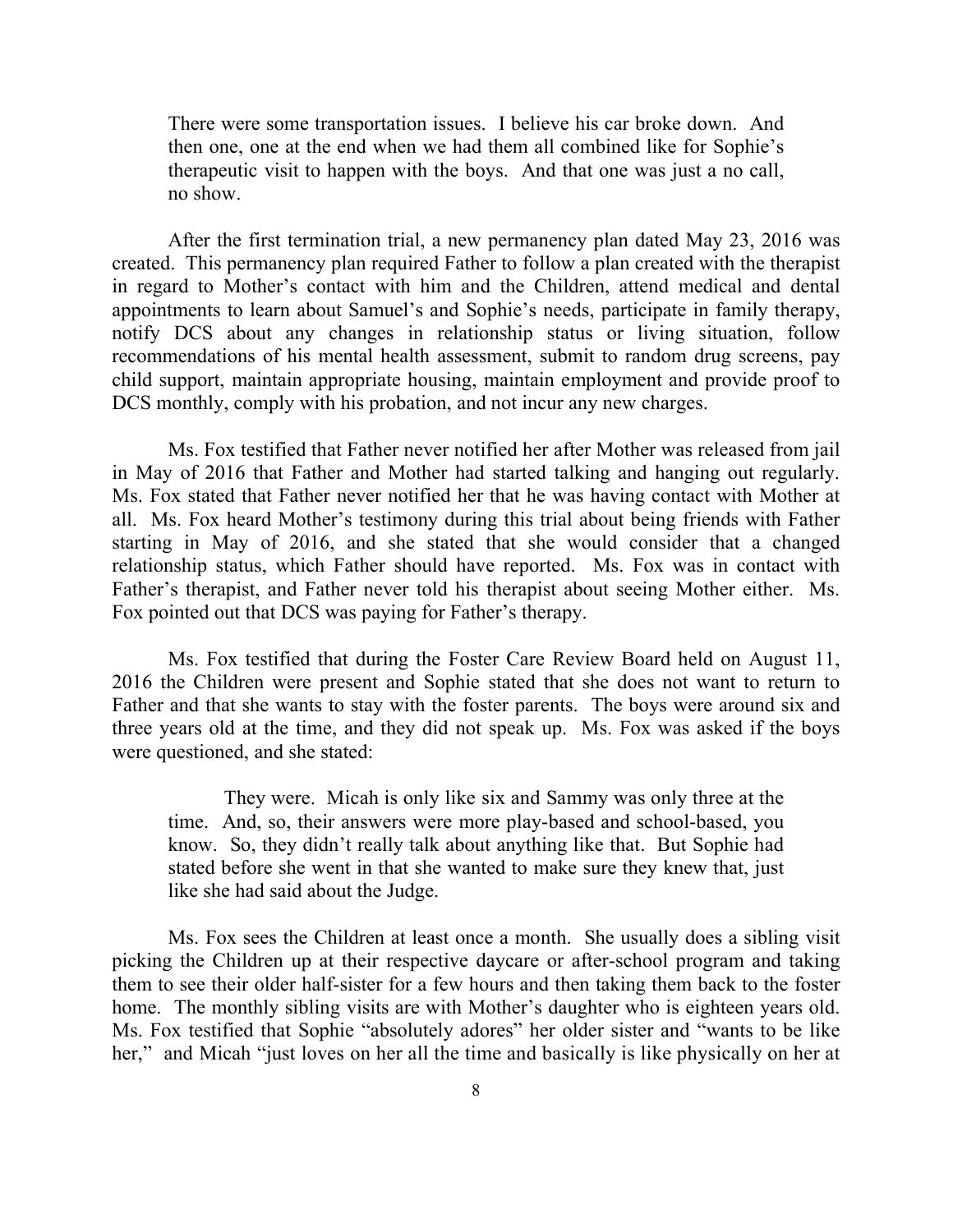all times." Ms. Fox stated that Sammy doesn't "really know her or recognize her that much," but he goes with his brother and sister and is "excited to play." These sibling visits happen monthly. The sibling visits are supervised visits and usually last about two hours.

Ms. Fox stated that Father has "always been very appropriate. . . . even when he's like not happy about something, he still is appropriate." Father was upset during her last visit to him at the jail because "he felt it wasn't fair" and expressed that he felt like "anybody could say that they were assaulted by anyone and then that person [would] end up in jail  $\dots$ ."

Ms. Fox testified that Sophie has some anxiety because they "still have not been able to tell her an answer of what's going to happen. And she's eight and, so, she has anxiety about what is going to happen." But she stated that "all the kids really are well adjusted" in the foster home.

Ms. Fox was questioned about Sophie being afraid of Father, and Ms. Fox admitted that her testimony during the last termination hearing was that the only example Sophie gave for being scared of Father "was that he yells when he drives or just driving. That was the only actual example given."

Ms. Fox testified that in September or October of 2016 Micah also began therapy. He had been in therapy for approximately six months at the time of trial. Ms. Fox stated that Micah "was having a difficult time processing" and "would become extremely emotional," so he was put in therapy to work on identifying emotions. Micah has made progress in therapy and is doing better now.

Ms. Fox believes that termination is in the Children's best interest because Father's continued incarceration keeps the family from being able to bond, and the Children are doing well with the foster family and in school and are stable and happy.

Mother testified at trial that she and Father have had an on-again-off-again relationship for about fifteen years. She stated that Father drinks regularly, a minimum of four days a week, and drinks "to get drunk." Father was arrested during the summer of 2016 for public intoxication. Mother stated that Father has been arrested on this charge other times too.

Mother testified that when Father had full custody the Children were removed from his custody because Mother "was in the home," and there was a no contact order in place. Mother testified that she was living in the home at that time and helping to care for the Children. Mother stated that she: "Took them to school, picked up medication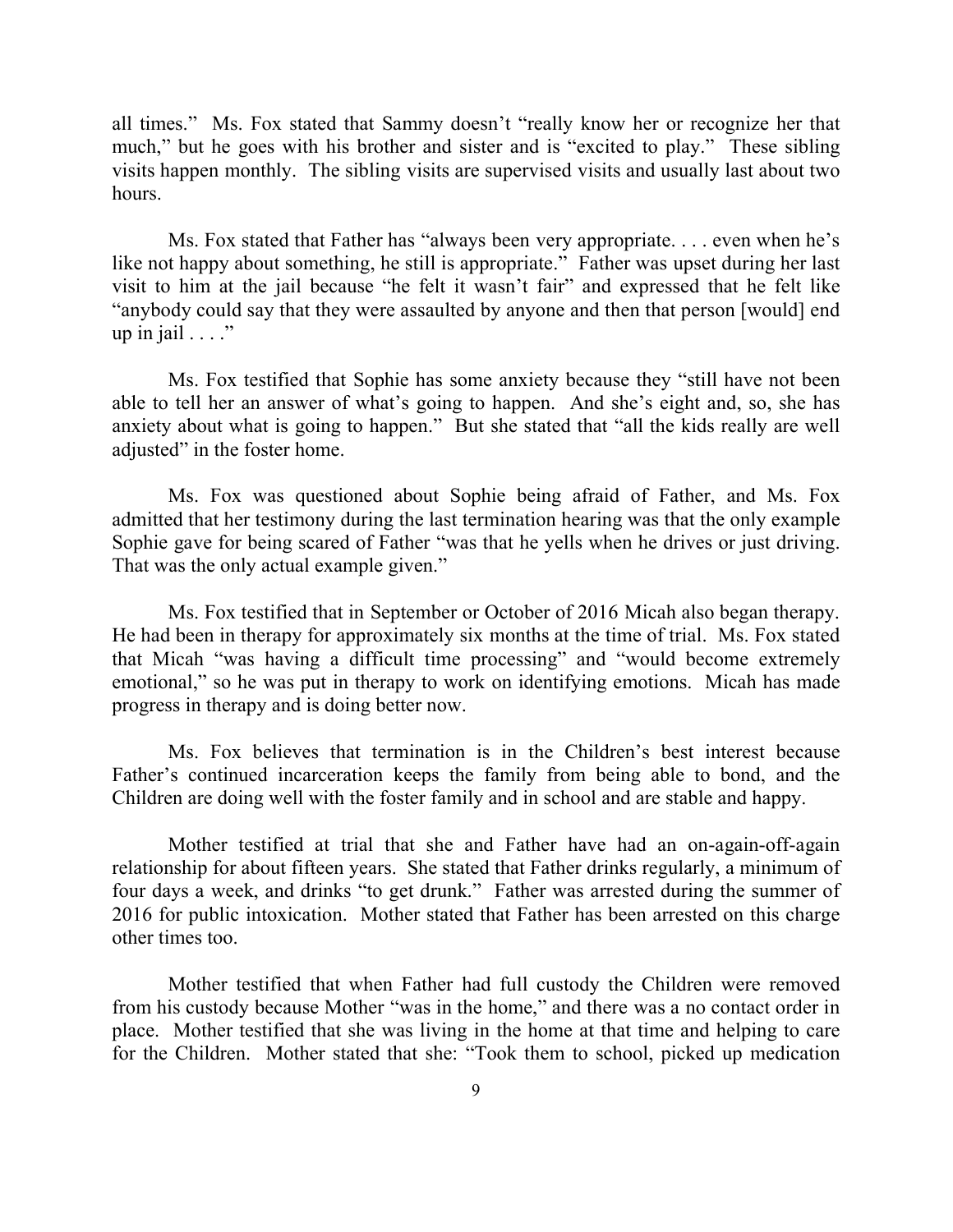from the pharmacy, took them to the doctor. But the doctor actually had to - - wouldn't see Micah because I was there, and on the Order, it stated that I was not allowed to have contact with him." Mother testified that Father also took care of the Children. Mother stated that she believes Father is a good father and that he loves the Children. Mother testified that Father took her to the school and put her name "on the list," and told Mother that "[b]ecause he had custody, he was the one who made the decisions," despite the fact that there was a restraining order in place preventing Mother from having contact with the Children. Father also allowed Mother to talk to Sophie on the telephone. Mother stated: "He told me that she had gotten very angry with him and wanted to see her mother and that was why he was calling me, to leave my husband and everything and come and be with the kids." Mother admitted that she was aware when she spoke with Sophie that she was violating the restraining order. Mother was asked if she had any conversations with Father about the restraining order and she stated: "Well, yes. I mean, I had said, "Well, I'm not allowed to be around the kids". And he said, "Well, yes, you are. I'm the one that makes the decisions on the kids. I have custody. I have full custody."

Mother testified that prior to the summer of 2016 there were incidents of domestic violence between her and Father. Mother stated: "They started from arguing to hitting me to just everything." Father was arrested for some incidents. Mother stated:

2010 and '11, I believe. . . . The first one, I told the Judge that I lied so that I - - so that he could get out - - you know, not get in trouble. The second time, he - - I believe he got maybe convicted. I'm not really for sure. He had several, several charges and they all kind of got taken care of at once at that hearing.

Mother was asked what she lied about, and she stated: "I did not want to tell the truth to the Judge because I was afraid they were going to take him away and then I would not be able to take care of my kids. And it, it was a bad decision, but I did it."

Mother stated that she was honest with the police about the incident, but lied to the judge in court under oath about it. Mother was asked why she lied, and she stated:

It's, it's - - I was, I was doing drugs. I wasn't the same person I am right now. I - - He - - Having him around depended on me seeing and having my children always. And he provided. He took care of us. It was - - I can't tell you. Like now, I could not imagine ever doing that, but then I wasn't in the right mindset, I don't suppose.

Mother was asked if she has had contact with Father since her parental rights were terminated, and she stated: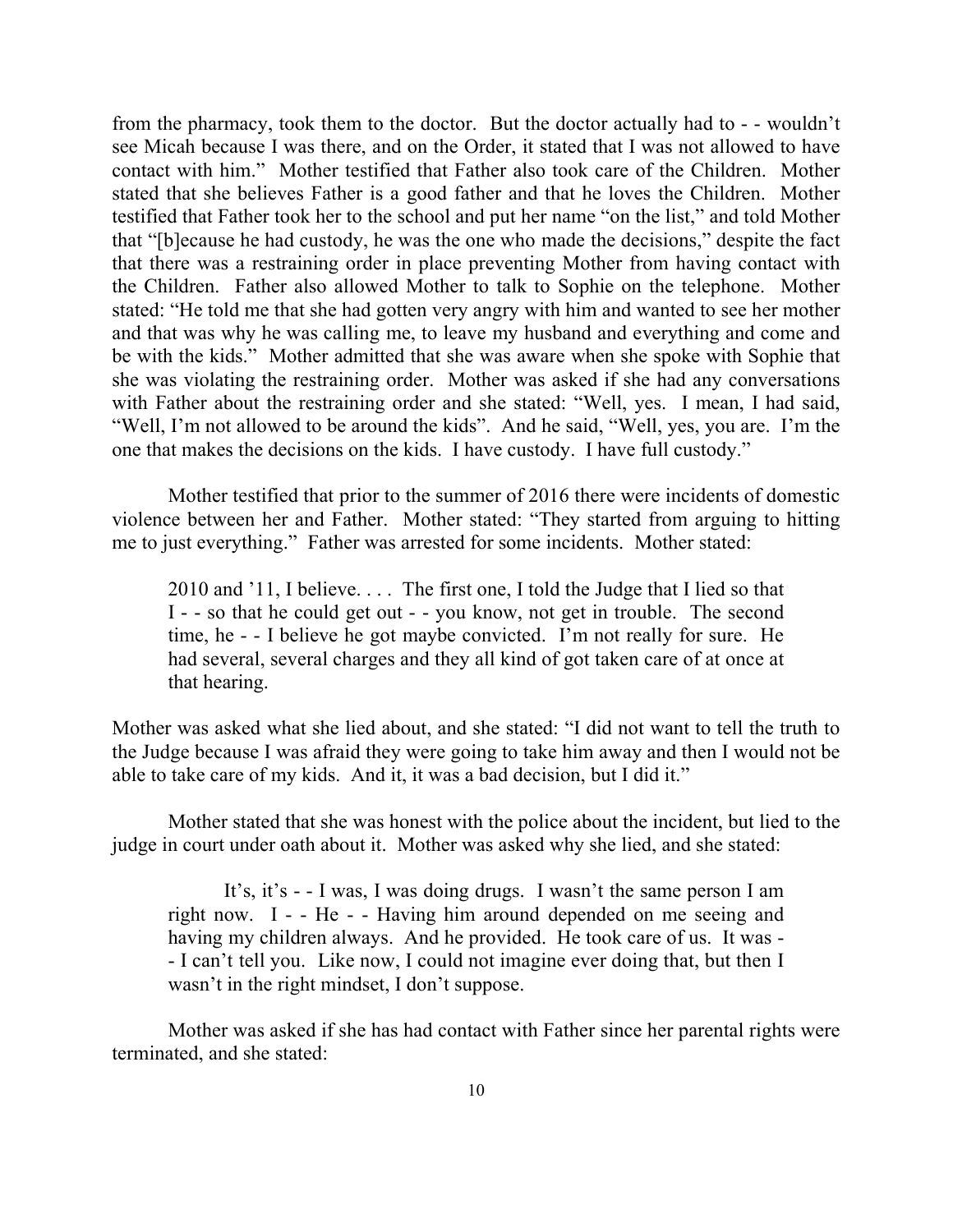Yes. I got out of jail March - - Or May 3rd, I believe it was, of last year. And he came over that evening to pick me up from my Mom's house and, you know, give me a card. And we went for a drive to talk. And from then on, we would, you know, talk here and there. He was trying to get the kids back. But we did - - You know, we did talk on the phone and we did see each other a couple of times.

Mother testified that she never spent the night at Father's home, but they talked four or five times a week. Mother testified that Father "said that when he got the kids, we could move away and we could start over." Mother was asked if she believed him, and she stated: "Uhm, yeah, I did because I, I know him, I guess. I figured that's exactly what would happen to get me away from my family and we could start over. That's what he always wanted." Mother stated that she and Father weren't dating and weren't "together," but that she "was living on the hope of being able to see my kids again." Mother was asked if she and Father still had a friendship, and she said: "No." She stated that she had her phone number changed because Father was calling her continuously from jail.

Father was in jail for assaulting Mother in August of 2016. Mother was asked to describe what happened, and she stated:

He was staying at a hotel up there by  $-$  - across from my job.... On 66 up by the interstate. Right before the flea market, there's a gas station. I was working right there. And he got a room there and he asked me to come talk to him. So, I had my mom drop me off after work to go and talk. And he was already drunk when I got there. And I should have known to leave, but I didn't. And he just kept on and on and on. It just - - . . . He choked me. . . . Just screaming, yelling. He choked me so bad that my larynx is fractured - - was fractured. And it still clicks. They said that it may not ever go back - - it may always be like that. . . . I mean, he was pushing me, pushing me around, you know, here and there. And it just wound up - - We wound up - - He had me pinned and he pushed me into the bed and had me pinned down and was choking me to the point where I literally - - I mean, I almost passed out. . . . To this day, I can still hear the gurgling with it. It was horrible. I've never been so scared.

Mother stated that Father was going on and on about:

Facebook, I was a whore, he couldn't believe he lost the kids over me. He has this thing in his head that I was a prostitute. So, that was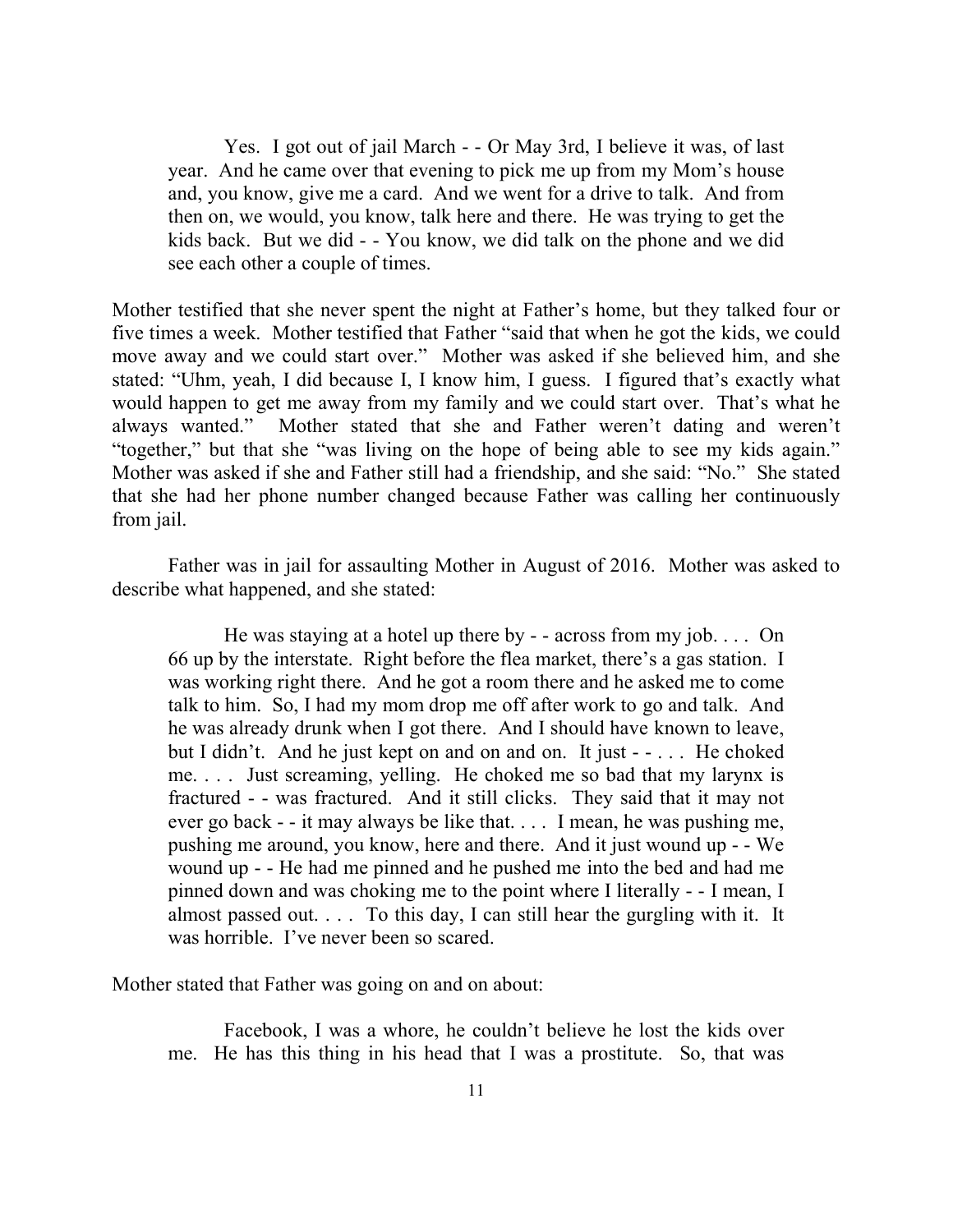getting thrown up left and right. Just everything that he could think of just to be angry about. That's how he is when he drinks.

Mother stated that she got free and ran out of the room. She then called someone to come get her. Mother did not call the police because she "was still in that selfish mindset of thinking that if I did that, I would never be able to see my kids again, you know, if I got him arrested." Mother stated that Father followed her across the street and threatened to harm anyone who came to get her, so she couldn't get anyone to pick her up. Mother then went back to the room with Father and a couple of hours later she went across the street to go to work.

Mother went to the hospital the next day and then went to the police. She stated that photographs were taken at the hospital showing fingerprint marks on her neck. She stated that she also had marks on her arms and legs. Father was arrested for aggravated domestic assault. Mother testified that she was not doing drugs at the time of the assault and "had been clean."

Mother went to court twice, once in October and then in November or December. Mother stated that in court: "[Father] started screaming. They had to pull him from the Courtroom and drag him back to the jail screaming "whore", "liar", all kinds of stuff. I mean, they physically had to drag him back there." Mother stated this was not unusual behavior for Father. She stated that he yelled at her like that once during a visit with the Children at McDonald's in 2015. Mother stated: "I was taking too long in the bathroom and he started screaming at me at McDonald's accusing me of subjecting our daughter to lesbian activity."

Mother has never seen Father be violent with the Children. Mother stated, however, that the Children have seen Mother and Father fighting. Mother stated: "they've seen more than I guess I thought they had seen."

Mother was asked if Father got the Children back and called her to come see them if she would, and she stated:

That's a very hard question. To be with my kids, to protect my children, I would go - - I would be in contact with him, yes. Would I subject them to, to that again? Absolutely not. I would not move in with him. I would not be in a relationship with him. It has taken me years to get where I'm at right now and I don't ever want to go back to that.

Mother admitted that in April of 2011 she was convicted of two counts of prescription fraud. In June of 2010 Mother was charged with the felonious making of a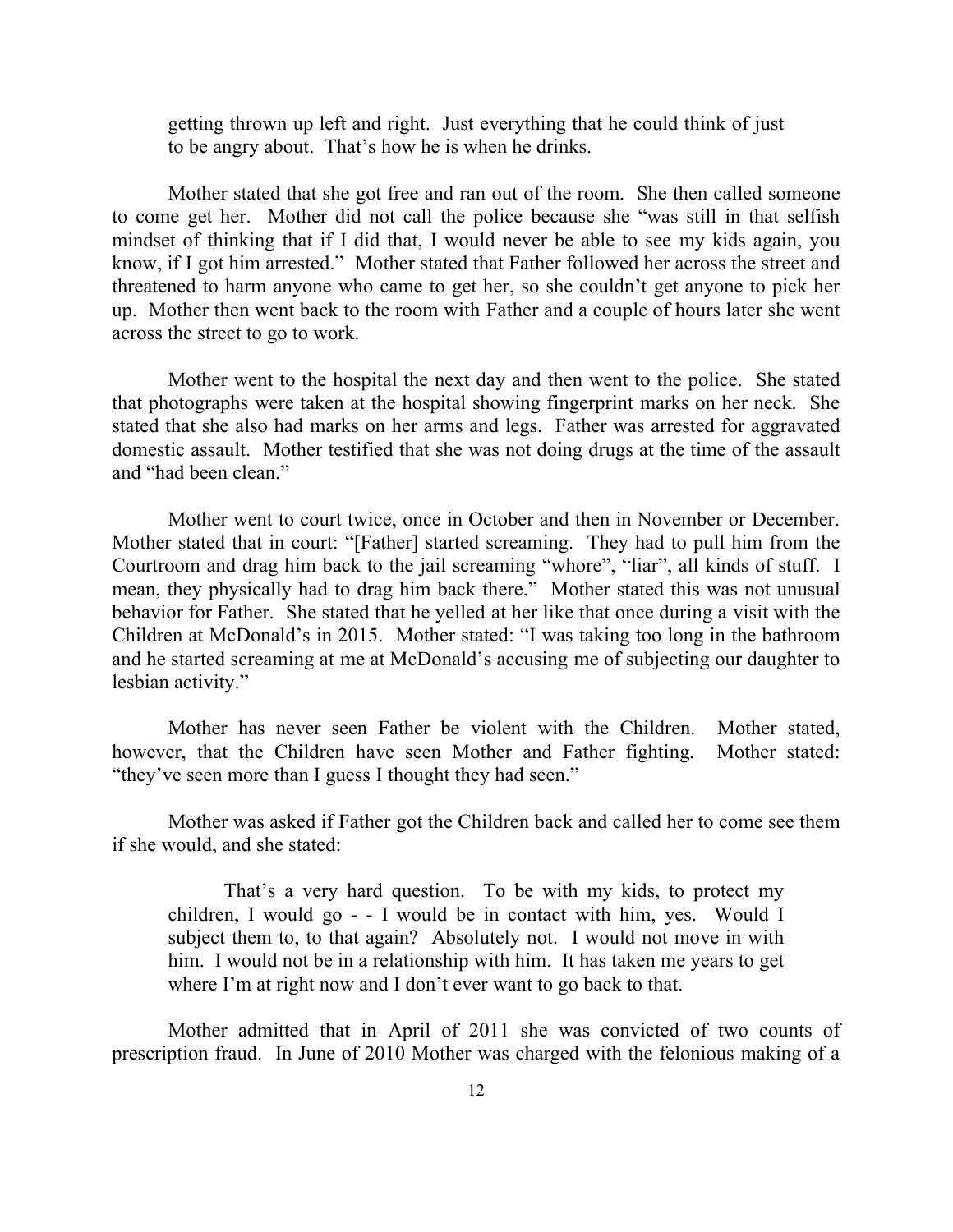false report. Mother pled to a lesser charge of misdemeanor perjury. In April of 2010, Mother was charged with theft of property, and she pled guilty.

Mother was asked what would make her testimony at this trial credible given her history of lying, and she stated:

Because, number one, I'm clean. I'm in a better place today then I was then. I was in - - I was a really bad person in my mindset. I don't like the person that I was. And to do - - to lie - - And it would have been a lot easier for me just to pretend like everything was the way that it was and let him get the kids back than to sit here and do this. This is a very hard thing for me to do. And all I want is for my kids to be safe and happy and not to have to put up with any kind of anything anymore. I just want them to be happy. I hope that you do believe me. I really - - There's nothing else I can say, but I just want what's best for my children, you know. I can't give them that and I know that he can't.

Mother stated that Foster Mom "is everything - - She's what I set out to be as a mother. . . . Yeah, she's an amazing lady." Mother further stated: "[Foster Dad] is a very good, good male figure for my sons to grow up to be like. They're, they're in a very good home. They, they are very well taken care of and they're, they're where they belong."

Katelyn West, a licensed professional clinical mental health counselor who has worked for the Sexual Assault Center of East Tennessee in Knoxville since August of 2016 testified at trial. Ms. West previously worked at Omni Community Health, which formerly was known as Solution Source. She worked there for approximately two years as a general outpatient therapist.

Ms. West was Sophie's individual therapist, and she saw Sophie on an almost weekly basis for over a year. Sophie was seven or eight years old at that time. Ms. West stated that Sophie "had quite a bit of anxiety" and "some behavioral issues." Ms. West was not seeing the boys, and she stated that as far as she could remember they were just too young to be seen.

Ms. West stated: "[Sophie] told me she did not want to go home. . . . She would always say she wanted to stay with [the foster parents] and she did not talk about going - - wanting to go home." Sophie made these statements a couple of times. Sophie "said that she was scared and that she was afraid of her dad." Ms. West stated that she tried to question Sophie further, "and she would say that it was because he would get angry and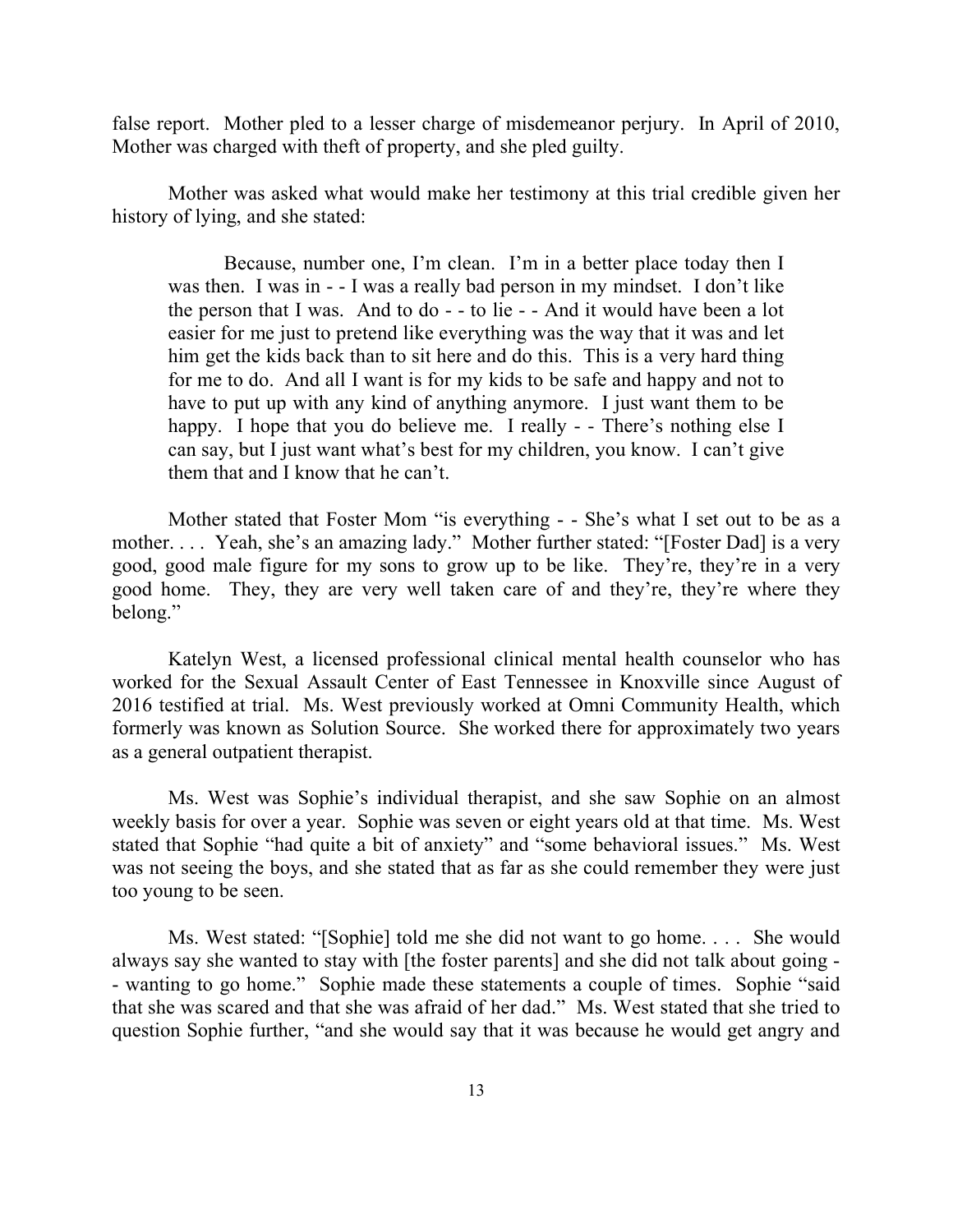he yells. But there was, there was nothing else. I mean, like I said, I would try to dig a little bit and it's almost like that made her, you know, more quiet."

Ms. West was asked if there were any traumatic events, and she stated: "[Sophie] would say that the yelling. And I think there was some times when the police showed up at the house and things like that. I remember her talking about that and her just being terrified. And then something about Mom and Dad arguing. But, like I said, she didn't really get into a lot of detail." Ms. West testified that Sophie was not afraid of the police. Sophie once drew a picture of a police officer who was smiling, and Sophie told Ms. West she was not afraid of the police.

Ms. West testified: "Sophie had been getting letters from her dad and she was - she did not want to read them. Like, you know, we wanted it to be in a therapeutic setting so that if something did come up and she was struggling, we could kind of help her calm down, use coping skills - - . . . stuff like that." Sophie never read any of the letters from Father. Ms. West had the letters in her office and offered to read them with Sophie whenever Sophie was ready, but Sophie refused to read them.

Sophie asked Ms. West to write a letter to the judge telling the judge that Sophie wanted to stay with the foster parents. Sophie dictated what she wanted the letter to say, and Ms. West wrote it verbatim.

Ms. West also met with Father once, but she never supervised any visitation. Ms. West was asked if Father seemed interested in how Sophie was doing, and she stated:

I remember he seemed very tearful. And I felt like I had to kind of redirect the session back to about Sophie several times because we did spend a lot of time talking about just the situation and like Sophie's mom and some of the struggles that they had as a family.

Ms. West met with Father only the one time, and there was nothing that made her think Father should not be around the Children. Ms. West stated: "He was very kind to me. And, you know, we talked. He was fine."

Erica Sluss, a Foster Care Community Case Worker with Smoky Mountain Children's Home, testified at trial. Ms. Sluss explained that Smoky Mountain Children's Home is a private provider and that the Children are placed in one of their foster homes. Because they are a private provider, Smoky Mountain Children's Home provides a case worker in addition to the DCS worker. Ms. Sluss has been the case worker for the Children's case for about two years and three months. The Children have been in the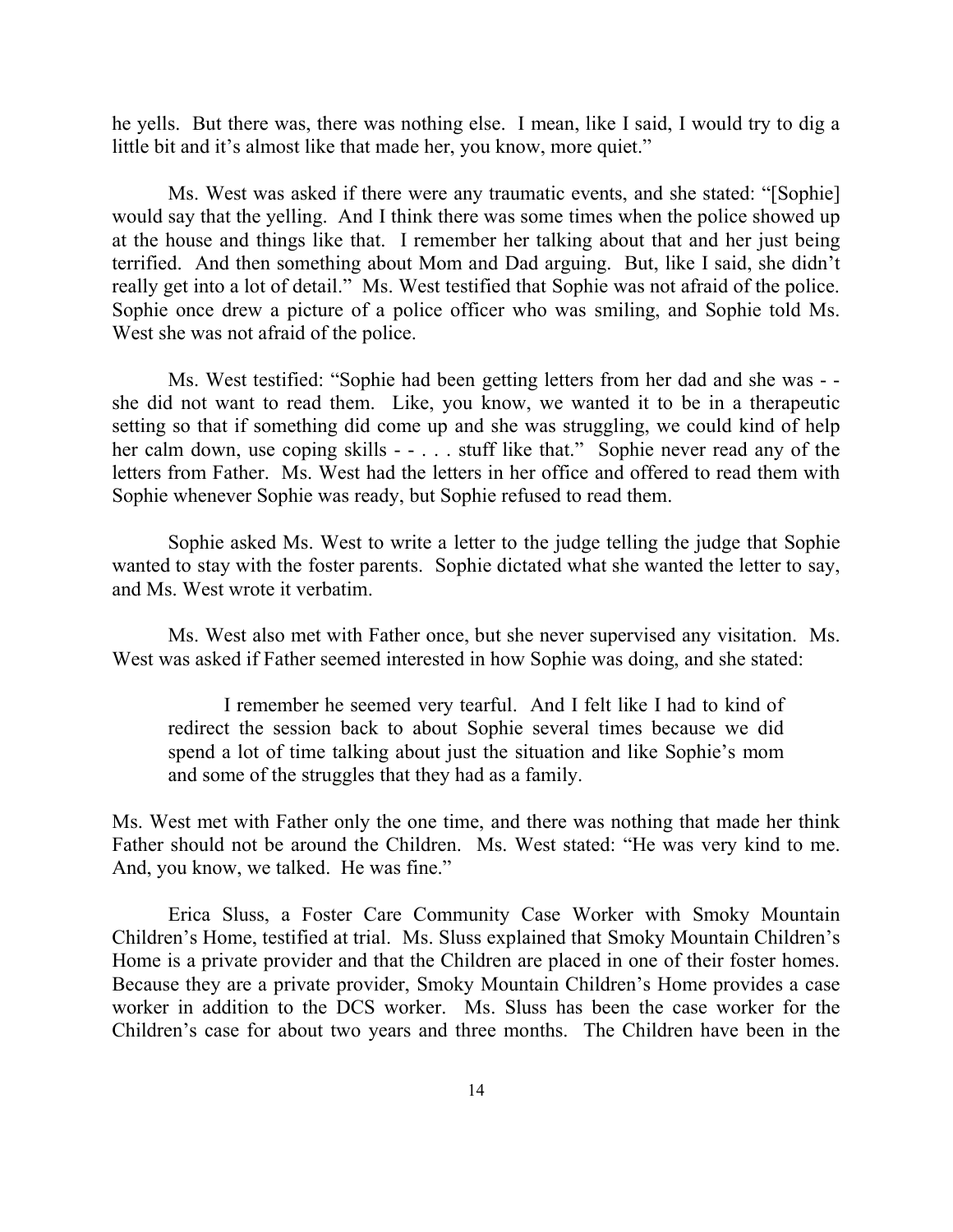same foster home during that entire time. This is the same foster home the Children were in during the previous custody episode.

Ms. Sluss has at least two face-to-face contacts with the Children each month, but usually more than that. She supervises visits, and she sees them in the foster home at least once a month. Ms. Sluss was asked about the foster home, and she stated: "The kids recently went to Disney. They are treated as they're their biological - - you know, a biological kid would. They do have a biological kid that lives with them. And they all interact as if they were all, you know, together and not, you know, a foster child."

Ms. Sluss testified that Samuel is very bonded with the foster parents and calls them 'Mom' and 'Dad.' She also stated that Micah "interacts well" with the foster parents. Ms. Sluss testified that Sophie is "very, very connected with [the foster parents]. . . . [S]he's said that she, you know, wants them to adopt her." Sophie has made this statement to Ms. Sluss multiple times. Ms. Sluss testified that Sophie makes "excellent grades" at school and has good friends.

Ms. Sluss testified that during visits "whenever [Father] would go to hug [Sophie], she would kind of, you know, move away some." Sophie does not behave that way with the foster father. Ms. Sluss testified about visitations stating:

The kids, they mostly - - You know, they mostly would play. The interaction with [Father], he mostly just watched. The kids, if they were doing things that they were not - - If they were doing things and they needed correction, he wouldn't correct them so much. At one point, he asked me not to correct them because Micah had became upset and he only - - And his response to that is that he only gets to spend a little amount of time with them and he does not want to see them upset.

Ms. Sluss explained that the one time Father had gotten upset when she corrected the Children for behavior she had done so because Samuel had fallen and gotten hurt. Ms. Sluss then corrected Micah.

Ms. Sluss stated that Father was good about attending visits. He cancelled some due to transportation issues, but usually would call twenty-four hours before the scheduled visit to confirm. Father would bring food and toys and things for the Children to the visits. Ms. Sluss testified that when the Children were visiting there were increased behavior issues, and the Children would get into more trouble at school. The last time Ms. Sluss went to pick the boys up for a visit Sophie thought she was being picked up too, and Sophie ran and hid from Ms. Sluss, which Ms. Sluss stated was unusual behavior and not the way Sophie usually greeted Ms. Sluss.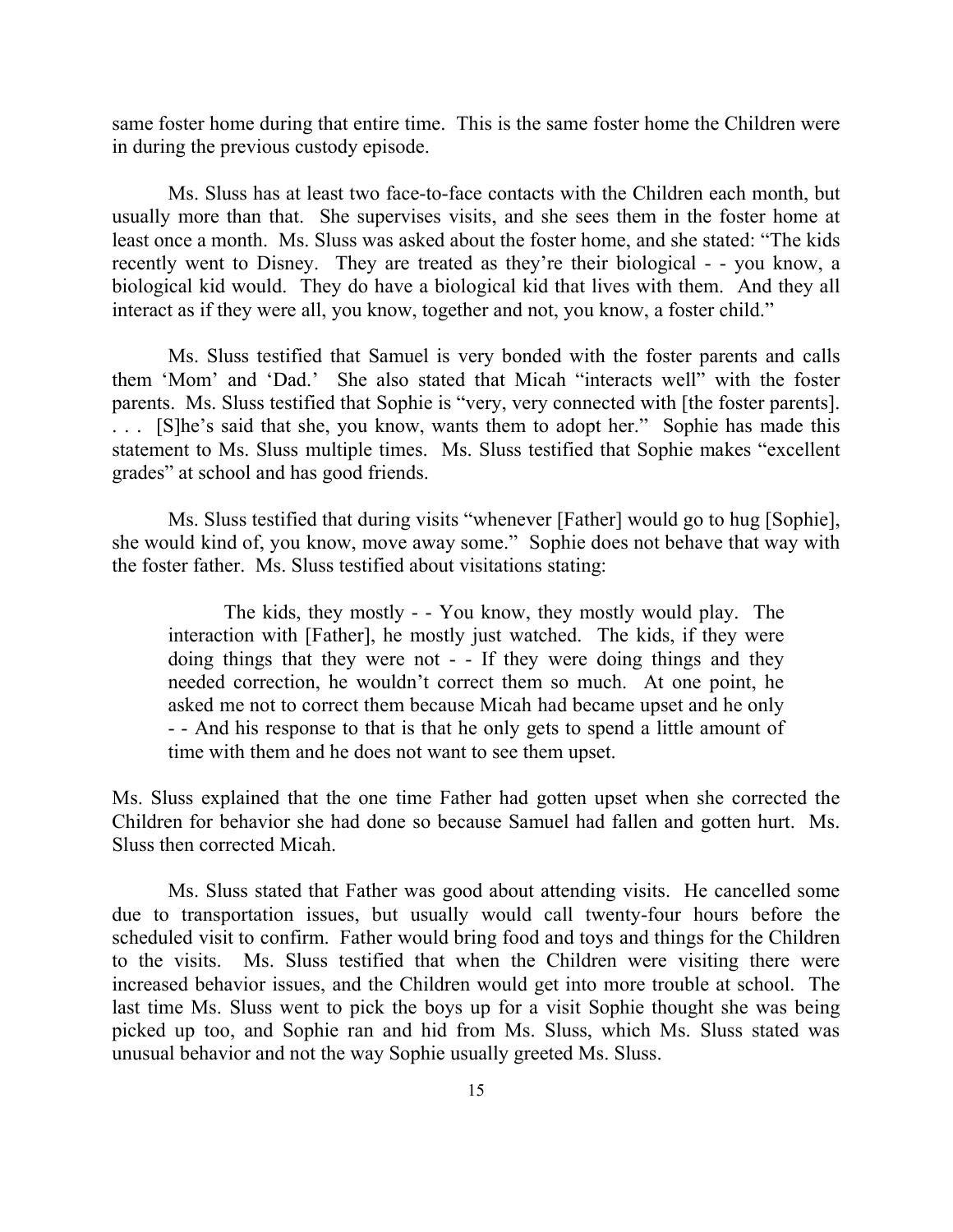Father testified at trial that he currently is incarcerated in the Sevier County Jail as he was transported from Bledsoe Prison to attend the trial. Father stated that he was at Bledsoe for approximately a month or a month and a half. Prior to that he was at the Sevier County Jail. Father went to jail this time on August 8, 2016.

Father testified that his total sentence is ten years at thirty percent. He has "completed almost four years day for day, not counting good time on that sentence." Father stated:

With good time, I would probably say I have around four years left. And, plus, I will also get good time on that. So, you know, at the most, I'll probably do about three more years if I had to, which I will not. I have a parole date in two months, less than two months.

Father testified that this will be his first parole hearing. There is no guarantee that Father will get out on the day of his parole hearing, but Father stated:

But I've been informed by certain parties that have I [sic] an eighty-five percent chance to make parole considering that no one ever makes it five years on State probation and I, I had done it. And all the things I have in my file that, you know, I - - It just proves that - -

If he gets out on parole, Father will have six more years of parole "because you don't get good time when you're on the street." Father explained: "The way basically to break down good time at TDOC is you get a month for every two months you do. So, if I do two months, three months counts on my sentence." Father testified that when he gets out of jail he plans to work for a friend, Rod Goodman, who runs a cleaning business.

Father was asked why he went to jail this time, in August of 2016, and he stated: "I went to jail because of a false allegation that was put on me by a woman who has a history of false allegations. And that's the only evidence they have. She said that I assaulted her and they arrested me two weeks after the assault allegedly." Father testified that his previous charges for domestic assault also were based on fabrications. Father was asked if some of the charges involved Mother's mother, and he stated that they did. When asked if Mother's mother was in on the lying, Father stated: "Yeah. You know she was."

Father was asked when he had his first felony conviction, and he stated: "It was when I was a young child and it was aggravated burglary for forcing my way into a man's home." Father was asked how old he was at that time, and he stated: "Roughly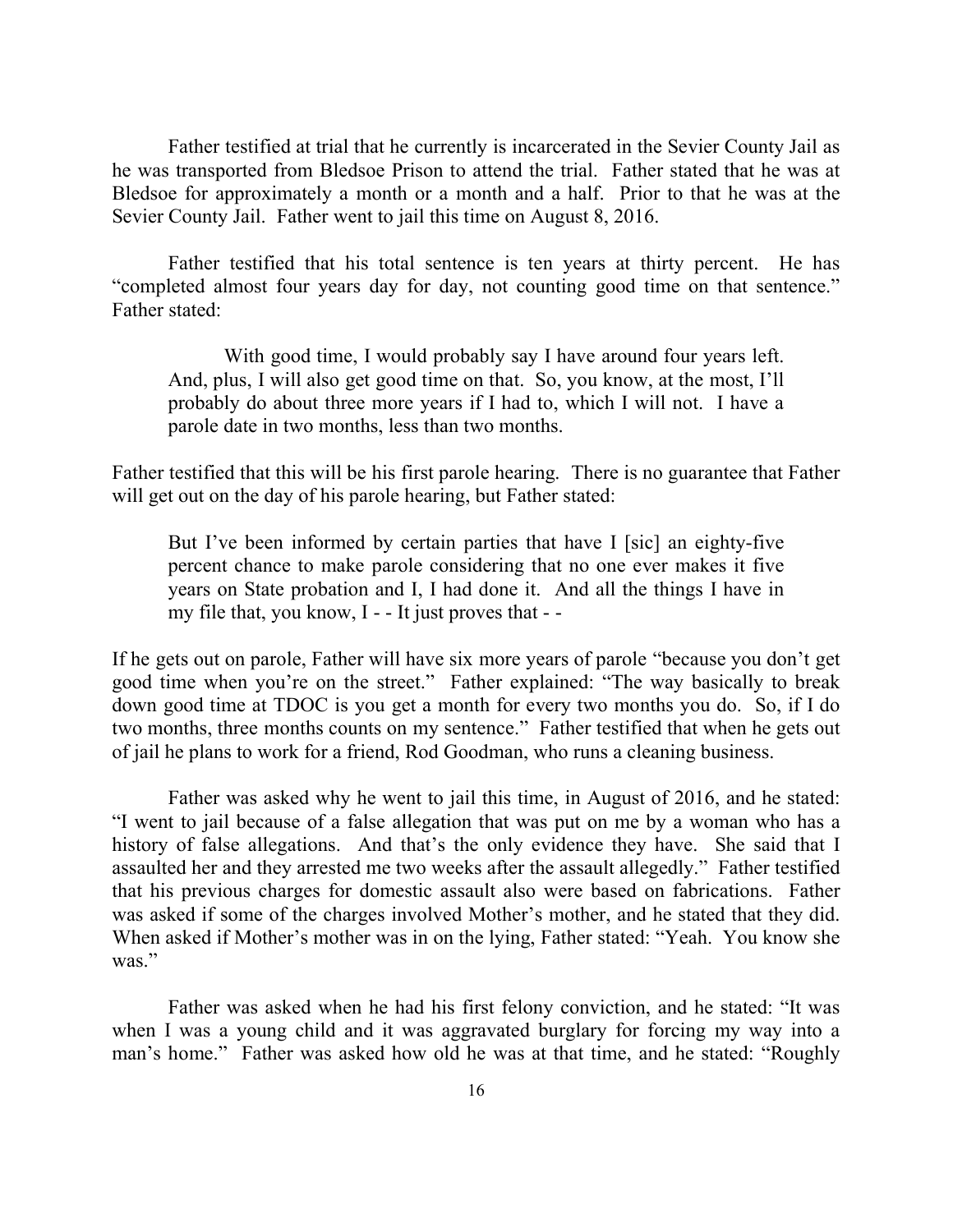around twenty." When questioned about why he had stated that he was a child, Father stated: "I didn't grow up till I went to prison. I didn't become a man. . . . Until after my children were born."

Father was asked what other times he was arrested last year, and he stated:

I was arrested for a P.I. charge. As you can see in how the warrant reads, it was at - - outside on a table. I was asleep inside my tent. The table didn't even connect to my campsite. It was for a different campsite, which is why it was dismissed because I was not drunk. I was asleep inside my tent. And the table that the alcohol was found on belonged to the other campsite. And for that reason, the Judge found good reason to dismiss it.

Father admitted that this was not his first public intoxication charge. He stated that he previously was arrested for public intoxication by a close friend of Mother's in 2013 or possibly earlier, and he explained that Mother previously was a police officer. Father stated that this arrest occurred during the time period when he was fighting for his Children, which was during the previous custody episode. Father stated that: "It was [Mother] trying to have my violation - - my parole violated so I wouldn't be able to fight for my children." Father claimed that he was released by the magistrate for being wrongfully charged, but that he paid the \$200 fine and that he "didn't know at the time that that made you guilty." Father was asked if there were any other times he was arrested for public intoxication, and he stated:

Not to my recollection. I mean, I can't hold that for sure. But from what I can recall right now, no, I don't, I don't remember. . . . I believe when I was younger, I had been arrested for underage consumption, under twenty-one. . . . I was kind of a, a wild kid when I was younger.

Father was asked if he remembered being arrested in January of 2014 for anything, and he stated: "No, I don't remember that. Was I? . . . Right. You've got to make it seem like I'm a liar, right? I get it. . . . I get it. Hey, it's a good strategy."

Father admitted that he has incurred charges while he has been in jail. He was charged with assault for getting into a fight. Father stated that this happened during his previous incarceration.

Father was asked if he had issues at any other court hearings, and he stated:

Uhm, I've been upset at a couple of hearings, yes. . . . It was I want to say October [the same month as the other incident]. . . . I informed the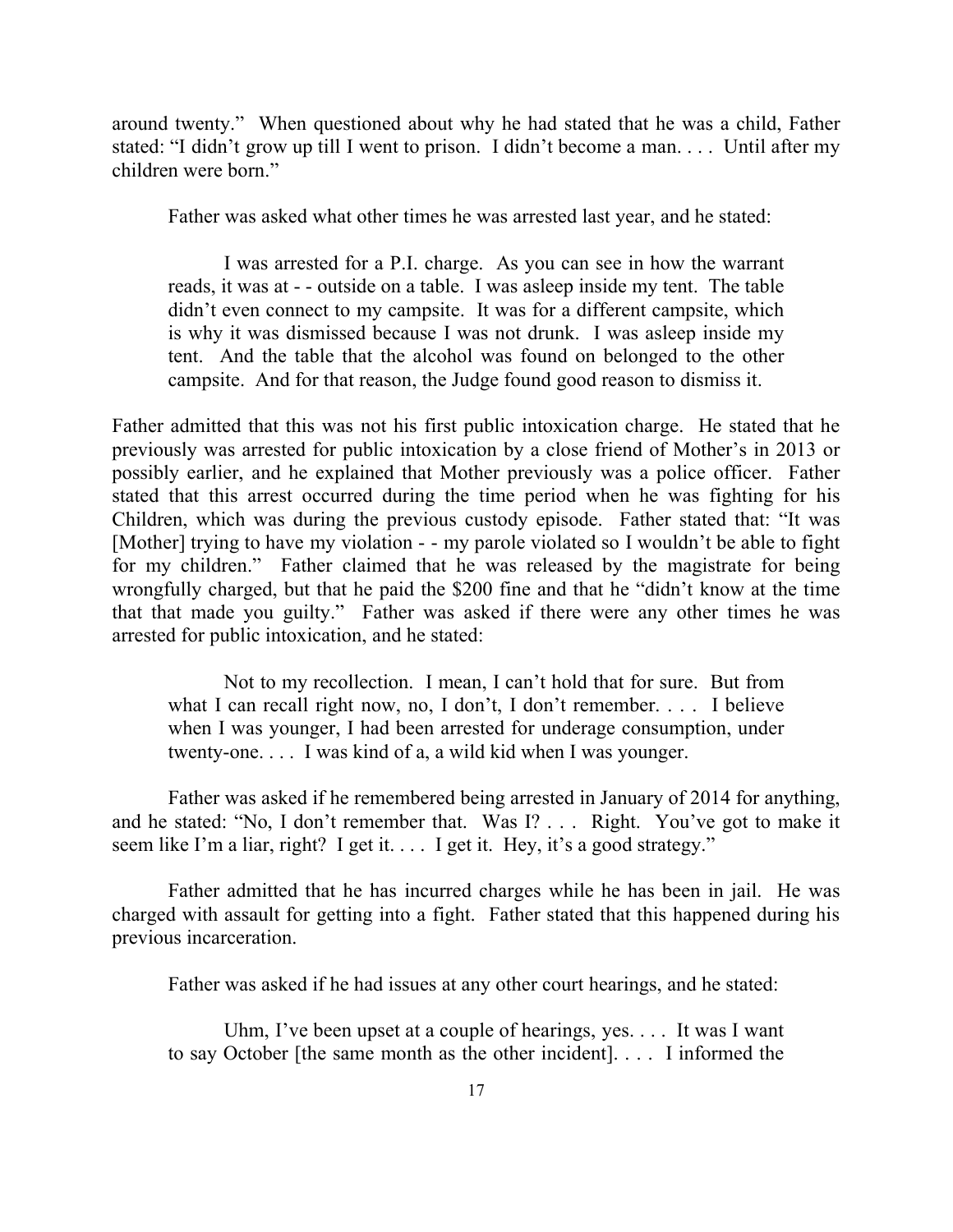Judge that I had a conflict with the Public Defenders office. And he said he didn't care. He was - - I could take it up with the Judge who was initially (sic) going to do the hearing. And I may, I may have raised my voice when I told Amber that - - how she - - I asked her how she expected to represent me considering I had never so much as even talked to her or gotten a letter from her or anything. . . . I probably yelled, yes.

Father stated that he was allowed to remain in the courtroom after yelling.

Father admitted that he "may have yelled at the one - - at my VOP hearing, as well," which occurred around the same time. He stated:

I tried to explain that I had a conflict of interest with this woman because she represented the husband of the only witness there. And they didn't want to hear it. They - - And I had never seen her about this case before in my life. There's no way she could represent me adequately. And they didn't want to listen. So, my emotions got the better of me. . . . Yes, I was yelling. . . . And I was - - I told her - - You know, they, they were railroading me. They just wanted to, you know, I believe - - And I'm not accusing or attacking anybody because I firmly that I'm incarcerated because I fought for my children.

Father stated that he was yelling at Amber Haas, the public defender, and he again was allowed to remain in the courtroom. He stated: "The Judge wanted me there so I could continue my hearing."

Father stated that Ms. Haas represented Mother's husband, "Robert Moore I want to think is his name." Father stated that Mother married Moore "about twenty-three days after she gave birth to my youngest son." He further stated: "She gave birth on the 6th. DCS took him from her at the hospital on the 8th. And then the following January, she was married to this drug dealer she had just met."

Father heard Mother's testimony during this trial about his drinking and stated that he does not drink as much as she testified he did. He further stated that he "had a hair follicle test for binge drinking and passed it." Father stated that this hair follicle test was done within sixty days of the hair follicle test that showed positive for THC. Father testified that he drinks on special occasions, "[s]ix, seven times a year, maybe." He stated he likes "Bud Light." When asked if he gets drunk, Father stated: "I don't like being drunk. It alters my, my perception on things. So, usually, I don't, no." Father stated that the last time he was really drunk was when he was about twenty years old.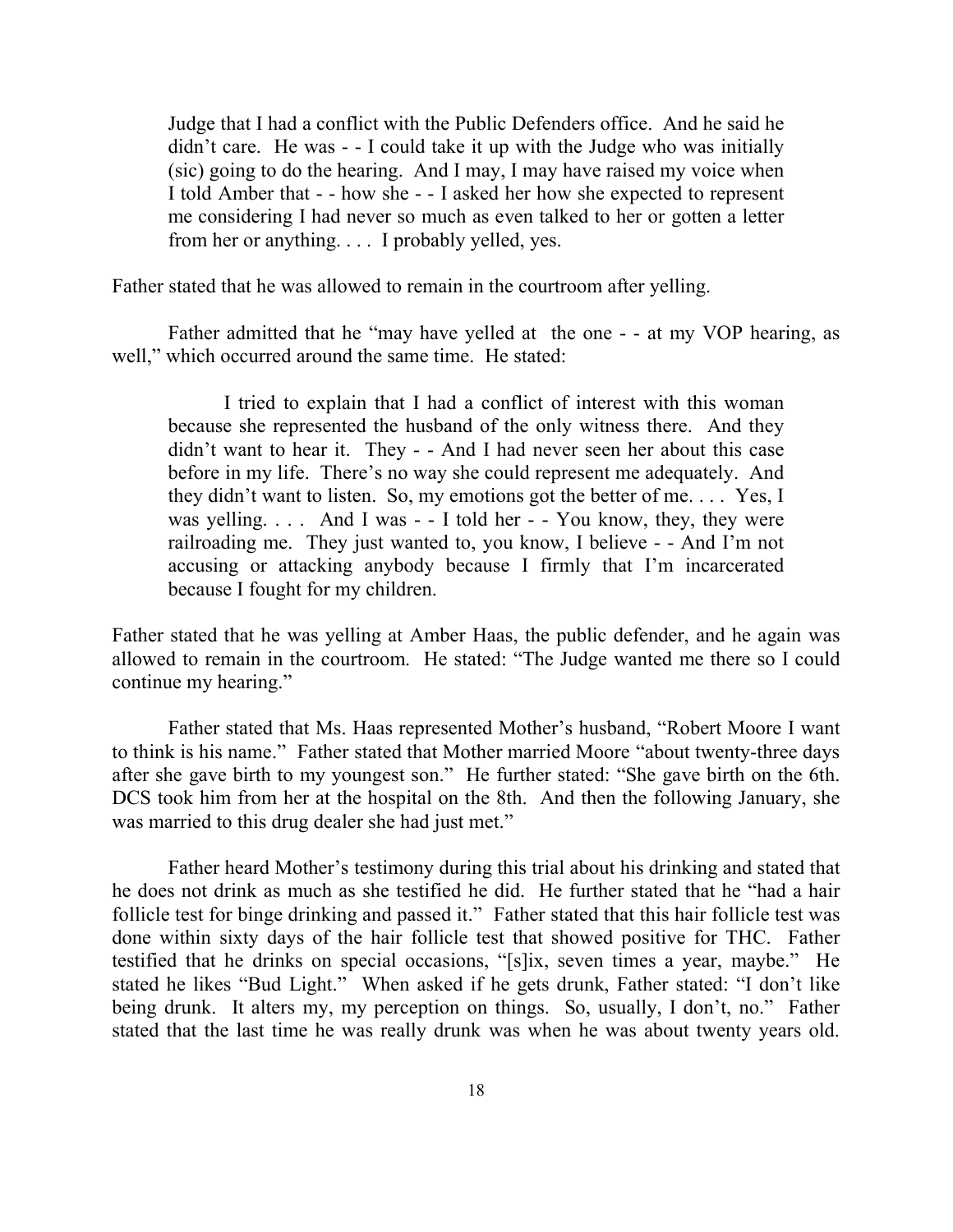Father admitted that he has "drank liquor before," but stated that it is not one of his usual things "because [he] like[s] the taste of beer."

Father was asked how often he smokes marijuana, and he stated:

Well, considering I did five years on probation and never once failed a drug screen, I very rarely smoke marijuana. But, you know, - - And, of course, all the times I've worked with DCS, I've never failed a drug screen. But I smoked marijuana at Christmastime. It was roughly a month after my children were taken. I mean, I - - It was wrong. It's illegal. I personally don't see it as a drug, but that doesn't matter. I'm not the State of Tennessee. And not to give no excuses, but my therapist who I later worked with, who DCS kindly enough paid for, she said that I was selfmedicating because of depression. Of course, that's her opinion. I don't know.

Father was asked if he thought he was depressed, and he stated: "Oh, I'm absolutely depressed, yes. They have recently put me on antidepressants. I get antidepressants. They help." Father was asked if he attributed his depression to not having the Children, and he stated:

Yes, it was because I - - Well, you know, I mean, I was a single daddy. So, from the time I woke up in the morning, I get the kids ready, I, you know, get them off to school, take the other ones to daycare, go to work. You know, I worked a job. I, I took care of my kids by myself. I ran a business. Ran two businesses, actually. And I also went to college full time. You know, I was very busy. And that night when I came home, you know, there, there was no empty - - It was empty. There was no little feet running around driving me crazy. There was no little teeth to brush or little ears to read stories to at night. You know, my - - Regardless of any testimony, my children love me to death. And I'm all they've known because I've always been there.

Father admitted that he may have put Mother's name on the pick-up list for school "after I allowed her to start seeing the children," but stated that he was not sure if he did or not. When it was pointed out that in December of 2013 there was a no contact order for Mother and the Children, Father stated: "I found that out later. . . . I didn't know that at the time." Father testified that Mother was not living with them at that time. He admitted that during the previous termination trial when he was being questioned: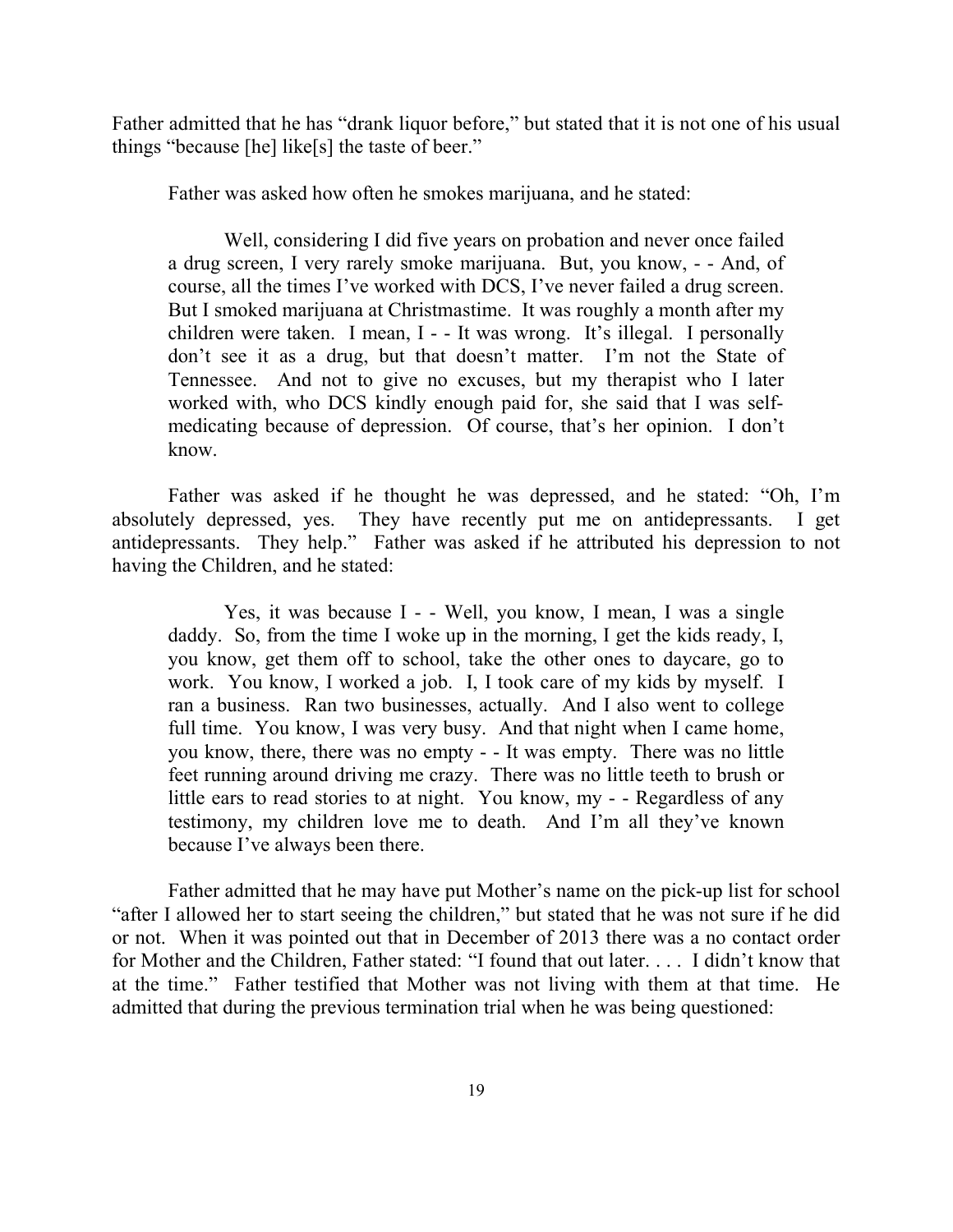Mr. Smithwick - - . . . was asking you some questions. And I think you were telling him that [Mother], that he scares her. And I think you said, "Do I look nervous to you? You don't confuse me. That woman was not living with me". And then, "Your Honor, she did not move into my home until after they came and took the children. I did let her see the children and she did stay the nights with us sometimes. I even put her on the pickup lists at the daycare to be able to pick up our son."

When questioned further Father insisted that currently he could not remember if he put Mother's name on the pick-up list, and he stated: "I don't lie.... I don't lie under oath."

Father testified that when he was arrested in June of 2016 for public intoxication that he was out of jail the next day. He stated that he called Ms. Fox "within a couple of weeks" and told her about the arrest. When asked if he heard Ms. Fox's testimony that he did not tell her until the hearing, Father stated: "I heard her say not to her recollection; she couldn't quite recall." Father testified:

I told her I had some bad news. She said, "Uh-oh, what is it?" And I said, "Well, I have had a little snag. I won't -- It won't affect anything. I've already talked to my probation officer. They're not going to violate me for it. I am not going to plead guilty." And then I explained to her how the last time I went ahead and paid the fine and it made it look like I had plead guilty I because that's what it does. I didn't know that. And I told her that and that's why I wasn't going to pay the fine and, you know -- ... But, of course, you know she says she doesn't remember that, but it's possible that I could have told her. She couldn't tell you yes or no. She said she couldn't remember.

Father was questioned about the video, and he stated: "I didn't have [Mother] set up the Facebook. I've never had a Facebook in my life because I don't like social media." He further stated: "She, she claims that she set it up so I could use the Messenger to her. That's Messenger. I didn't use the Messenger - - Well, Messenger is on Facebook, isn't it? . . . Okay. Then, yes, yes, I used that." Father stated that he used Messenger to send messages to Mother, but that he believed that Messenger was "a sort of side dish to Facebook." Father was asked if he was stating that he never used Facebook for anything else, and he stated: "I can't say yes or no. It's been awhile."

Father denied posting the video, but when asked if it was him in the video he stated: "Some of it." He stated: "it's a snippet video. The first part was me." Father admitted that the face in the video is his. Father stated that his cousin shot the gun. Father claimed that his cousin spliced the video together somehow. When asked if he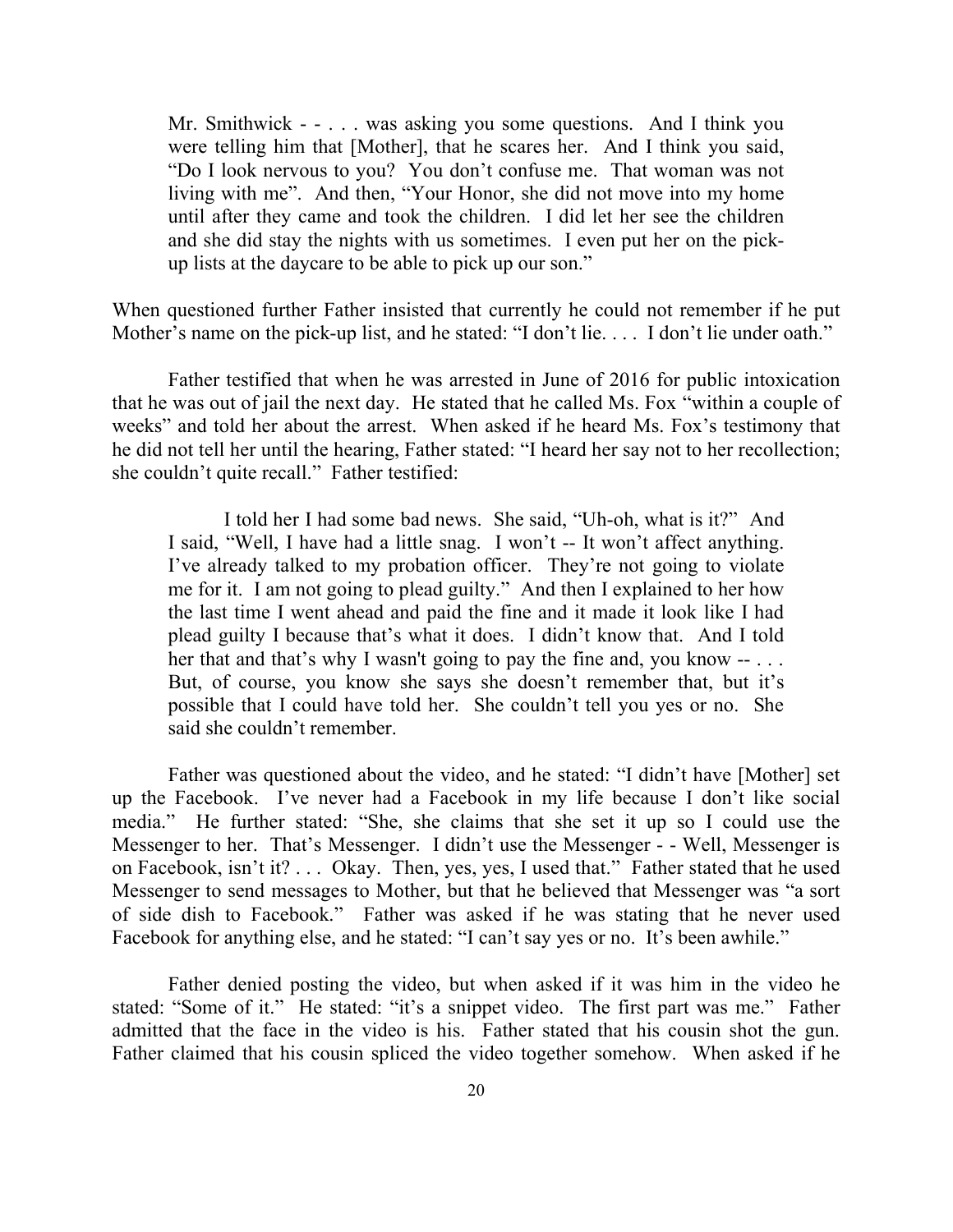was stating that his cousin took a video of him talking and spliced it with the cousin shooting a gun and Father continuing to talk while his cousin was shooting the gun, Father stated: "I believe so." Father testified that his cousin told Father that he was going to be putting someone in the video shooting a gun. Father stated: "Yeah, it's for a rap song. . . . It's, it's a video. It's a music video. And that's why it's so short because right after the final words that I say is when the music starts. We didn't get a chance to finish it because I got incarcerated."

Father stated that Mother testified during the previous termination trial that she put the video on Facebook. When asked how Mother got the video Father stated: "You would have to ask her. I would assume that my cousin gave it to her somehow." Father testified that he has no other rap videos on Facebook, but that his cousin puts videos on a "local music thing" and that they probably are on YouTube also. Father was asked if he has a rap persona or name, and he stated: "Yeah, Kaos."

Father testified that the video was filmed at "a friend of my cousin's house" not at his house. Father admitted that he had a crockpot like the one Ms. Fox testified she saw in the video, and he stated that it was "a Dollar Store Crockpot" and "a lot of people have it." Father stated the crockpot cost ten or fifteen dollars and was not one of a kind. Father could not remember what was used to do the filming, but he stated that his cousin usually uses a tablet.

Father testified he does not own any firearms. When Father was arrested for violation of probation due to this video he was at the DCS office, and the police searched his car. Father testified that no gun was found in his car. He stated that he was not charged with possession of a firearm. Father testified: "I never acquired any new charges at all from that video besides the violation of probation."

Father testified that after he got out of jail last May Father continued his counseling with a therapist who was coming to his house once a week. Father testified that these sessions continued even after Father went back to jail this time. Father stated that the last session was in November when the therapist came to see him. Father stated that the therapist was through Covenant Counseling and was helping Father with his depression and controlling his emotions.

Father testified that it has been almost two years, since April of 2015, since he had contact with Mother outside of court. He stated that Mother had messaged him over a year ago, but Father stated that he does not think that he responded. Father was asked if he saw Mother on the day of the alleged domestic assault last summer, and he stated: "Absolutely not."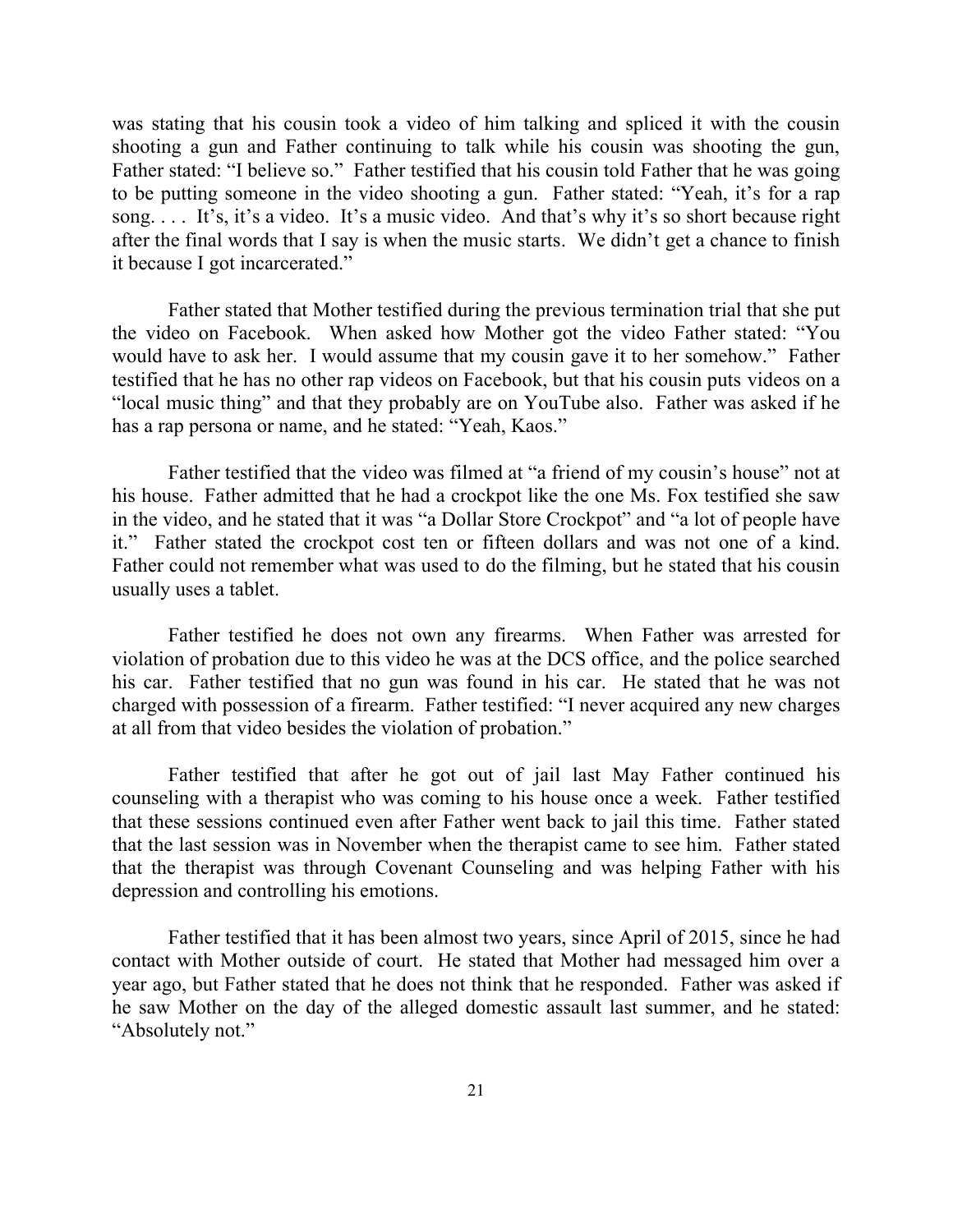When Father had custody of the Children, he allowed the Children to talk to the foster parents on the telephone and allowed them to spend time with the foster family during the Christmas season. Father recognized that the Children had been with the foster family for about a year and a half and "had grown to care about them and they wanted to see them." Father stated that he felt a bit jealous about sharing the Children, but that he "felt it was in my children's best interest if they wanted to see them, to let them." Father believes that the Children are safe with the foster parents. When asked if the foster parents take good care of the Children, Father stated: "I believe they love them, yes." When asked if he thought that the foster parents were bonded with the Children, Father stated:

Not as much as I am, but, yeah. You know, I'm their father. They love me. Every time they see me at a visit, they run to me, "Daddy, Daddy, Daddy". My daughter, she's - - You know, I'm really the only one she can blame for anything because her mom is not around. . . . She's upset with me.

Father testified that he has incurred three new charges since the last termination hearing. Those three charges are public intoxication, violation of probation, and aggravated domestic assault. The public intoxication charge was dismissed with the State having to pay costs. Father testified that he notified his probation officer of this charge, and Father's probation officer did not violate Father's probation for this charge. Father was arrested for the domestic assault on August 8, 2016. Father testified that Mother's version of the event was not accurate. He stated that he did not strangle her. Father testified that at the preliminary hearing on this charge Mother is the only one who testified and there were no other witnesses. Father stated that his probation was violated due to the domestic assault charge. Prior to incurring this charge, Father had complied with his probation for over four years, and Father testified that he had been put on a callin system of probation.

When he was arrested Father was about to begin a trial home placement. He stated:

Yes, my - - We already had the date set for August 23rd to come into the DCS and set it up to -- I mean, my kids were coming home in three weeks. I had done everything they asked. I had worked with them for nine months. I started off with [Mother]. She got on drugs. I made her leave. I asked Ms. Fox to split us up on the Permanency Plans. I had started working my Plan by myself. My kids were coming home. And I spoke with my lawyer, Beth Brady, at the time. She picked up that charge because - - The Court appointed her and she picked it up because she was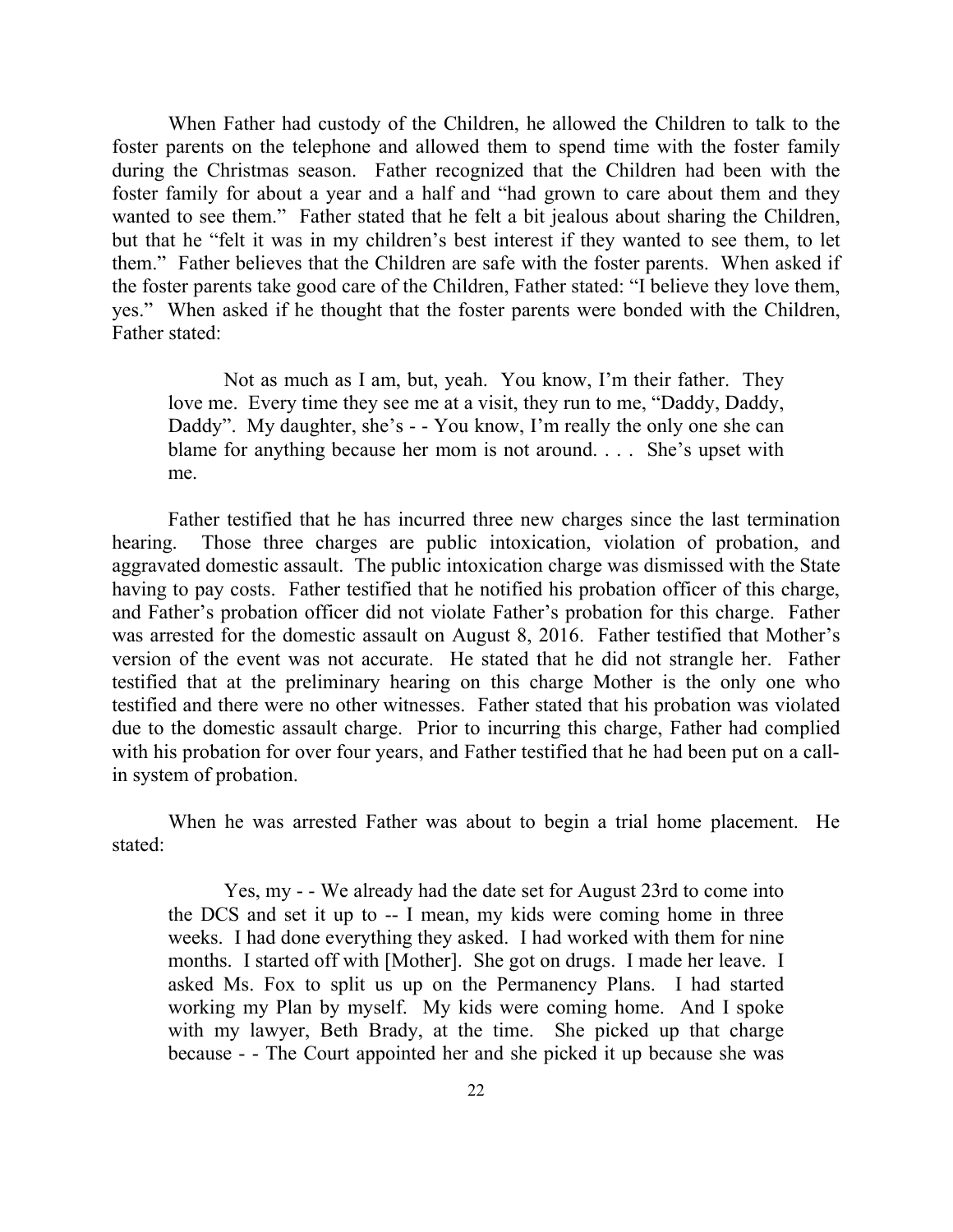working with me on the kids. She worked for Ross Gray at the time. And I told them - - They - - I told them that I wasn't going to plead guilty to it. And that's when Ross Gray came over personally, stopped whatever he was doing, and they took me up in the back room, him and Beth, and they pretty much told me that my best option was to accept the one year, which with good time, I would be out in nine months. If they filed for the TPR, which Beth was pretty sure they would do, she would do her best to beat it. And then I could get out and I would have to start over. But, basically, Ross Gray told me that if I ever wanted to see my children again, I would need to plead guilty. . . . No, that's, that's why I - - Because I didn't want to plead guilty. So, she ended up - - She explained to me if we entered a best interest plea, I wasn't admitting guilt. I would - - I was just admitting that - - I mean, basically, I was getting it over with so I could go fight for my kids. . . . But she told me - - I was informed that if I entered the best interest plea, it did not mean I was admitting guilt. . . . And that's why I went ahead and did it.

Father was shown the Order from the judicial review hearing of December 11, 2013, and Father stated that it "was the one where I gained full physical and legal custody of my three babies," after the ninety-day trial home placement had ended. Father stated he was given "full physical and legal custody. And it said that visitation was up to my discretion." Father stated that a portion of the order confused him because it stated: "Father shall have final determination on when and if visits occur if there is a disagreement as to scheduling." Father stated: "My understanding was that I had full physical and legal custody of my children, that the Court had determined me to be the protector of my children. That way, everything was up to me whether who seen them or not." Father stated that he "paid dearly" for his misunderstanding and that he now understands "after years of it, it's referring to solely visitations with their older sister." When questioned further, Father admitted that the order actually states:

"Sibling visitation with [the Children's older half-sister] shall occur every other week. Schedule to be determined by Father. [Mother's mother's], visitation will continue at the Sevier County Children's Shelter until the father is comfortable" . . . "moving to outside locations. Father shall have final determination when and if visits occur."

The order also clearly states that the court found that no contact with Mother was appropriate.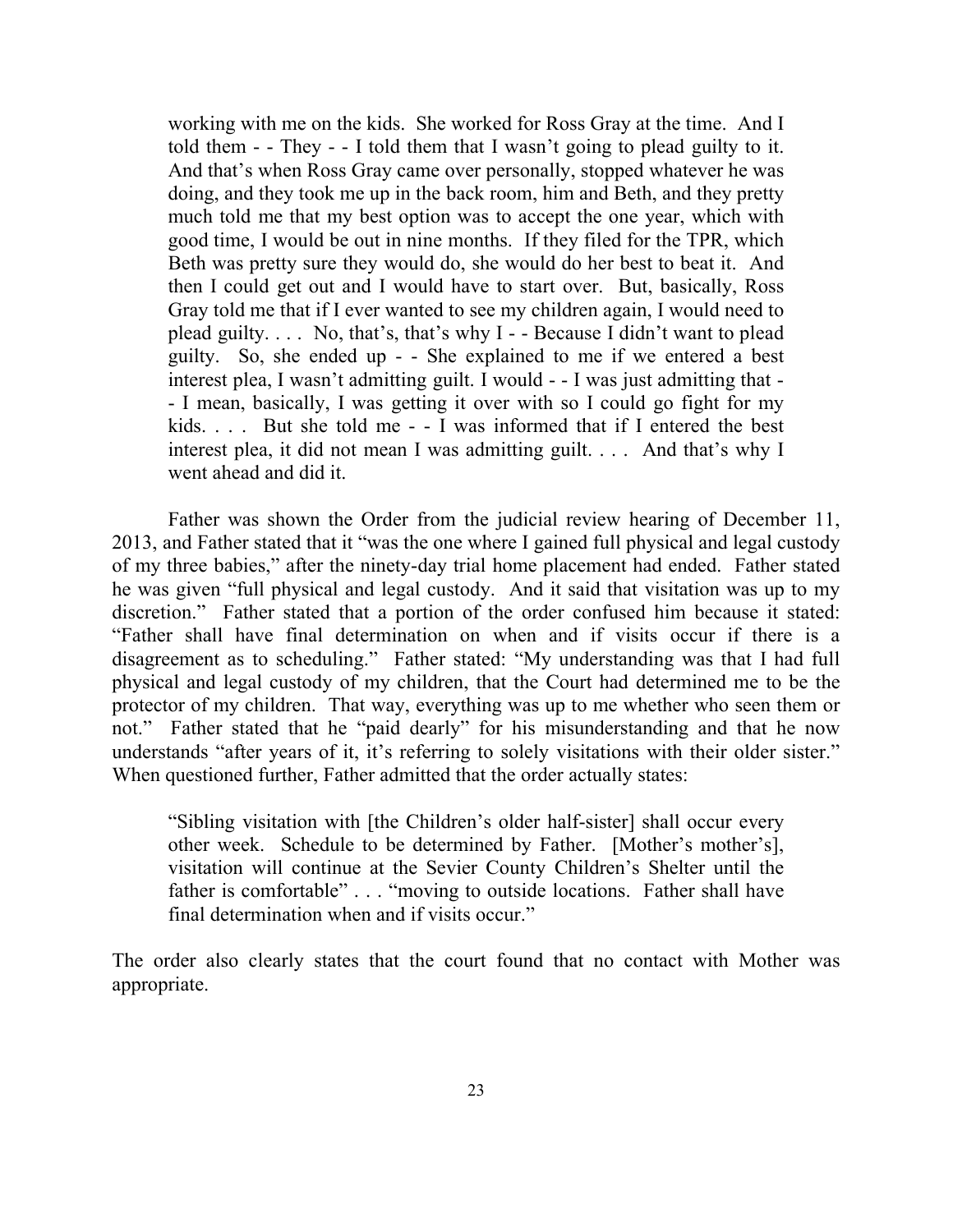Father was out of jail for less than 90 days when he was arrested in August of 2016 on the new aggravated domestic assault charge. He was asked what he had done during that time to prepare for the return of the Children, and he stated:

In that time, I had began working. I was trying to rebuild my business because when I did the nine months, everything failed. So, I was trying - - I was working on that. I was meeting weekly with my therapist. I was paying, I was paying my bills. Well, it was a light bill and a - - and taxes. I believe I had to pay the taxes either on the property or the trailer. And I had also cleared out a lot also on my dad's property to where I was going to put a new trailer if he decided not to move to Colorado. And I also had the boys' bunk beds set up in one of the rooms at my dad's trailer, which they're still there. And I also had a bed set up for my daughter there.

Father stated that he was working for Noel Construction and was rebuilding his own business of Shamrock Enterprises, which he said was "a promotion and entertainment business." Father testified that he also previously had an excavating business, but that his dump truck and track-hoe had been sold while he was incarcerated, so there was no way for him to rebuild that business.

Father testified that drugs became an issue for Mother in 2008 or 2009 and that he has learned how to tell when Mother is using. He stated that when "she's real skinny" Mother is "strung out." Father also stated: "she'll have track marks all over her arms and her hands right here. That's where she likes to shoot up. They look like little red specks." Father stated that it appeared to him that Mother was in a period of drug use when she testified during this trial. He stated: "If I had to guess, I would say she was high yesterday while she testified." Father was asked about the longest period he was aware of when Mother was not using drugs, and he stated:

That was about two to three months before they had taken my children because my daughter wanted to see her mother. So, I, I met with their mother. You know, I called Agape, which was an inpatient rehab in Knoxville. And they acknowledged that she had been there, but they wouldn't tell me no more information due to privacy acts. But I checked on that. I seen she was in an inpatient rehab. I met with her and assessed her appearance. And she was very thick. They - - She was, she was beautiful. I can't really - - And that's when I allowed her to start seeing the children. And a couple of months after that, they took my children because I let her see them, which is why I don't understand. You know, they take my kids because I have this woman around her, but they see her fit enough to come testify. I'm sorry. That's - - Anyways, I - -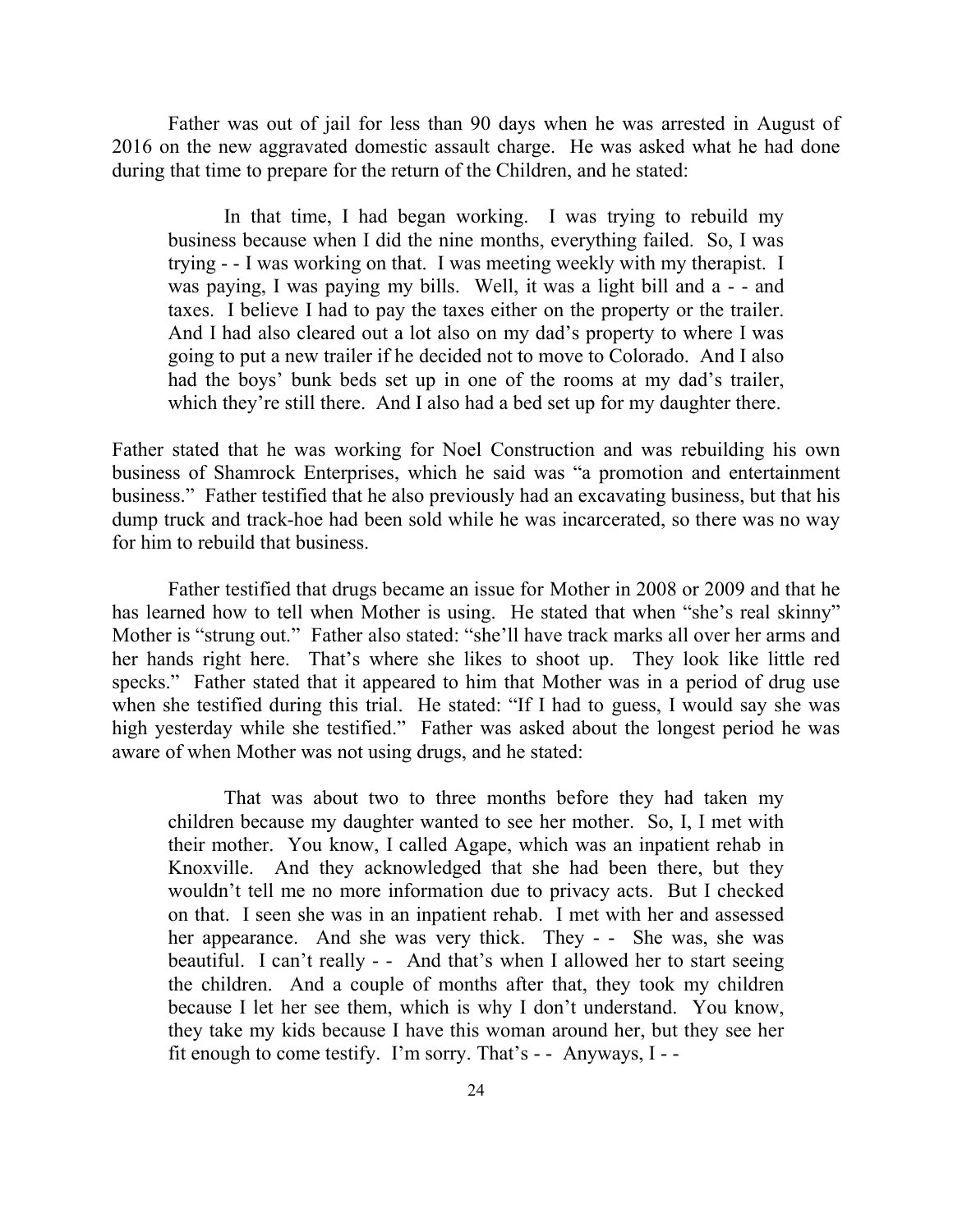Father stated that "[Mother's] never done anything to comply with DCS whatsoever. The only time I ever seen her comply with DCS or show up for hearings is now when she's testifying against me. She manages to make those hearings."

Father testified that the only time he has not been current on his child support obligation is when he was incarcerated. Father admitted that the child support exhibit admitted at trial shows he made no payments in 2016. He stated: "I was paying money orders. I was mailing them in. They didn't have to garnish my wages. I was pretty adamant about paying my support."

Crystal M. ("Foster Mom") the Children's foster mother testified at trial. The Children lived with the foster family from November of 2012 to August 2013, and returned to the foster family in November 2014 where they remained through the time of the instant trial. Foster Mom testified that Samuel came straight to them after his birth and his release from the hospital in December of 2012. Foster Mom testified that when Father had custody, the foster family did see the Children around Christmas of 2013. Foster Mom also testified that Father has thanked her when she has seen him.

Foster Mom testified that her household consists of her, her husband, her son, and the Children. Foster Mom works full time as a nurse and her husband works full-time in construction. Foster Mom's son is 16 years old. When asked how the Children get along with her son, Foster Mom stated: "They get along well. Some sibling rivalry just like they all have, but - - ." When asked how her son does with the Children, she stated: "He does good. They play and wrestle and all those things." Foster Mom testified that on the weekends they take the Children on outings such as to birthday parties or Jump Jam and that they have taken them on family vacations to Disney World, Six Flags, and to Atlanta for a few days.

Foster Mom testified that Sophie is on the honor roll at school, and Micah is doing "pretty good," but has "some behavior issues at times." Micah gets in trouble for talking at lunch or having a messy desk. Samuel is in daycare. Sophie has her own room at the foster home, and Micah and Samuel share a room. Samuel and Micah call Foster Mom and her husband 'Mom' and 'Dad,' and Sophie calls them by their first names. Foster Mom testified that she never told the Children to call them 'Mom' and 'Dad.' She stated: "They call [Father] their real dad and then just call us Dad and Mom."

Foster Mom was asked how the Children react when they have to do things like attend court hearings, and she stated that "Sophie gets very nervous. Micah does, too. Samuel is not really old enough to understand things. But they do get nervous. And Sophie is very defiant for several days after attending Court hearings."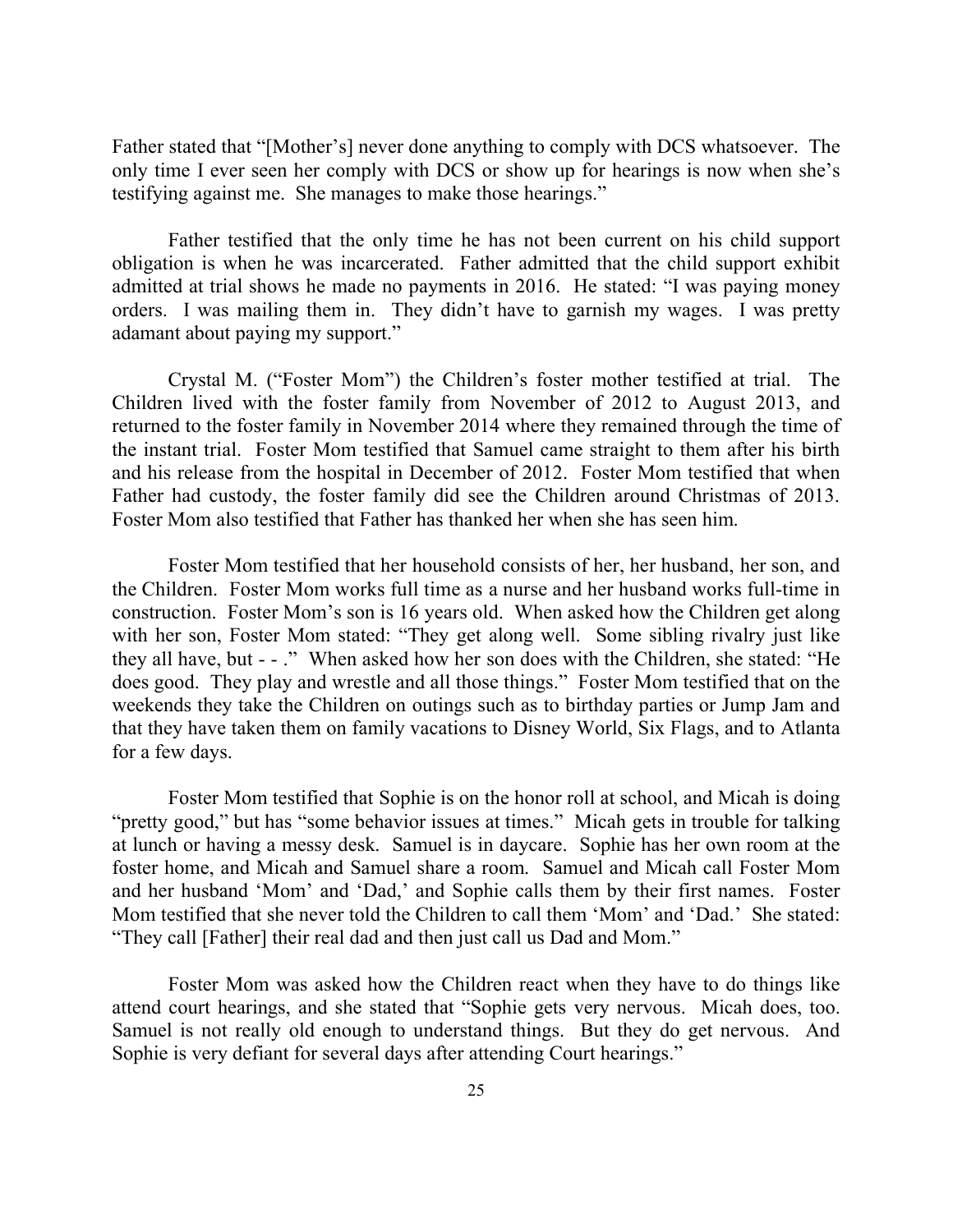Foster Mom was asked if there were any issues after visits with Father, and she stated: "Micah was very emotional after a visit. Samuel - - After the first or second visit with [Father] when he got out of jail the last time, Samuel started having incontinent episodes. . . . And he had been, you know, potty trained for several months without an accident." Foster Mom stated that since there have been no visits with Father, "[Samuel's] doing better. He does occasional, but not as often as he was at that point."

Foster Mom testified that she wants to adopt the Children if they become available for adoption. She stated: "Sophie has told me she does not like to go to Court and she does want to be adopted. Micah has told me he wants to be adopted. And Samuel does, as well. I'm not sure if he understands that, but - - ." Foster Mom testified that the statements have been made on separate occasions so the younger children are not simply parroting Sophie. Foster Mom stated that the comments are usually focused around the times when they have to go to court. Foster Mom stated that she and her husband have not suggested or discussed adoption with the Children.

Foster Mom was asked about her hopes for the Children, and she stated:

I think they will thrive. They will grow. Sophie has come a long way since we've had her. And they're doing well. You know, Sophie is doing well in school. She's in third grade, but she tests on a fifth grade level. . . . Micah is doing better. And Samuel is, Samuel is growing and thriving. And they are pretty much free of illness most of the time. They've not had an asthma attack since we've had them back. You know, we attend their regular doctor appointments with them. And I think they will do well.

After trial the Trial Court entered its Termination of Parental Rights and Decree of Full Guardianship order on October 6, 2017 terminating Father's parental rights to the Children after finding and holding, *inter alia*:

As a quick background, Micah and Sophie were removed from the parents in January 2011, because both parents were in jail. They were placed with a friend of the mother. In August 2011, custody was returned to mother. Then in September 2012, they were removed due to the mother failing a drug screen and father doing drugs in their presence. They were put in State's custody. Then Samuel was born in December 2012, an abused and drug exposed infant. He was removed from mother's custody immediately. We now have three children, Micah, Sophie and Samuel. After father completed a 90 day trial home placement, he was given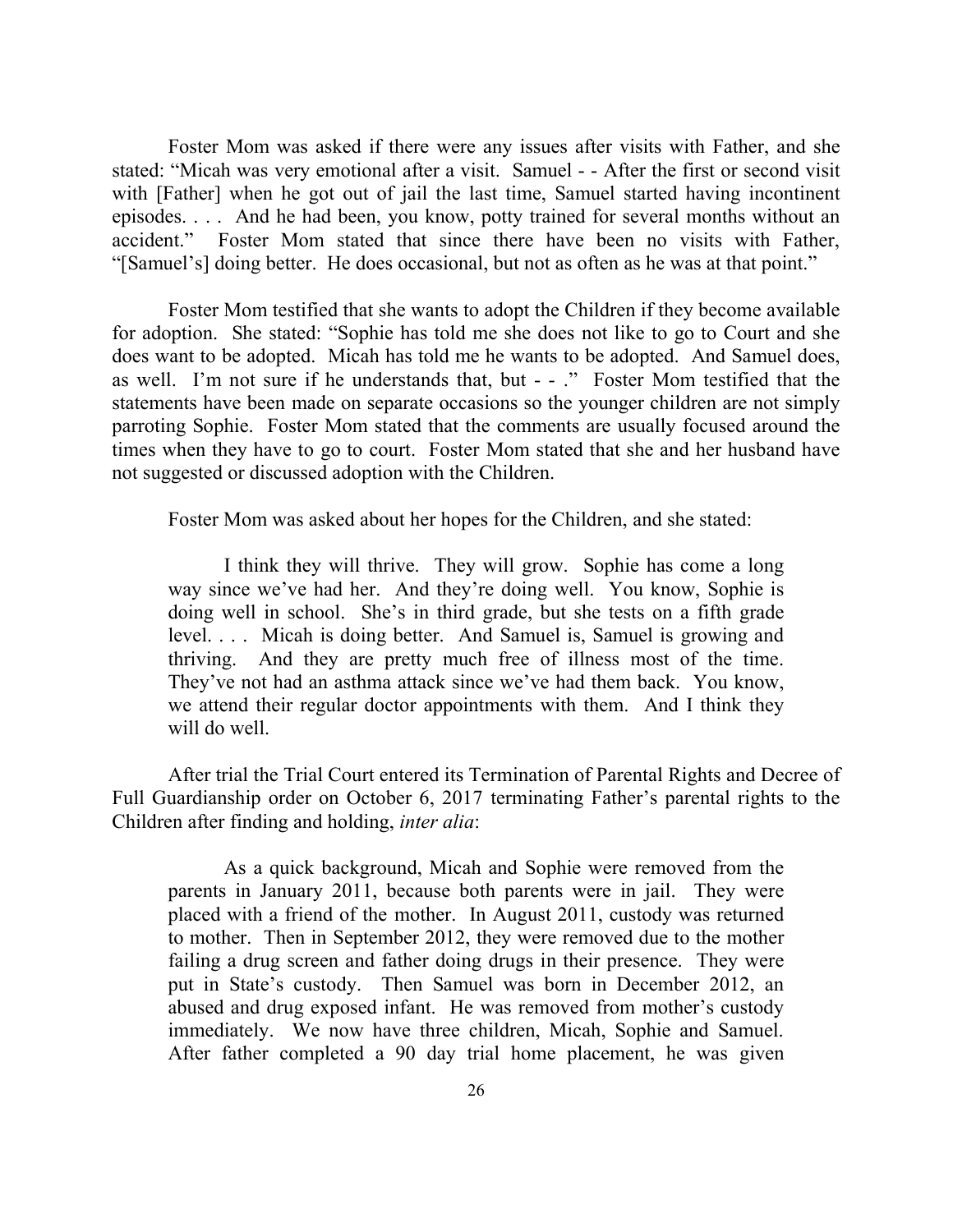custody in December 2013. Father was not to allow any contact between the children and mother, but when mother began staying with father all the children were removed and again placed in State's custody on November 12, 2014.

Some highlights of the exhibits that gave father some good marks are found in Exhibit 45 (3-10-16) when Judge Rader would not terminate father's parental rights. Prior to this, the children were placed with the father, Exhibits 19  $\&$  20 (9-4-13). Then the judicial review hearing order, Exhibit #21 (12-11-13) showed all three children with father who had been successful or doing quite well. Exhibit 25 (11-18-14) shows a preliminary hearing order when parents got supervised visitation and ordered to pay child support. As shown by Exhibit 27 (1-28-15) the goal of the permanency plan was to return the children to the parents. Exhibit 28 (5- 26-15) was a new permanency plan recommending adoption. The mother had not gotten very involved in the plans and the father had tested positive for THC, even though otherwise father was doing well since the last court hearing on June 3, 2015 through July 20, 2015. In fact, father was recommended for unsupervised visitation. (Exhibit 40, 7-20-15). Then, just when he was to exercise overnight visitation with the children, the "video" incident surfaced and put father back to square one. The testimony of Krista Fox was that "we were on a really good path. He was in substantial compliance. He was paying child support. He had the house set up, the kids bedroom set up." (Volume 1, Day One, p. 86). Then the "video", and the children were removed from father's home. (Volume 1, Day One, p. 88). Father was in jail from August 3, 2015, until May 3, 2016. On March 10, 2016 (Exhibit 43) mother's rights were terminated, and this decision was upheld on appeal. (Exhibit 44). On the same date, (Exhibit 45) the Juvenile Court for Sevier County dismissed the Department's petition seeking to terminate father's parental rights. One of the Court's comments was: "This Court cannot find that it is in the best interest to cut off contact between children and a father who 100 percent loves them<sup>"</sup>

Then things began to go downhill for the father. He failed to appear for a drug screen due to his working, and then for the next screen he said he would come in but failed to show up. Then Exhibit 47 (6-29-16) a permanency hearing order noted father's arrest for public intoxication on June 11, 2016, and the children were placed in Smoky Mountain Children's Home to stay until the father could complete the permanency plan. Then Exhibit 55 (10-18-16) shows the father being ordered to serve the balance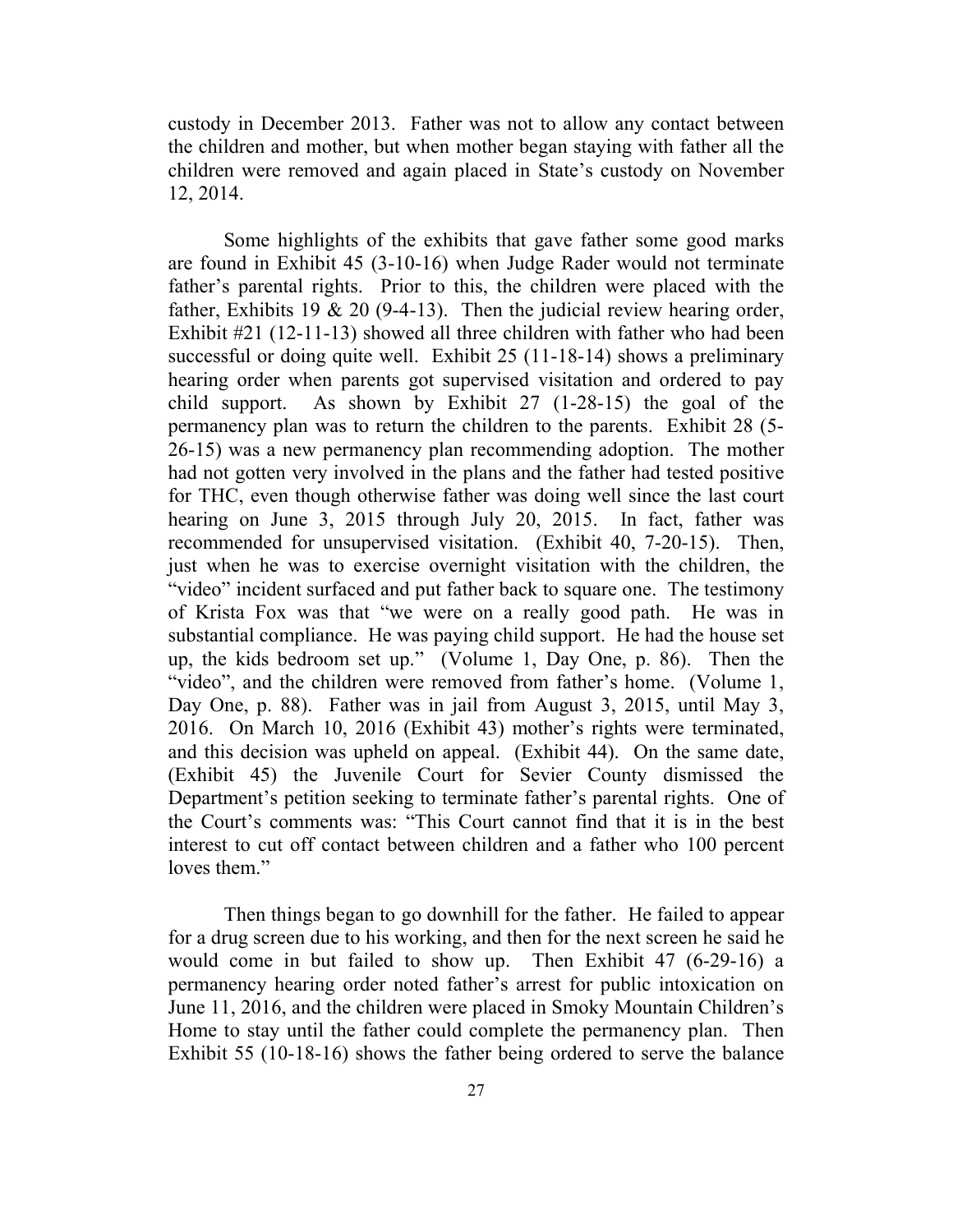of a ten (10) year sentence for violation of probation. It is assumed that the public intoxication charge and the "video" episode were the underlying reasons for his incarceration. His release date is uncertain and unknown at the present time. He has been in jail continually since August 26, 2016.

[Erin M.], the mother of the three (3) children was called as a witness. She testified that she believed father to be a good father and that he loves them. She then described a relationship of arguing and assaults taking place between she and the father. She also admitted that she had lied to the Judge in Juvenile Court while testifying hoping it would keep father from going to jail, because she was using drugs and father took care of her and the children. The Court would describe the relationship based on her testimony as the father not being able to live without her and not being able to live with her. She described the August 2016 occasion when she went to his motel room and he choked her to the point that it fractured her larynx. Father had problems living with his dad. "He drinks regularly and he's always drank," she said. Following the choking incident, a hearing was held and the father began screaming at the mother and was physically removed from the courtroom and returned to jail. She told of another incident at McDonald's in 2015, where he became disorderly and was screaming. The children had seen some of their fights between each other.

Mother made a brief mention of an incident in March/April 2016 when father broke her nose.

Katelyn West a Licensed Professional Counselor (Clinical Mental Health Counselor) told the Court that Sophie did not want to go home and always said she wanted to stay with Crystal and Steve (foster parents). Sophie's reason was that she was scared and afraid of her dad. He would get angry and yell.

Mrs. West told the Court that her one visit with the father, did not cause her to think he was a person that shouldn't be around the kids. He was very kind to Mrs. West, and "He was fine." Sophie wanted Mrs. West to write a letter to the Judge and tell him that she wanted to stay with Crystal and Steve.

The cross-examination of Krista Fox continued and she told the Court that visitation was supervised when she began on the case in May 2015. Then visitation became unsupervised day visits, then unsupervised overnight visits were approved, and then the video episode arose and that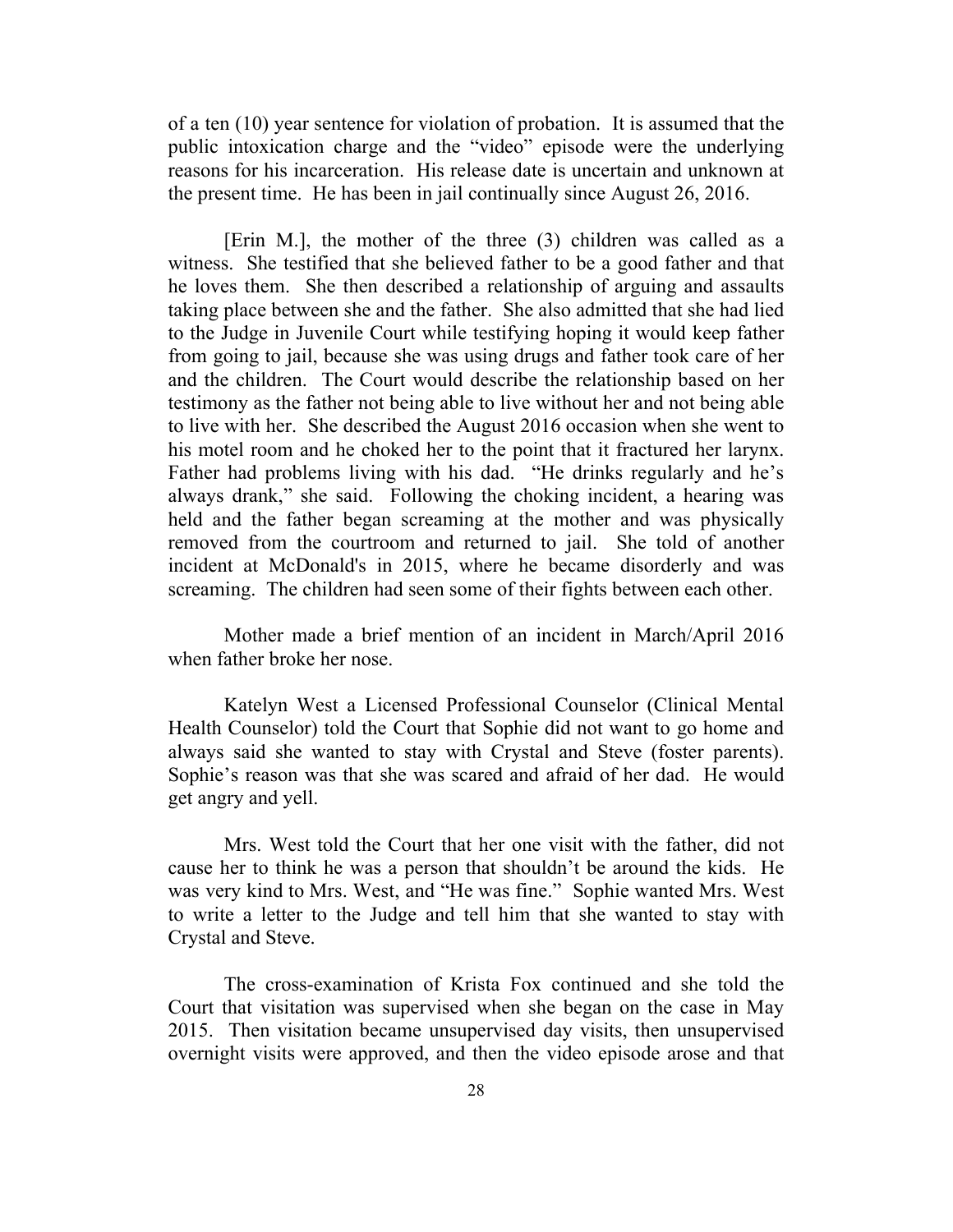was the end of overnight visitation. After this, supervised visitation resumed and all appeared to be going quite well. The record reflects a prior history of substantial criminal activity in 2011. My calculations from Exhibit 56 through 69 show a net sentence of 10 years, followed by a violation of probation entered on September 29, 2015, and sentencing father to 365 days and then on October 18, 2016, he was found to be in violation again and ordered to serve the balance of his sentence, less credit for time served. The father was charged with public intoxication on June 11, 2016. Father missed a couple of drug screens as mentioned previously, and a hair follicle test showed positive for THC. It was also shown that the father had complied with the Juvenile Court order with the exception of the violation of probation. He was shown to have gone to Sophie's therapy appointment, attended medical and dental appointments, allowed a Mental Health Assessment while incarcerated and continued with the therapist while he was out of jail and even when he went back to jail. He paid child support while out of jail and provided appropriate housing and was pretty good with providing transportation, but with some issues. Mrs. Fox concluded her testimony on cross-examination that the father was doing what he was supposed to do under the Permanency Plan prior to going to jail in August 2015. Then the public intoxication charge upended all progress. Cross-examination continued and the witness Fox stated that the only reason Sophie ever gave her for being scared of her father and his yelling was that she was scared because he yells when he drives and his driving scares her.

Erica Sluss, a Foster Care Community Case Worker with Smoky Mountain Children's Home told the Court that she had been the Case Manager for Sophie, Samuel and Micah [O.] for about two (2) years and three (3) months. Her work is usually with the children in a foster home. She described the foster home in this case as being as close to a "real" home as it could be. She said Sophie was more comfortable around her mother and would try to move away from her father when he would try to hug her. On the other hand, father was pretty good about coming to the visits, occasionally missing because of no transportation, but he would call 24 hours prior to a visit to confirm the same. He would bring food and toys for the children. She also noticed that when father was visiting with his children that there would be "increased behavior issues", and when the children were aware they would be going to Court again, they would become really anxious.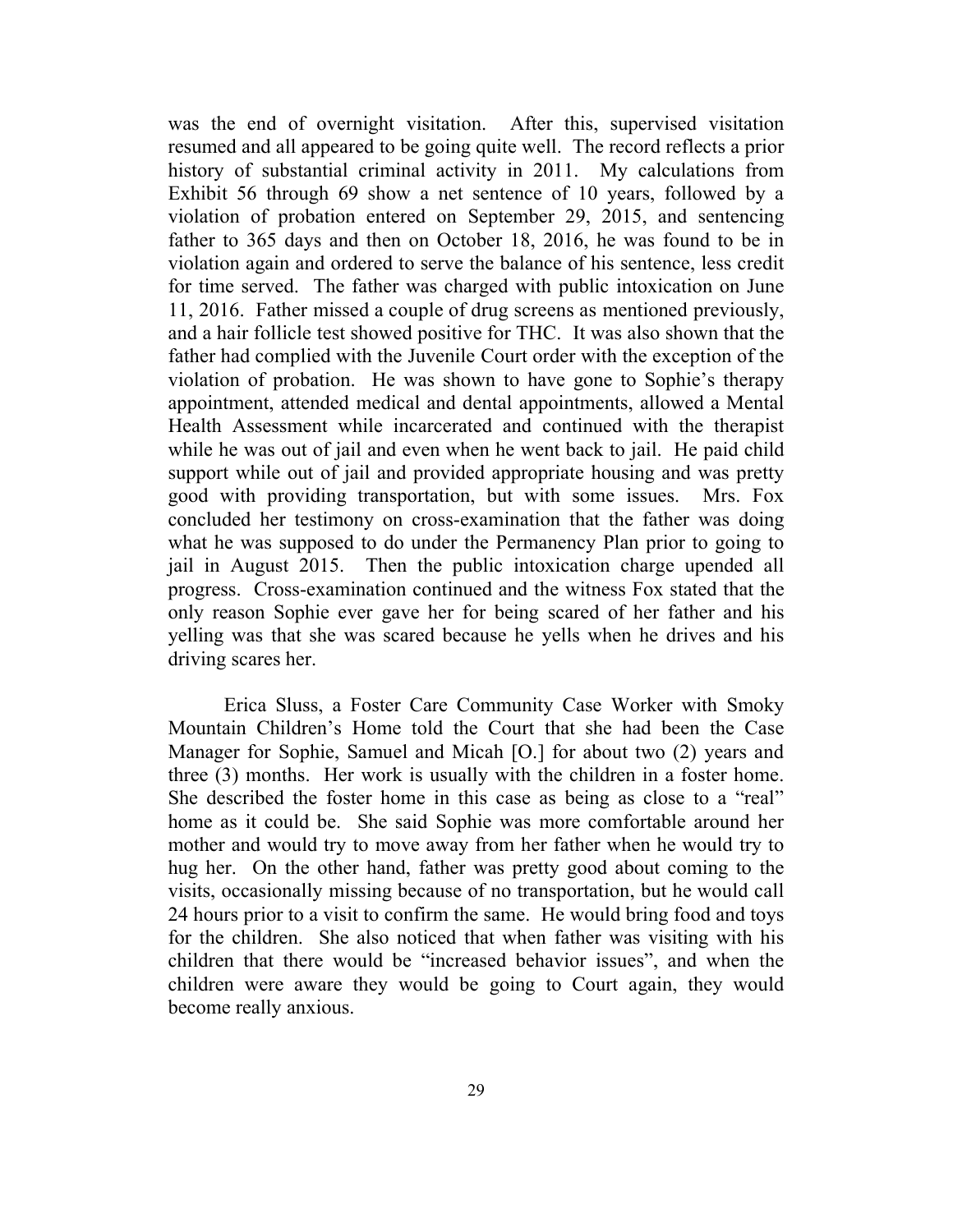The father, [Elijah O.], was called by the State. One of the things that [Father] expressed throughout all his testimony was that all his children love him to death and he loves them. A good portion of his testimony involved his criminal record, how much time he had, when did he get out, and when did he have to return to build the balance of his sentence. Anytime he was confronted with some of his misconduct and criminal charges, he always had his own spin to apply to the situation, such as false allegations were the basis for his arrest. He does still having pending charges and his violation of probation case is on appeal according to him. He was questioned about his outbursts in the courtroom when he was having a criminal matter heard on more than one occasion. He didn't deny that he was yelling in Court. He appeared to be somewhat in denial about drinking alcohol. He admitted his hair follicle test in March 2015 was positive for marijuana. He is presently prescribed Zoloft for his depression. He denied that mother ever lived with him in violation of a court order. He emphasized that he did not lie when under oath and explained that an apparent conflict in his testimony on two separate occasions just sounded like the truth both times to him. I don't think it is necessary for me to continue to summarize father's testimony. He also appeared to be a father fighting to keep his children. Overall the Court would say that full faith and credit would not be given to his testimony but he without question loves his children. It is worth noting that he did feel that the foster parents would be a safe place where they would receive good care. He thought that his children loved the [the foster mom and foster dad], the foster parents.

[Crystal M.], the foster mother, testified and suffice it to say that it may be that the three (3) children are extremely fortunate to have such a good home while in foster care.

The five issues presented to the Court are all answered in the affirmative and the parental rights of [Elijah O.] and his three children as named herein are terminated. There is clear and convincing evidence to support each issue, particularly the issue of what is in the best interest of these children.

Father appeals the termination of his parental rights to the Children to this Court.

#### **Discussion**

Although not stated exactly as such, Father raises six issues on appeal: 1) whether the dismissal of the previous petition seeking to terminate Father's parental rights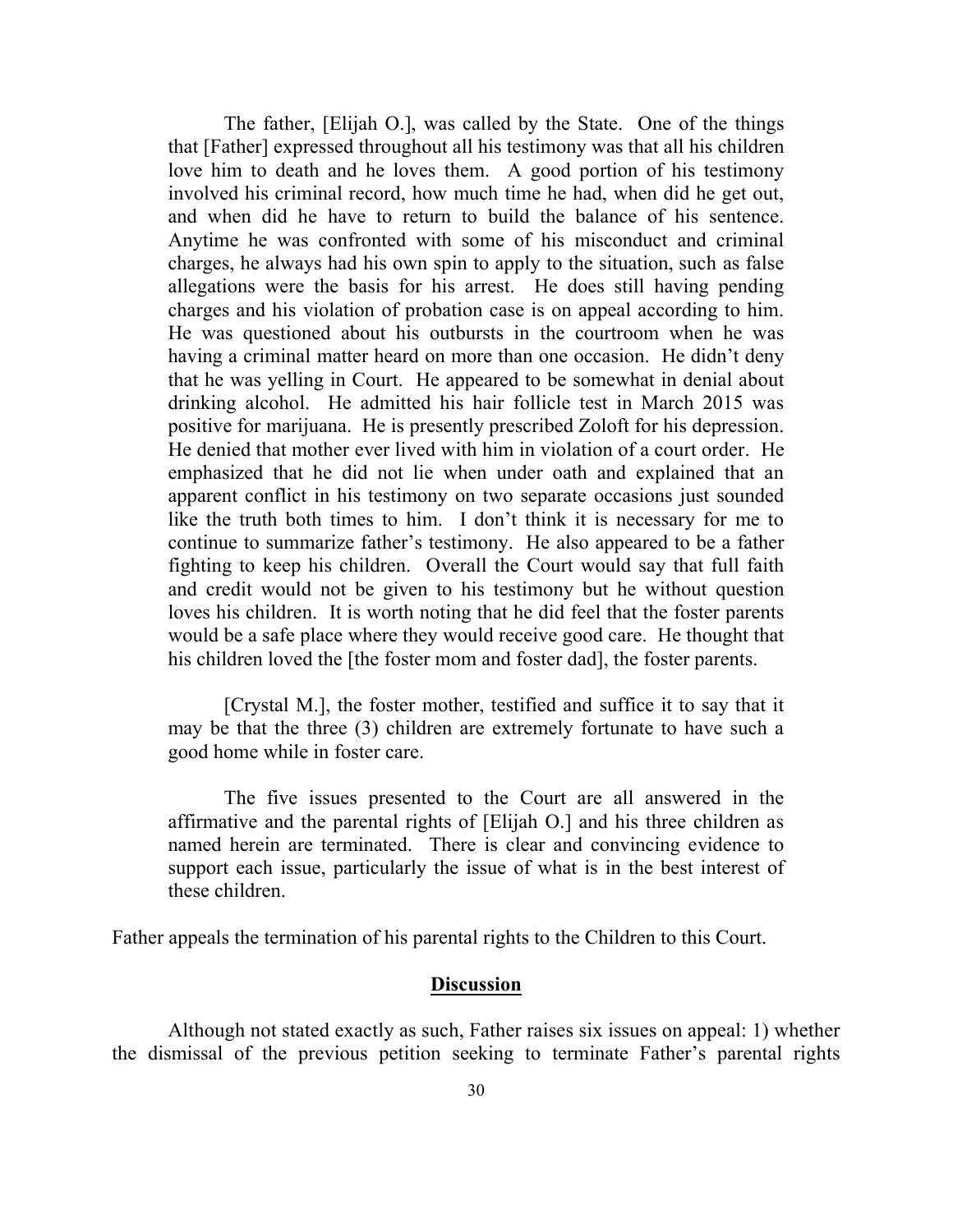operates as res judicata thereby barring the instant petition; 2) whether the Trial Court erred in finding that clear and convincing evidence was proven of grounds to terminate for abandonment by wanton disregard pursuant to Tenn. Code Ann. § 36-1-113(g)(1) and Tenn. Code Ann. § 36-1-102(1)(A)(iv); 3) whether the Trial Court erred in finding that clear and convincing evidence was proven of grounds to terminate for substantial noncompliance with the permanency plan pursuant to Tenn. Code Ann.  $\S 36-1-113(g)(2)$ ; 4) whether the Trial Court erred in finding that clear and convincing evidence was proven of grounds to terminate for persistent conditions pursuant to Tenn. Code Ann. § 36-1-  $113(g)(3)$ ; 5) whether the Trial Court erred in finding that clear and convincing evidence was proven of grounds to terminate for failure to manifest an ability to parent pursuant to Tenn. Code Ann.  $\S 36-1-113(g)(14)$ ; and, 6) whether the Trial Court erred in finding that clear and convincing evidence was proven that it was in the Children's best interests for Father's parental rights to be terminated.

With regard to the termination of parental rights, our Supreme Court has instructed:

A parent's right to the care and custody of her child is among the oldest of the judicially recognized fundamental liberty interests protected by the Due Process Clauses of the federal and state constitutions.<sup>2</sup> *Troxel v. Granville*, 530 U.S. 57, 65, 120 S. Ct. 2054, 147 L. Ed.2d 49 (2000); *Stanley v. Illinois*, 405 U.S. 645, 651, 92 S. Ct. 1208, 31 L. Ed.2d 551 (1972); *In re Angela E.*, 303 S.W.3d 240, 250 (Tenn. 2010); *In re Adoption of Female Child*, 896 S.W.2d 546, 547-48 (Tenn. 1995); *Hawk v. Hawk*, 855 S.W.2d 573, 578-79 (Tenn. 1993). But parental rights, although fundamental and constitutionally protected, are not absolute. *In re Angela E.*, 303 S.W.3d at 250. "'[T]he [S]tate as *parens patriae* has a special duty to protect minors . . . .' Tennessee law, thus, upholds the [S]tate's authority as *parens patriae* when interference with parenting is necessary to prevent serious harm to a child." *Hawk*, 855 S.W.2d at 580 (quoting *In re Hamilton*, 657 S.W.2d 425, 429 (Tenn. Ct. App. 1983)); *see also Santosky v. Kramer*, 455 U.S. 745, 747, 102 S. Ct. 1388, 71 L. Ed.2d 599 (1982); *In re Angela E.*, 303 S.W.3d at 250. "When the State initiates a parental rights termination proceeding, it seeks not merely to infringe that fundamental liberty interest, but to end it." *Santosky*, 455 U.S. at 759, 102 S. Ct. 1388.

l

<sup>&</sup>lt;sup>2</sup> U.S. Const. amend. XIV § 1 ("[N]or shall any State deprive any person of life, liberty, or property, without due process of law . . . ."). Similarly, article 1, section 8 of the Tennessee Constitution states "[t]hat no man shall be taken or imprisoned, or disseized of his freehold, liberties or privileges, or outlawed, or exiled, or in any manner destroyed or deprived of his life, liberty or property, but by the judgment of his peers or the law of the land."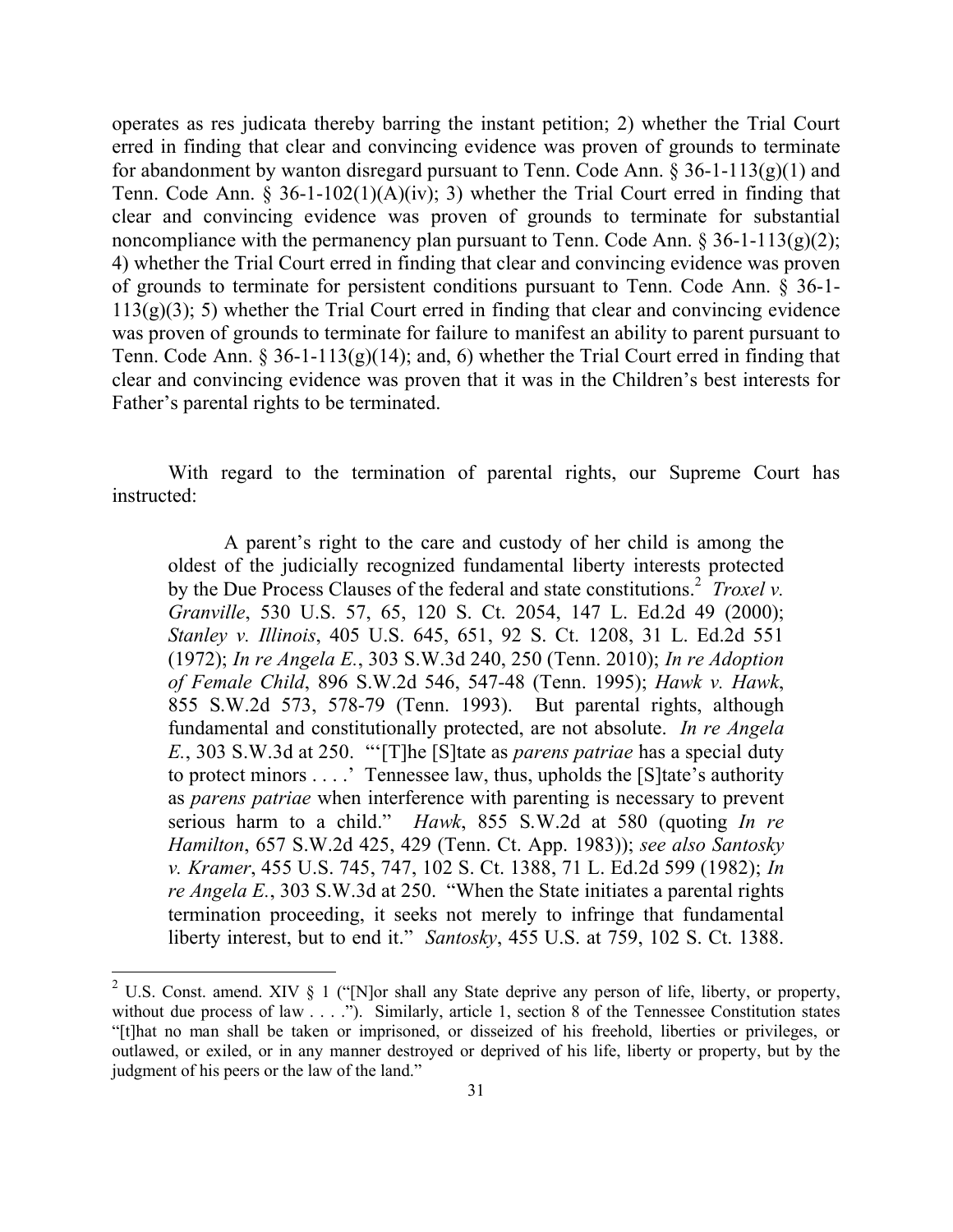["]Few consequences of judicial action are so grave as the severance of natural family ties." *Id*. at 787, 102 S. Ct. 1388; *see also M.L.B. v. S.L.J.*, 519 U.S. 102, 119, 117 S. Ct. 555, 136 L. Ed.2d 473 (1996). The parental rights at stake are ["]far more precious than any property right." *Santosky*, 455 U.S. at 758-59 102 S. Ct. 1388. Termination of parental rights has the legal effect of reducing the parent to the role of a complete stranger and of ["]severing forever all legal rights and obligations of the parent or guardian of the child." Tenn. Code Ann. § 36-1-113(l)(1); *see also Santosky*, 455 U.S. at 759, 102 S. Ct. 1388 (recognizing that a decision terminating parental rights is ["]*final* and irrevocable"). In light of the interests and consequences at stake, parents are constitutionally entitled to ["]fundamentally fair procedures" in termination proceedings. *Santosky*, 455 U.S. at 754, 102 S. Ct. 1388; *see also Lassiter v. Dep't of Soc. Servs. of Durham Cnty., N.C.*, 452 U.S. 18, 27, 101 S. Ct. 2153, 68 L. Ed.2d 640 (1981) (discussing the due process right of parents to fundamentally fair procedures).

Among the constitutionally mandated ["]fundamentally fair procedures" is a heightened standard of proof – clear and convincing evidence. *Santosky*, 455 U.S. at 769, 102 S. Ct. 1388. This standard minimizes the risk of unnecessary or erroneous governmental interference with fundamental parental rights. *Id*.; *In re Bernard T.*, 319 S.W.3d 586, 596 (Tenn. 2010). ["]Clear and convincing evidence enables the fact-finder to form a firm belief or conviction regarding the truth of the facts, and eliminates any serious or substantial doubt about the correctness of these factual findings." *In re Bernard T.*, 319 S.W.3d at 596 (citations omitted). The clear-and-convincing-evidence standard ensures that the facts are established as highly probable, rather than as simply more probable than not. *In re Audrey S.*, 182 S.W.3d 838, 861 (Tenn. Ct. App. 2005); *In re M.A.R.*, 183 S.W.3d 652, 660 (Tenn. Ct. App. 2005).

Tennessee statutes governing parental termination proceedings incorporate this constitutionally mandated standard of proof. Tennessee Code Annotated section 36-1113[sic](c) provides:

Termination of parental or guardianship rights must be based upon:

(1) A finding by the court by clear and convincing evidence that the grounds for termination of parental or guardianship rights have been established; and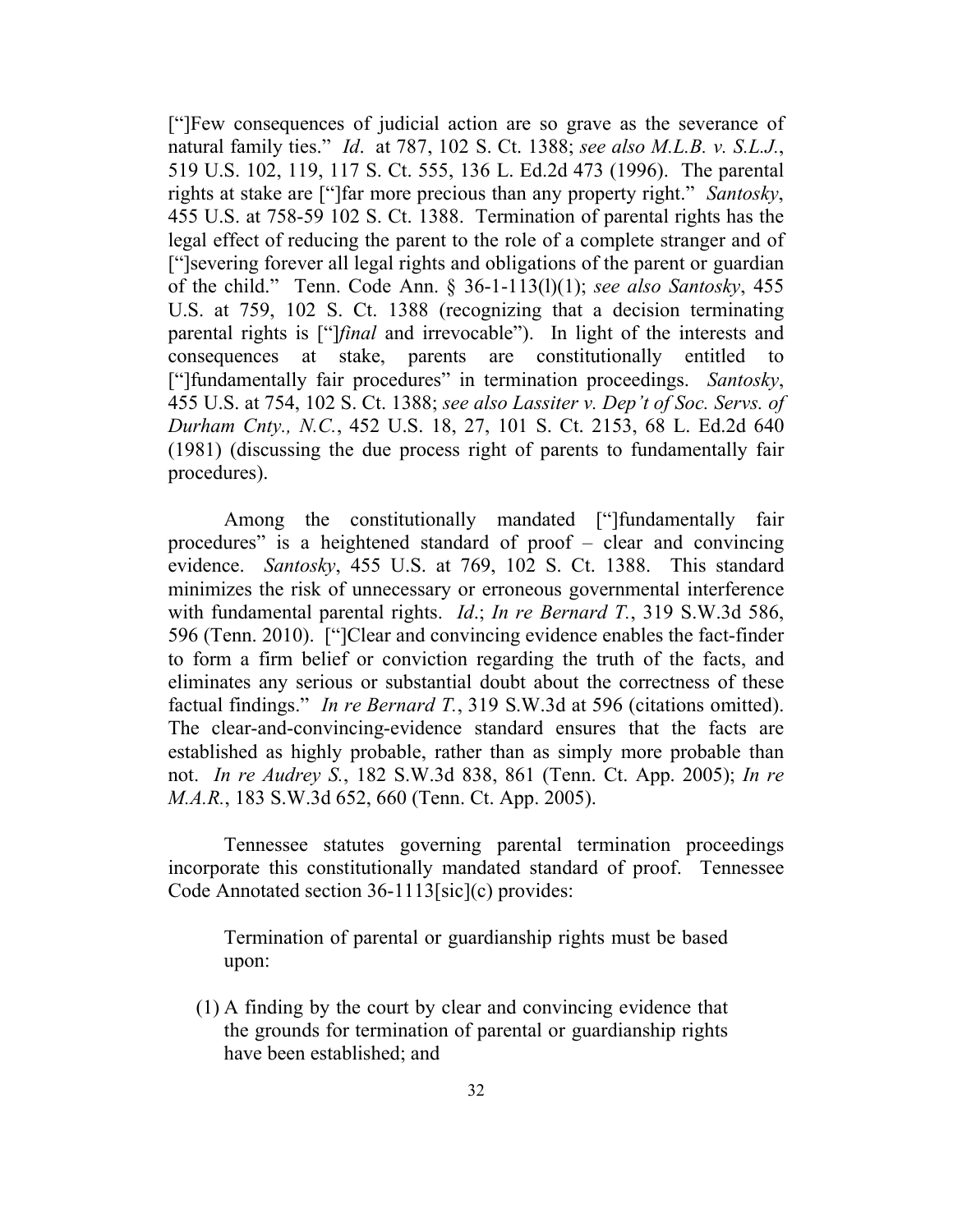(2) That termination of the parent's or guardian's rights is in the best interests of the child.

This statute requires the State to establish by clear and convincing proof that at least one of the enumerated statutory grounds<sup>3</sup> for termination exists and that termination is in the child's best interests. *In re Angela E.*, 303 S.W.3d at 250; *In re F.R.R., III*, 193 S.W.3d 528, 530 (Tenn. 2006); *In re Valentine*, 79 S.W.3d 539, 546 (Tenn. 2002). "The best interests analysis is separate from and subsequent to the determination that there is clear and convincing evidence of grounds for termination." *In re Angela E.*, 303 S.W.3d at 254. Although several factors relevant to the best interests analysis are statutorily enumerated,<sup>4</sup> the list is illustrative, not exclusive. The parties are free to offer proof of other relevant factors. *In re Audrey S.*, 182 S.W.3d at 878. The trial court must then determine whether the combined weight of the facts "amount[s] to clear and convincing evidence that termination is in the child's best interest." *In re Kaliyah S.*, 455 S.W.3d 533, 555 (Tenn. 2015). These requirements ensure that each parent receives the constitutionally required "individualized determination that a parent is either unfit or will cause substantial harm to his or her child before the fundamental right to the care and custody of the child can be taken away." *In re Swanson*, 2 S.W.3d 180, 188 (Tenn. 1999).

Furthermore, other statutes impose certain requirements upon trial courts hearing termination petitions. A trial court must "ensure that the hearing on the petition takes place within six (6) months of the date that the petition is filed, unless the court determines an extension is in the best interests of the child." Tenn. Code Ann. § 36-1113[sic](k). A trial court must "enter an order that makes specific findings of fact and conclusions of law within thirty (30) days of the conclusion of the hearing." *Id*. This portion of the statute requires a trial court to make "findings of fact and conclusions of law as to whether clear and convincing evidence establishes the existence of each of the grounds asserted for terminating [parental] rights." *In re Angela E.*, 303 S.W.3d at 255. "Should the trial court conclude that clear and convincing evidence of ground(s) for termination does exist, then the trial court must also make a written finding whether clear and convincing evidence establishes that termination of [parental] rights is in the [child's] best interests." *Id*. If the trial court's best interests analysis "is based on additional factual findings besides the ones made in

 3 Tenn. Code Ann. § 36-1-113(g)(1)-(13).

<sup>4</sup> Tenn. Code Ann. § 36-1-113(i).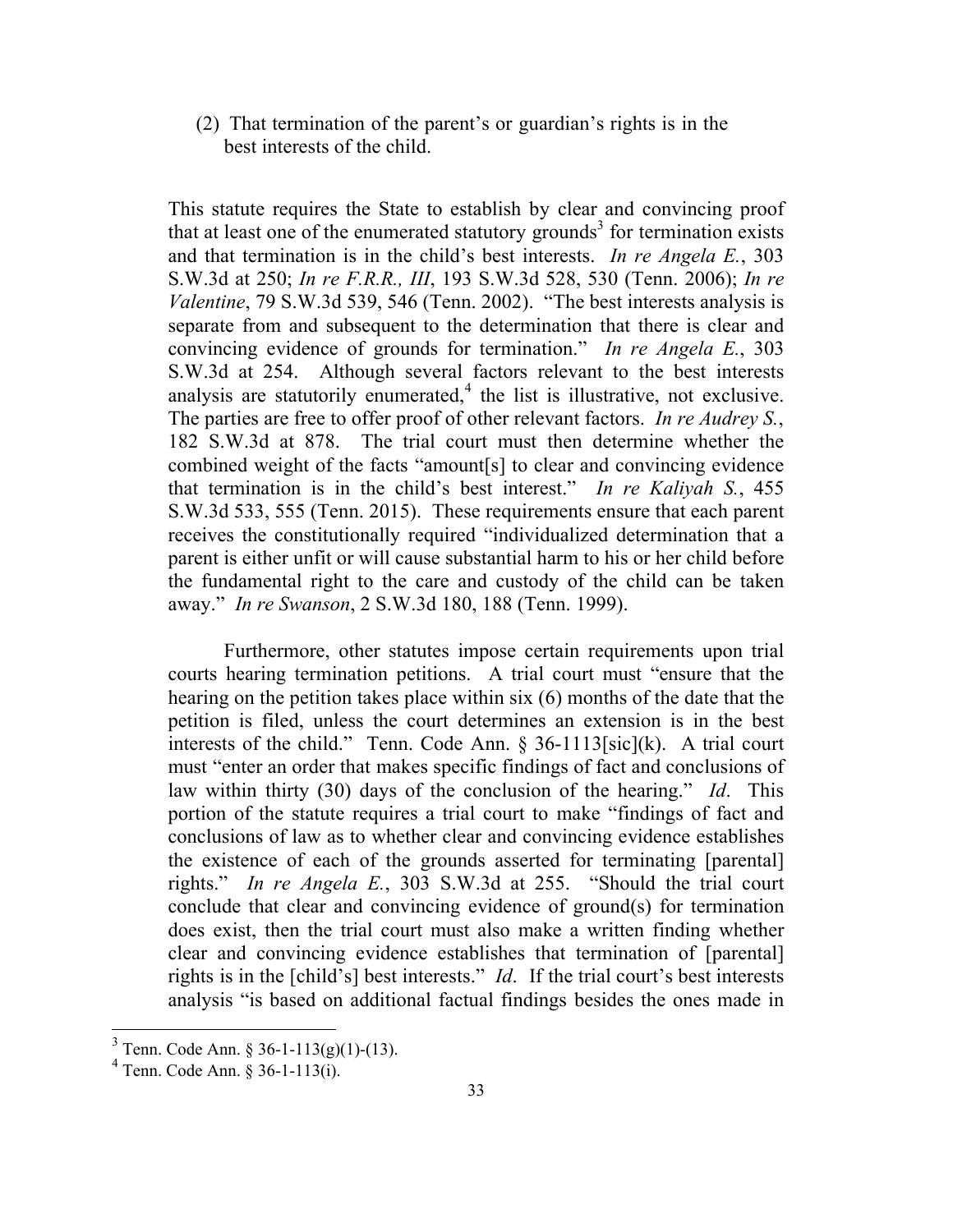conjunction with the grounds for termination, the trial court must also include these findings in the written order." *Id*. Appellate courts "may not conduct de novo review of the termination decision in the absence of such findings." *Id*. (citing *Adoption Place, Inc. v. Doe*, 273 S.W.3d 142, 151 & n.15 (Tenn. Ct. App. 2007)).

#### *B. Standards of Appellate Review*

An appellate court reviews a trial court's findings of fact in termination proceedings using the standard of review in Tenn. R. App. P. 13(d). *In re Bernard T.*, 319 S.W.3d at 596; *In re Angela E.*, 303 S.W.3d at 246. Under Rule 13(d), appellate courts review factual findings de novo on the record and accord these findings a presumption of correctness unless the evidence preponderates otherwise. *In re Bernard T.*, 319 S.W.3d at 596; *In re M.L.P.*, 281 S.W.3d 387, 393 (Tenn. 2009); *In re Adoption of A.M.H.*, 215 S.W.3d 793, 809 (Tenn. 2007). In light of the heightened burden of proof in termination proceedings, however, the reviewing court must make its own determination as to whether the facts, either as found by the trial court or as supported by a preponderance of the evidence, amount to clear and convincing evidence of the elements necessary to terminate parental rights. *In re Bernard T.*, 319 S.W.3d at 596-97. The trial court's ruling that the evidence sufficiently supports termination of parental rights is a conclusion of law, which appellate courts review de novo with no presumption of correctness. *In re M.L.P.*, 281 S.W.3d at 393 (quoting *In re Adoption of A.M.H.*, 215 S.W.3d at 810). Additionally, all other questions of law in parental termination appeals, as in other appeals, are reviewed de novo with no presumption of correctness. *In re Angela E.*, 303 S.W.3d at 246.

*In re Carrington H.*, 483 S.W.3d 507, 521-24 (Tenn. 2016) (footnotes in original but renumbered).

We first consider whether the dismissal of the previous petition seeking to terminate Father's parental rights operates as res judicata thereby barring the instant petition. Father asserts in his brief on appeal that because the previous petition seeking to terminate his parental rights was based upon the same grounds as the instant petition and that initial petition was dismissed as to Father that the dismissal operates as res judicata to the instant petition.

As this Court explained in *In re L.M.H.*: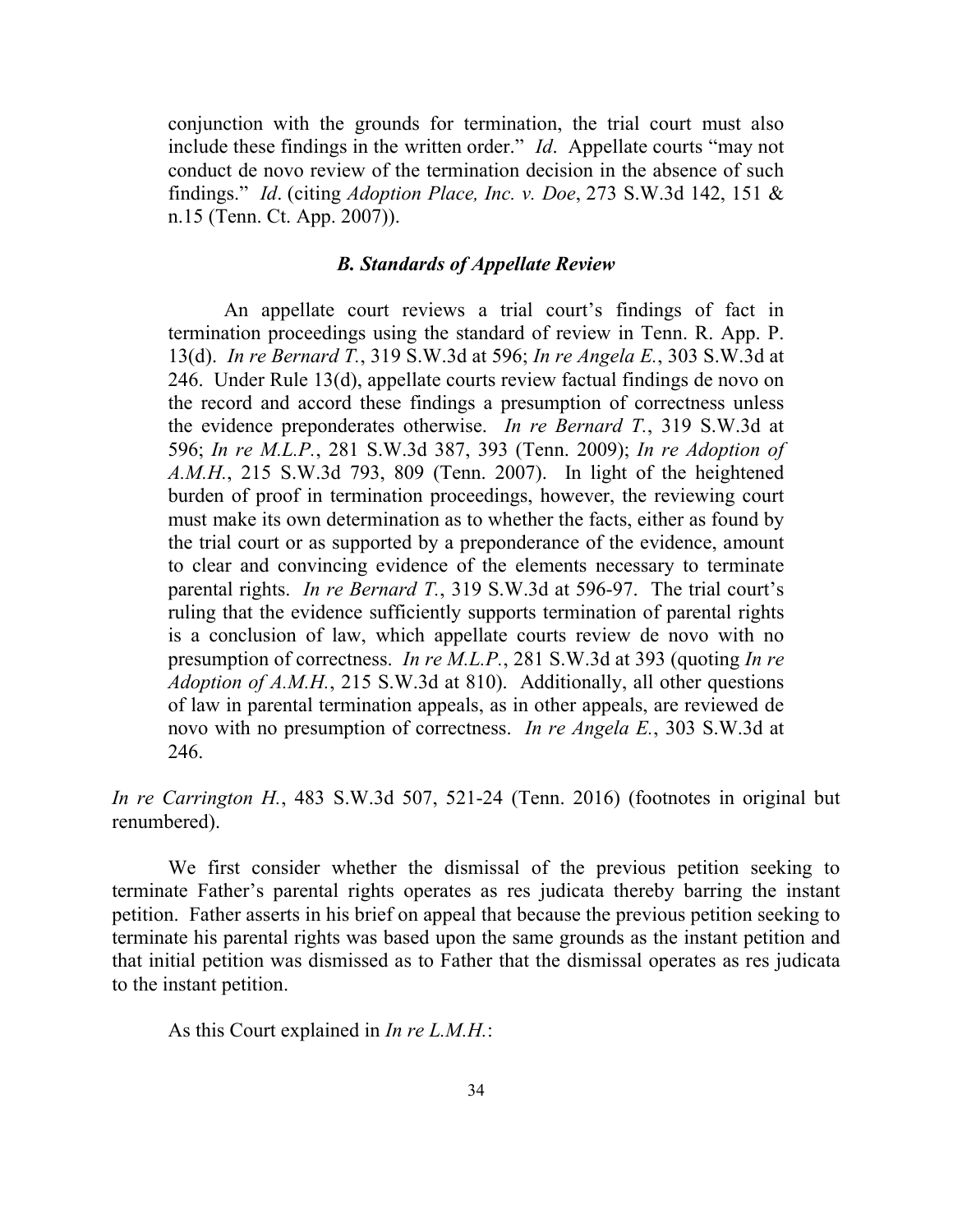"The doctrine of res judicata . . . bars a second suit between the same parties or their privies on the same claim with respect to all issues which were, or could have been, litigated in the former suit." *Jackson v. Smith*, 387 S.W.3d 486, 491 (Tenn. 2012).

The Supreme Court has stated the following with regard to raising the defense of res judicata:

Res judicata is one of the affirmative defenses that must be included in the defendant's answer. However, in appropriate circumstances, it may be raised in a Tenn. R. Civ. P. 12.02(6) motion.

*Id.* (internal citation omitted). "In order to succeed on a plea of res judicata, . . . the party raising the defense must plead it, and must carry the burden of proving it." *Gregory v. Gregory*, 803 S.W.2d 242, 244–45 (Tenn. Ct. App. 1990).

This Court has stated that under Tenn. R. Civ. P. 8.03, " 'any . . . matter constituting an affirmative defense' must be set forth in a pleading prior to trial. Failure to [plead] an affirmative defense generally results in a waiver of the defense." *ADT Sec. Servs., Inc. v. Johnson*, 329 S.W.3d 769, 778 (Tenn. Ct. App. 2009). Tenn. R. Civ. P. 8.03 provides that "[i]n pleading to a preceding pleading, a party shall set forth affirmatively facts in short and plain terms relied upon to constitute . . . res judicata . . . and any other matter constituting an affirmative defense."

*In re L.M.H.*, No. E2017-00604-COA-R3-PT, 2017 WL 4331037, at \*\*4-5 (Tenn. Ct. App. Sept. 28, 2017), *no appl. perm. appeal filed*.

A careful and thorough review of the record on appeal reveals that Father did not set forth the issue of res judicata in a pleading prior to trial. The record on appeal reveals that Father did not raise the issue of res judicata until this appeal. As such, Father has waived this issue.

With regard to the issue of res judicata, we make two additional points. First, the petition at issue in this trial rested upon facts that occurred after the entry of the order from the previous termination trial, thus differentiating the claim or cause of action in the two suits. Second, as we noted in a slightly different context in the case of *In re: Kailee M.G.*: "To hold . . . that a petition to terminate parental rights once defeated operates as a bar to all future such petitions to terminate that parent's parental rights would be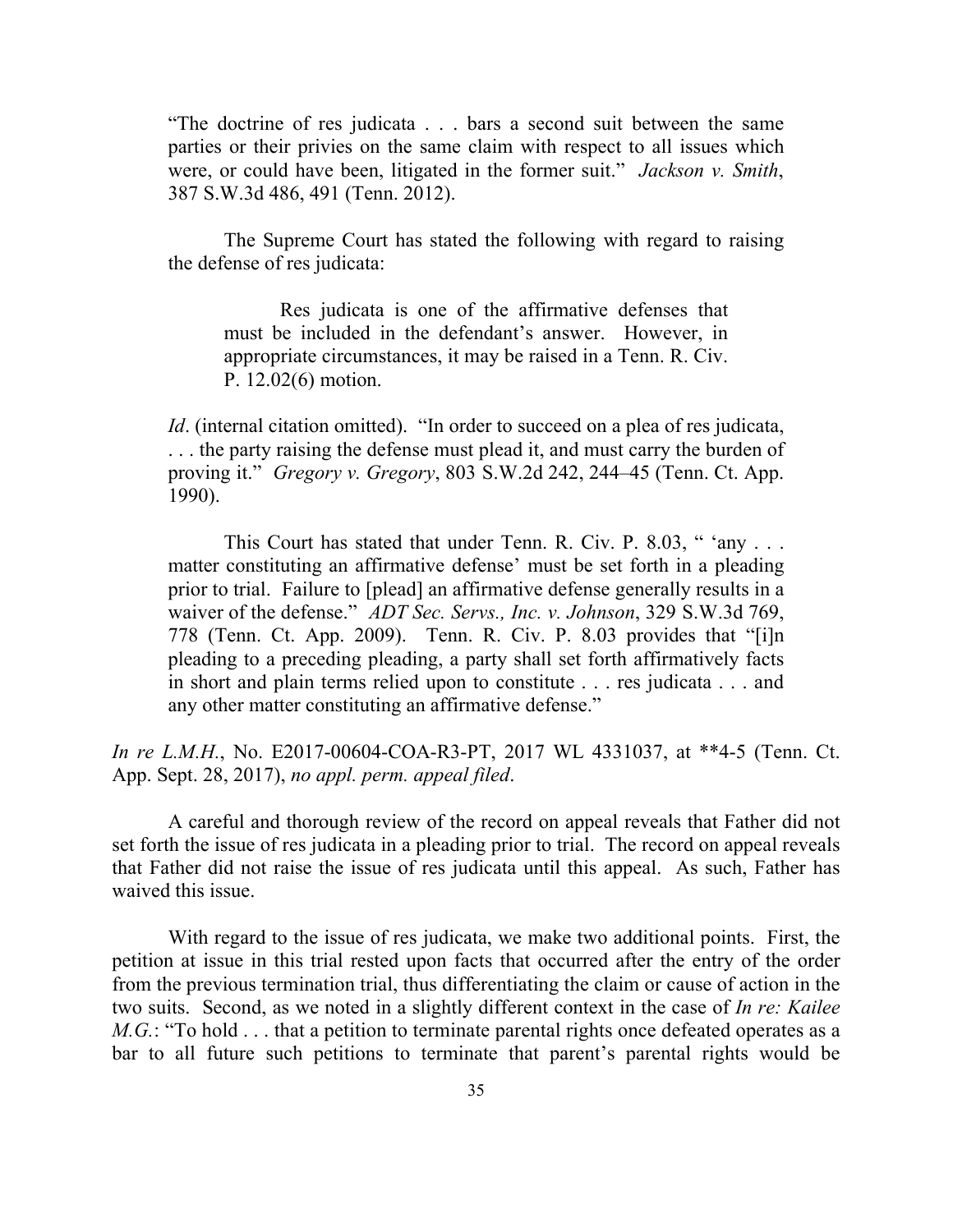ludicrous, and we expressly decline to so hold." *In re: Kailee M.G.*, No E2014-01602- COA-R3-PT, 2015 WL 1453427, at \*12 (Tenn. Ct. App. March 27, 2015), *no appl. perm. appeal filed*.

Next, we consider whether the Trial Court erred in finding that clear and convincing evidence was proven of grounds to terminate for abandonment by wanton disregard pursuant to Tenn. Code Ann. § 36-1-113(g)(1) and Tenn. Code Ann. § 36-1- 102(1)(A)(iv). The Trial Court found that clear and convincing evidence was proven to terminate Father's parental rights for abandonment by wanton disregard pursuant to Tenn. Code Ann. § 36-1-113 $(g)(1)$ , which provides:

(g) Initiation of termination of parental or guardianship rights may be based upon any of the grounds listed in this subsection (g). The following grounds are cumulative and nonexclusive, so that listing conditions, acts or omissions in one ground does not prevent them from coming within another ground:

(1) Abandonment by the parent or guardian, as defined in § 36-1- 102, has occurred;

Tenn. Code Ann. § 36-1-113(g)(1) (2017). As pertinent, Tenn. Code Ann. § 36-1-102 provides:

(1)(A) For purposes of terminating the parental or guardian rights of a parent or parents or a guardian or guardians of a child to that child in order to make that child available for adoption, "abandonment" means that:

\* \* \*

(iv) A parent or guardian is incarcerated at the time of the institution of an action or proceeding to declare a child to be an abandoned child, or the parent or guardian has been incarcerated during all or part of the four (4) months immediately preceding the institution of such action or proceeding, and either has willfully failed to visit or has willfully failed to support or has willfully failed to make reasonable payments toward the support of the child for four (4) consecutive months immediately preceding such parent's or guardian's incarceration, or the parent or guardian has engaged in conduct prior to incarceration that exhibits a wanton disregard for the welfare of the child. If the four-month period immediately preceding the institution of the action or the four-month period immediately preceding such parent's incarceration is interrupted by a period or periods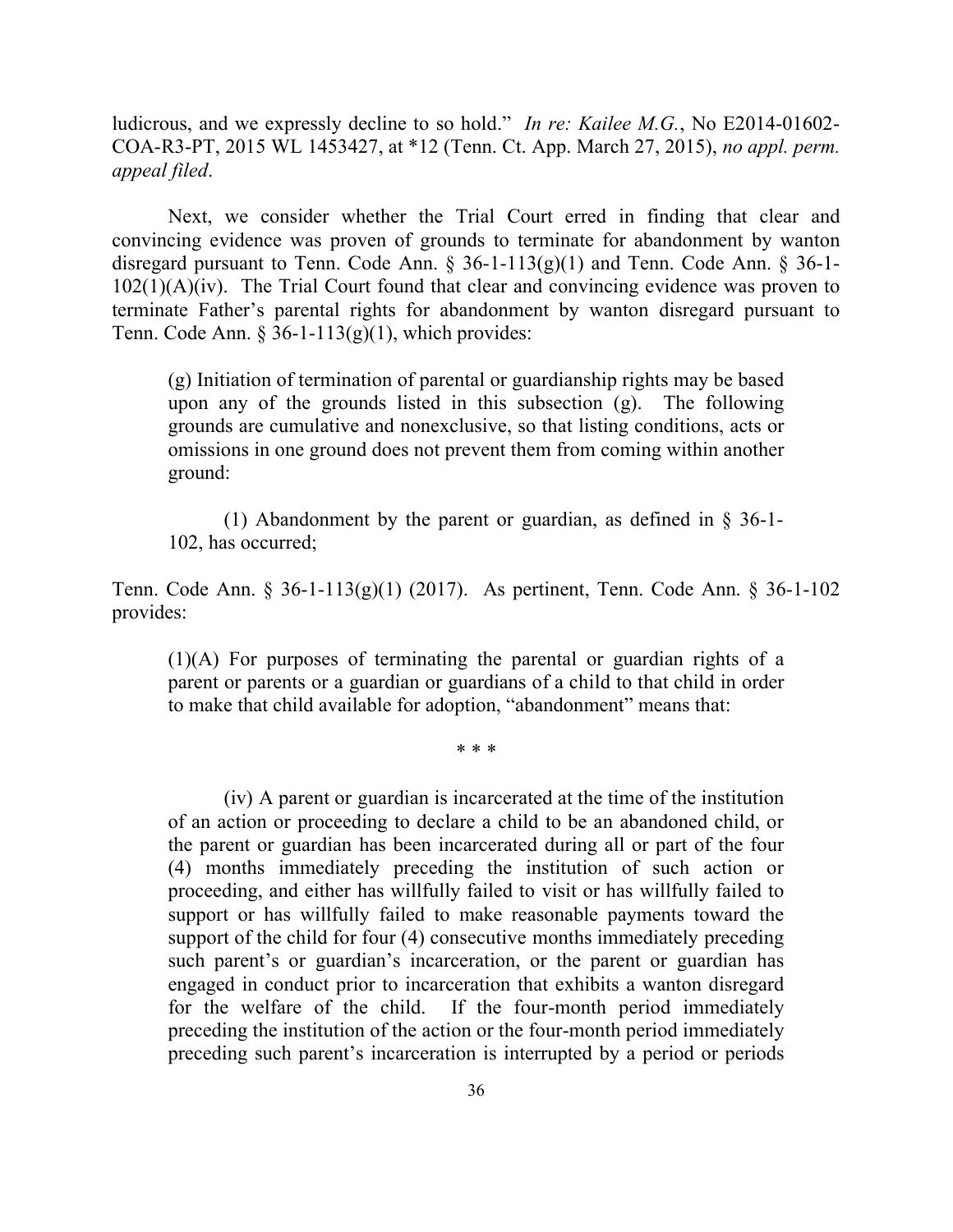of incarceration, and there are not four (4) consecutive months without incarceration immediately preceding either event, a four-month period shall be created by aggregating the shorter periods of nonincarceration beginning with the most recent period of nonincarceration prior to commencement of the action and moving back in time. Periods of incarceration of less than seven (7) days duration shall be counted as periods of nonincarceration. Periods of incarceration not discovered by the petitioner and concealed, denied, or forgotten by the parent shall also be counted as periods of nonincarceration. A finding that the parent has abandoned the child for a defined period in excess of four (4) months that would necessarily include the four (4) months of nonincarceration immediately prior to the institution of the action, but which does not precisely define the relevant four-month period, shall be sufficient to establish abandonment; or

Tenn. Code Ann. § 36-1-102(1)(A)(iv) (2017).

This Court discussed the ground of abandonment by wanton disregard in *In re Audrey S.* stating:

Tenn. Code Ann.  $\S$  36-1-102(1)(A)(iv) also reflects the commonsense notion that parental incarceration is a strong indicator that there may be problems in the home that threaten the welfare of the child. Incarceration severely compromises a parent's ability to perform his or her parental duties. A parent's decision to engage in conduct that carries with it the risk of incarceration is itself indicative that the parent may not be fit to care for the child. *Taxonomy of Children's Rights*, 11 WM. & MARY BILL RTS. J. at 958. However, parental incarceration is not an infallible predictor of parental unfitness. Accordingly, Tenn. Code Ann. § 36–1–  $102(1)(A)(iv)$ 's second test for abandonment does not make incarceration alone a ground for the termination of parental rights. An incarcerated or recently incarcerated parent can be found guilty of abandonment only if the court finds, by clear and convincing evidence, that the parent's preincarceration conduct displayed a wanton disregard for the welfare of the child. Thus, the parent's incarceration serves only as a triggering mechanism that allows the court to take a closer look at the child's situation to determine whether the parental behavior that resulted in incarceration is part of a broader pattern of conduct that renders the parent unfit or poses a risk of substantial harm to the welfare of the child.

\* \* \*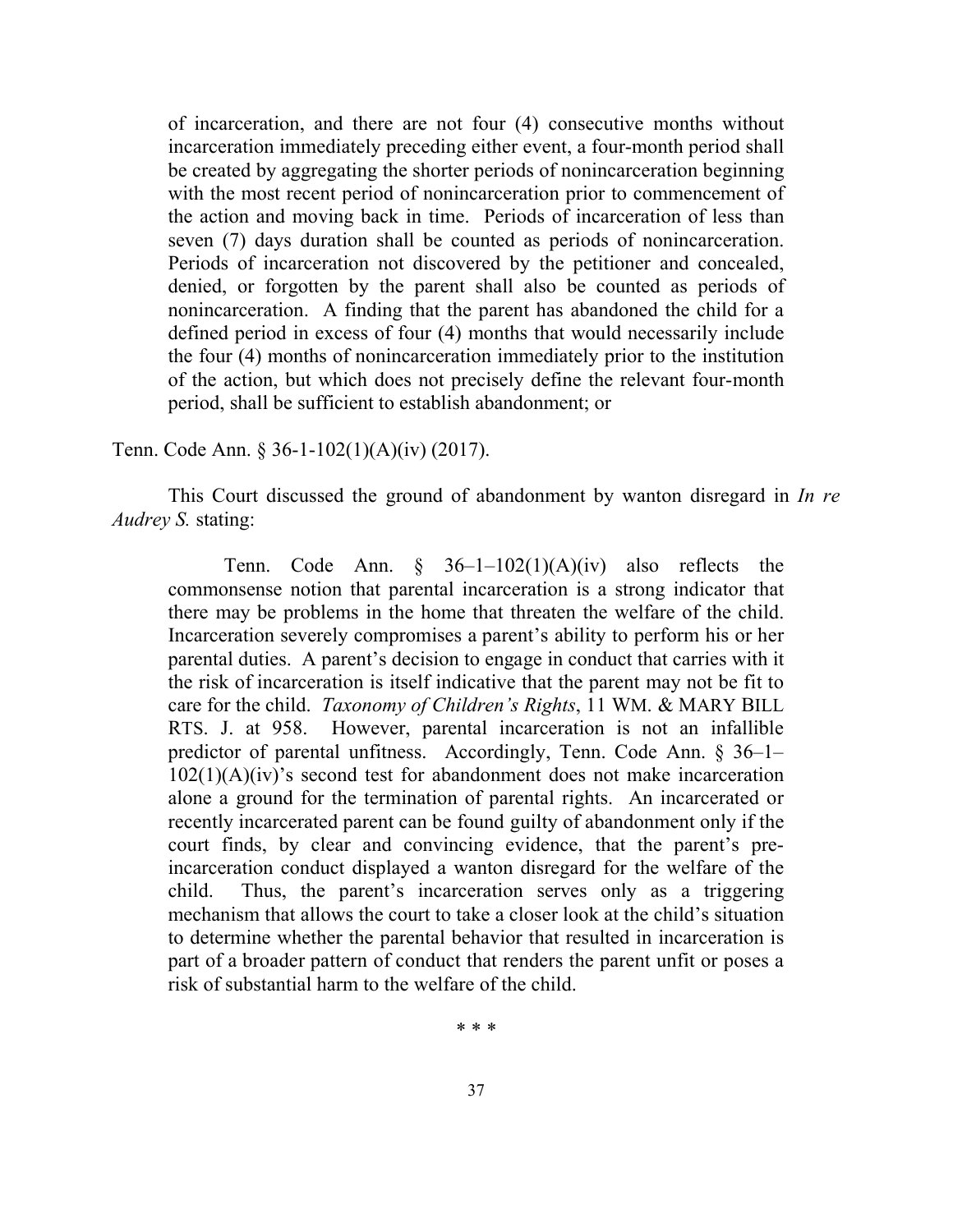We have repeatedly held that probation violations, repeated incarceration, criminal behavior, substance abuse, and the failure to provide adequate support or supervision for a child can, alone or in combination, constitute conduct that exhibits a wanton disregard for the welfare of a child. *See, e.g., State Dep't of Children's Servs. v. J.M.F.*, No. E2003–03081–COA– R3–PT, 2005 WL 94465, at \*7–8 (Tenn. Ct. App. Jan.11, 2005), *perm. app. denied* (Tenn. Mar. 21, 2005); *In re C. LaC.*, No. M2003–02164–COA– R3–PT, 2004 WL 533937, at \*7 (Tenn. Ct. App. Mar.17, 2004) (No Tenn. R. App. P. 11 application filed); *In re C.T.S.*, 156 S.W.3d 18, 25 (Tenn. Ct. App. 2004); *In re C.W.W.*, 37 S.W.3d at 474–75.

*In re Audrey S*., 182 S.W.3d 838, 866-68 (Tenn. Ct. App. 2005) (footnote omitted).

In the case now before us on appeal, the Trial Court found and held with regard to the ground of wanton disregard:

The Respondent father is currently incarcerated with an unknown release date. He has been in jail continuously since August 8 or 16, 2016. Thus, the father was in jail all or part of the four months prior to the Petition being filed. The record reflects a prior history of substantial criminal activity in 2011 which amounted to a net sentence of ten years. He was in jail from August 3, 2015 to May 3, 2016 on a violation of probation. After he got out of jail, he failed to appear for a drug screen due to his working, and then for the next screen he failed to show up after he said he would. He previously had a hair follicle while the children were in custody that was positive for THC. He was arrested for Public Intoxication on June 11, 2016, which was later dismissed.

The mother testified regarding an incident in August 2016 when she went to his motel room and he choked her to the point that it fractured her larynx. During a preliminary hearing on that matter, the father began screaming at the mother and was physically removed from the courtroom and returned to jail. The father did not deny that he yelled during the hearing.

The mother also testified about an incident in McDonald's in 2015 where the father became disorderly and was screaming.

On October 18, 2016, the father was ordered to serve the balance of a ten (10) year sentence for violation of probation.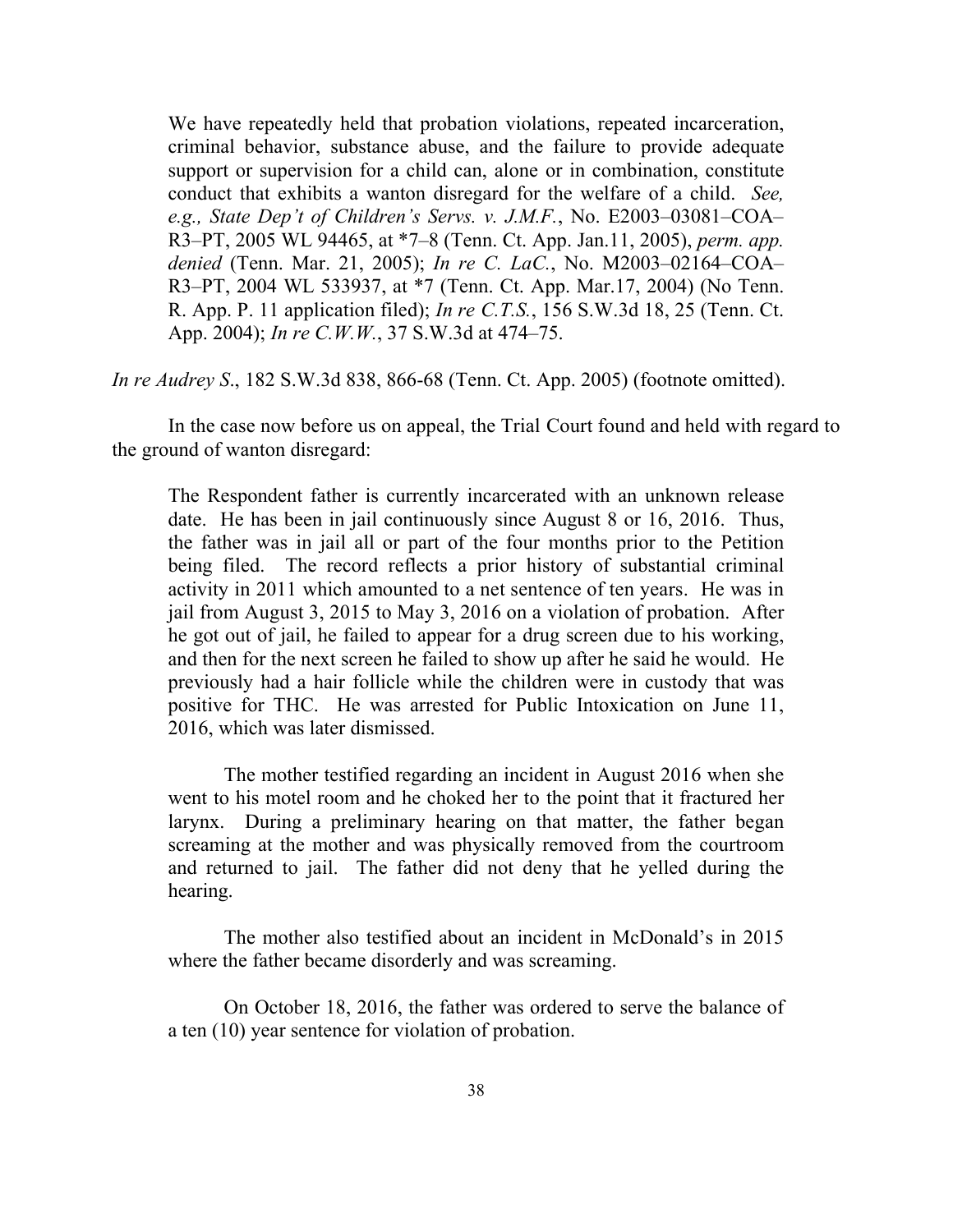The father's conduct exhibited a wanton disregard for the children's welfare.

The evidence in the record on appeal does not preponderate against the Trial Court's findings, which results in there being clear and convincing evidence of this ground. The record now before us on appeal reveals that Father was incarcerated when the petition to terminate his parental rights was filed and that Father engaged in behavior during the relevant time period that violated his probation resulting in Father again being incarcerated. We find no error in the Trial Court's determination that grounds were proven to terminate Father's parental rights to the Children for abandonment by wanton disregard.

We next consider whether the Trial Court erred in finding that clear and convincing evidence was proven of grounds to terminate for substantial noncompliance with the permanency plan pursuant to Tenn. Code Ann. § 36-1-113(g)(2). As pertinent, Tenn. Code Ann. §  $36-1-113(g)(2)$  provides:

(2) There has been substantial noncompliance by the parent or guardian with the statement of responsibilities in a permanency plan pursuant to title 37, chapter 2, part 4;

Tenn. Code Ann. § 36–1–113(g)(2) (2017).

With regard to the ground of substantial noncompliance with the permanency plan, the Trial Court specifically found and held:

The Court finds that the Department has shown by clear and convincing evidence that the father has failed to substantially comply with the permanency plan requirements. By the Department's testimony, the father was making progress at one point prior to going to jail in August 2015: He participated in a mental health assessment while incarcerated and continued with the therapist while he was out of jail and even when he went back to jail. He paid child support while out of jail and provided appropriate housing and was pretty good with providing transportation, but with some issues.

He went back to jail in August 2016 and has been incarcerated continuously since that time. He lived with his father prior to this period of incarceration. The plan required the father to notify the team if he had contact with the mother. The mother testified about the choking incident in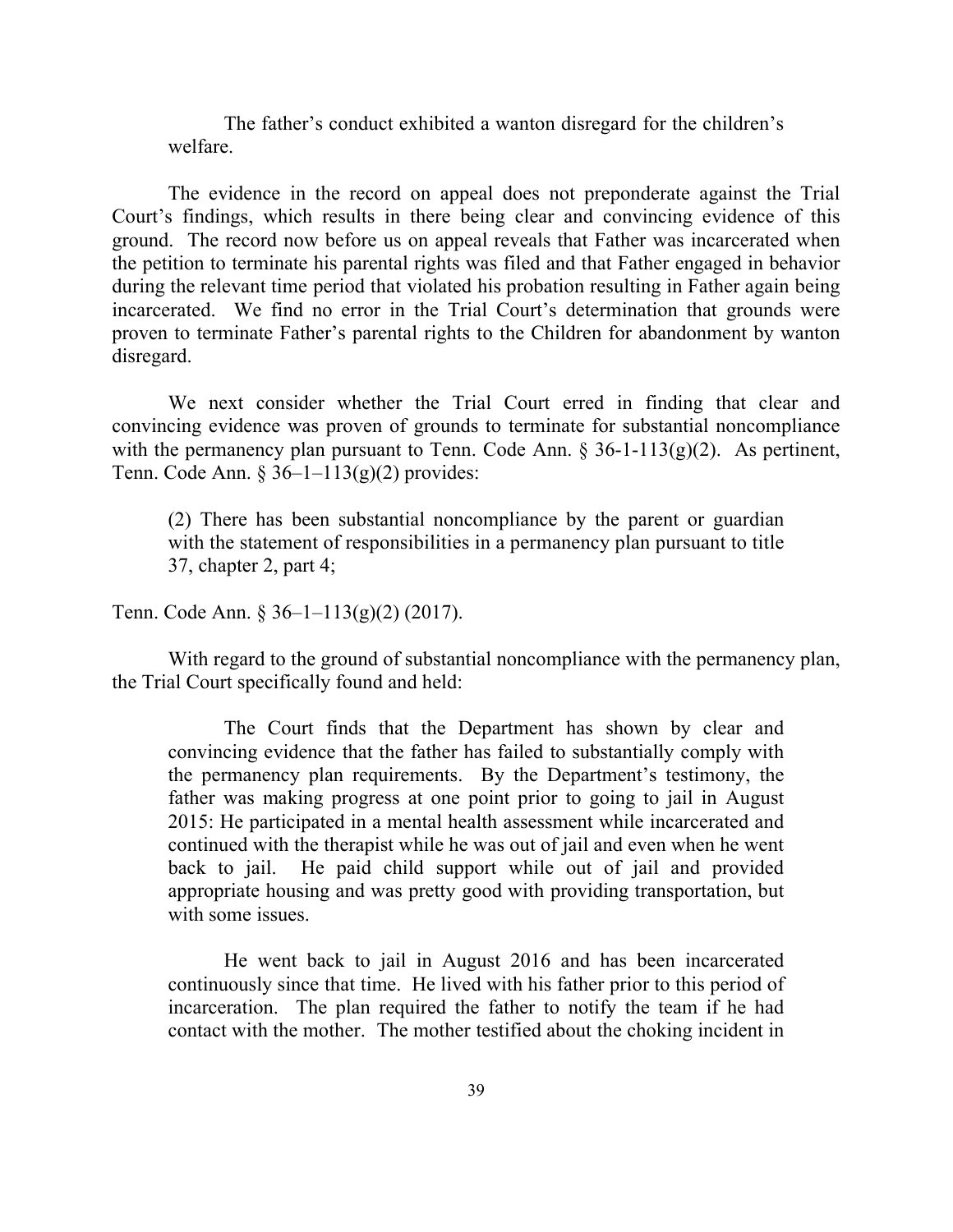August 2016. The father denies the incident or that he had seen the mother. The Court does not give the father's testimony full faith and credit.

The father continued to incur new criminal charges. He was charged with a violation of probation in September 2015 due to the video posted on Facebook. The children were to begin overnight visits with the father at that time until the case manager observed the video. He was ordered to serve 365 days at that time.

The father incurred another charge in June 2016, which was noted on the Permanency Hearing Order from June 29, 2016 (Exhibit 47).

The mother testified about their contact in 2016 and that she visited him in his motel room in August 2016 when the father choked her. His probation was violated, and he is currently incarcerated with an uncertain and unknown release date.

The mother testified that the father drank alcohol regularly and has always done this. The father appeared to be somewhat in denial about drinking alcohol.

In spite of the Court's reluctance to make the finding that it has, the law, requires the Court to find that the requirements of T.C.A. 36-1-  $113(g)(2)$  and  $37-2-403(a)(2)$  have been met by clear and convincing evidence in a case in which the father undoubtedly loves his children;

The evidence in the record on appeal does not preponderate against these findings made by the Trial Court, which results in there being clear and convincing evidence as to this ground. Furthermore, we note that the Trial Court made a specific finding with regard to Father's credibility finding Father to be not credible.

With regard to findings of credibility our Supreme Court has instructed:

When credibility and weight to be given testimony are involved, considerable deference must be afforded to the trial court when the trial judge had the opportunity to observe the witnesses' demeanor and to hear in-court testimony. *Estate of Walton v. Young*, 950 S.W.2d 956, 959 (Tenn. 1997) (quoting *Randolph v. Randolph*, 937 S.W.2d 815, 819 (Tenn. 1996)). Because trial courts are able to observe the witnesses, assess their demeanor, and evaluate other indicators of credibility, an assessment of credibility will not be overturned on appeal absent clear and convincing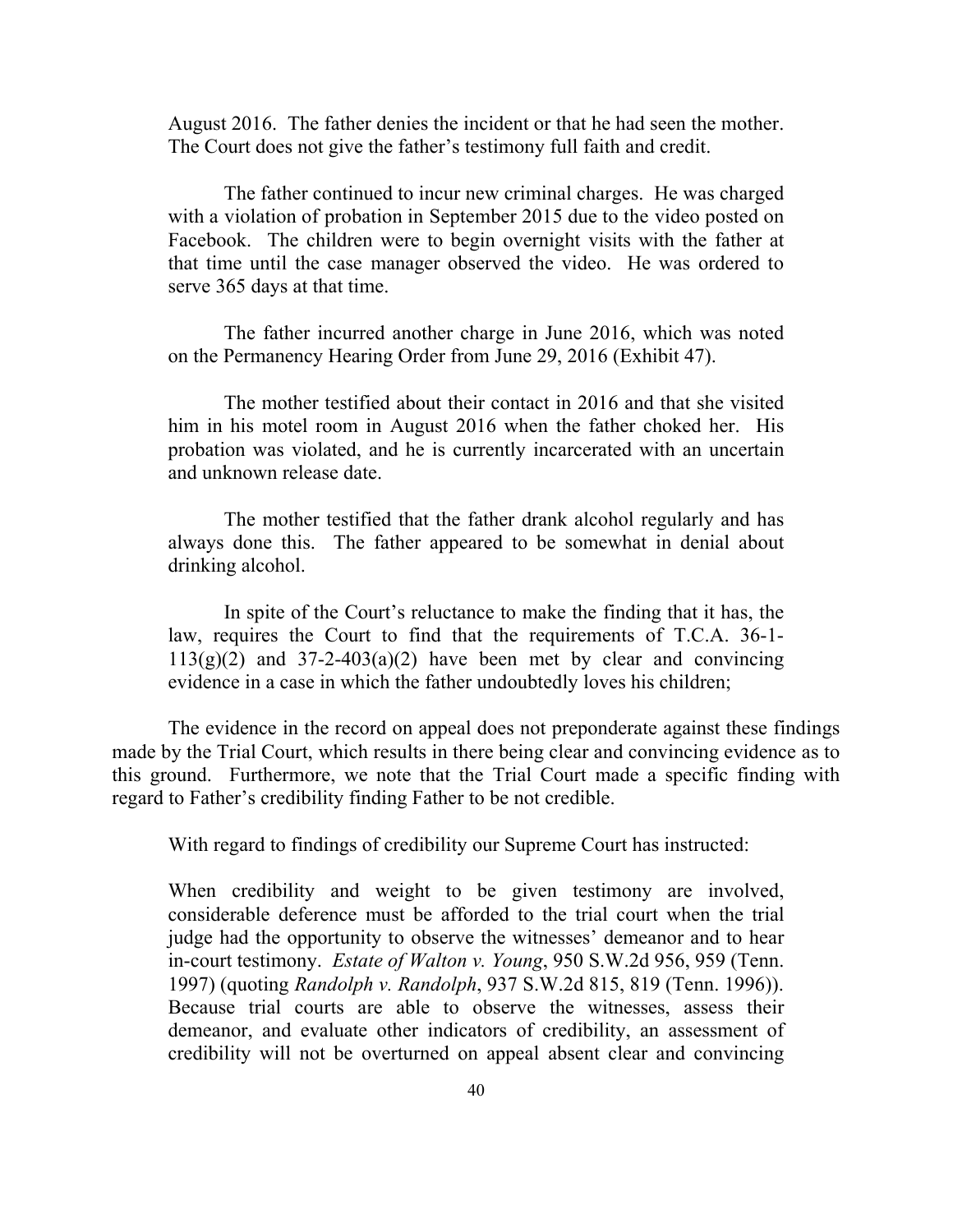evidence to the contrary. *Wells v. Bd. of Regents*, 9 S.W.3d 779, 783 (Tenn. 1999).

*Hughes v. Metro. Gov't of Nashville and Davidson County*, 340 S.W.3d 352, 360 (Tenn. 2011).

We give great deference to the Trial Court's finding that Father's testimony was not credible as the Trial Court had the opportunity to observe Father's demeanor and hear Father's in-court testimony. Given the evidence in the record on appeal, as discussed more fully above, we find no error in the Trial Court's determination that grounds were proven to terminate Father's parental rights to the Children for substantial noncompliance with the permanency plan.

Next, we consider whether the Trial Court erred in finding that clear and convincing evidence was proven of grounds to terminate for persistent conditions pursuant to Tenn. Code Ann. § 36-1-113(g)(3). As pertinent, Tenn. Code Ann. § 36–1–  $113(g)(3)$  provides:

(3) The child has been removed from the home of the parent or guardian by order of a court for a period of six (6) months and:

(A) The conditions that led to the child's removal or other conditions that in all reasonable probability would cause the child to be subjected to further abuse or neglect and that, therefore, prevent the child's safe return to the care of the parent or parents or the guardian or guardians, still persist;

(B) There is little likelihood that these conditions will be remedied at an early date so that the child can be safely returned to the parent or parents or the guardian or guardians in the near future; and

(C) The continuation of the parent or guardian and child relationship greatly diminishes the child's chances of early integration into a safe, stable and permanent home;

Tenn. Code Ann. § 36–1–113(g)(3) (2017).

Addressing the ground of persistent conditions, the Trial Court specifically found and held:

The Court finds that the Department has proven by clear and convincing evidence the ground of Persistent Conditions. The children have been in the Department's custody since November 12, 2014 after they were removed from the father's home because he allowed the mother to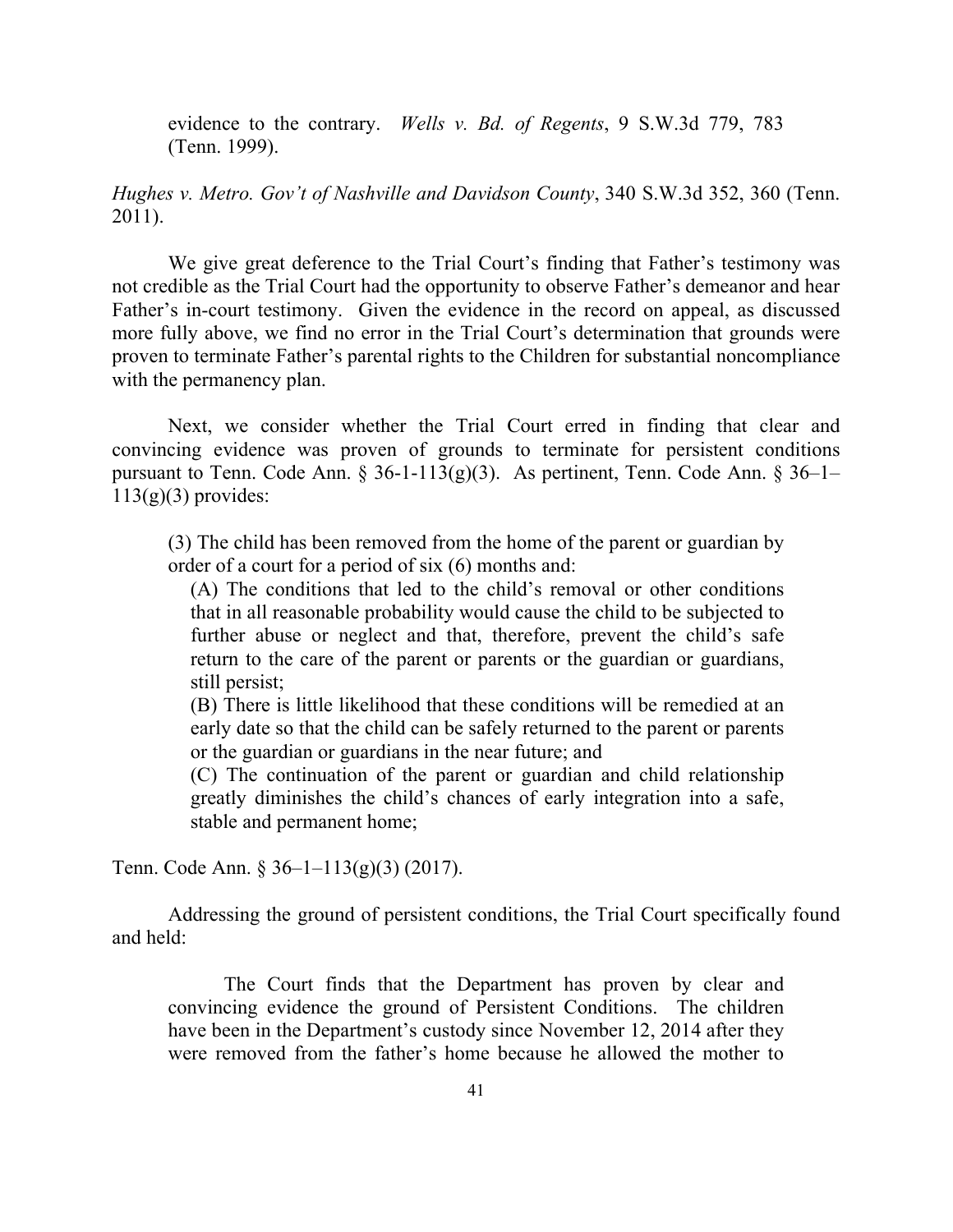move in, despite a No-Contact order between herself and the children. The mother testified regarding an incident in August 2016 where the father choked her. Based on her testimony, the Court describes the relationship between the two as the father not being able to live without her and not being able to live with her. The conditions that led to removal still persist.

Other conditions also exist in the home that, in all reasonable probability, would lead to further neglect or abuse of the children: there is crime in [Father's] home and he is currently incarcerated with no certain release date.

Continuation of the parent/children relationship greatly diminishes the children's chances of being placed into a safe, stable, and permanent home: the children have been in the same foster home for the time they have been in custody. The children are fortunate to have such a good home while in foster care.

The evidence in the record on appeal, as discussed more fully above, does not preponderate against the Trial Court's findings, which results in there being clear and convincing evidence of this ground. We find no error in the Trial Court's determination that grounds were proven to terminate Father's parental rights to the Children for persistent conditions.

We next consider whether the Trial Court erred in finding that clear and convincing evidence was proven of grounds to terminate for failure to manifest an ability to parent pursuant to Tenn. Code Ann.  $\S 36-1-113(g)(14)$ , which provides:

(14) A legal parent or guardian has failed to manifest, by act or omission, an ability and willingness to personally assume legal and physical custody or financial responsibility of the child, and placing the child in the person's legal and physical custody would pose a risk of substantial harm to the physical or psychological welfare of the child.

Tenn. Code Ann. § 36-1-113(g)(14) (2017).

With regard to the ground of failure to manifest an ability to parent, the Trial Court specifically found and held:

The Court also finds by clear and convincing evidence that the Department has proven the ground of failure to manifest an ability to parent as it applies to the father. The father was has [sic] been incarcerated since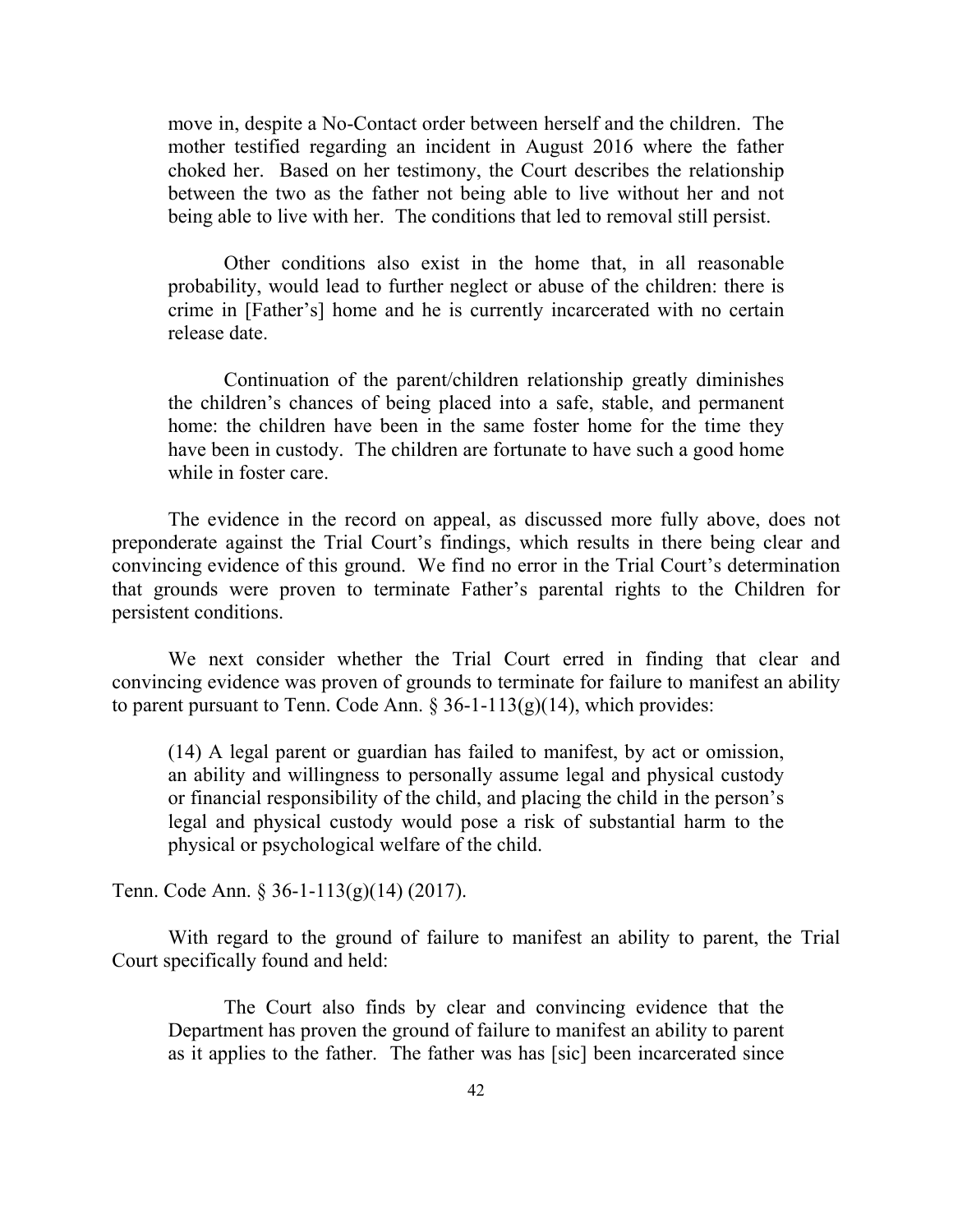August 2016 on a violation of probation which resulted from the assault on the mother. Prior to his incarceration, he was living with his father and had problems living there. The father was making progress, but the public intoxication charge in 2016 seemed to upend all progress.

Ms. West testified that the child Sophie expressed to her that she did not want to return to the father's home and that she was scared and afraid of her dad. Sophie wanted Ms. West to write a letter to the judge and tell him that she wanted to stay with the foster parents. During cross-examination of the DCS Case Worker, Krista Fox, when questioned about Sophie being afraid of her father, Ms. Fox responded that Sophie had only revealed to her that she was scared of her father because he yells when he drives and his driving scares her.

The Court finds that the father has failed to manifest by act or omission an ability and willingness to personally assume legal and physical custody of these children.

The evidence in the record on appeal, as discussed more fully above, does not preponderate against the Trial Court's findings, which results in there being clear and convincing evidence of this ground. Given the evidence in the record on appeal, we find no error in the Trial Court's determination that grounds were proven to terminate Father's parental rights to the Children for failure to manifest an ability to parent.

Finally, we consider whether the Trial Court erred in finding that clear and convincing evidence was proven that it was in the Children's best interests for Father's parental rights to be terminated. With regard to making a determination concerning a child's best interests, our Supreme Court has instructed:

When conducting the best interests analysis, courts must consider nine statutory factors listed in Tennessee Code Annotated section 36-1- 113(i). These statutory factors are illustrative, not exclusive, and any party to the termination proceeding is free to offer proof of any other factor relevant to the best interests analysis. *In re Carrington H*., 483 S.W.3d at 523 (citing *In re Audrey S*., 182 S.W.3d 838, 878 (Tenn. Ct. App. 2005)). Facts considered in the best interests analysis must be proven by "a preponderance of the evidence, not by clear and convincing evidence." *In re Kaliyah S*., 455 S.W.3d at 555 (citing *In re Audrey S*., 182 S.W.3d at 861). "After making the underlying factual findings, the trial court should then consider the combined weight of those facts to determine whether they amount to clear and convincing evidence that termination is in the child's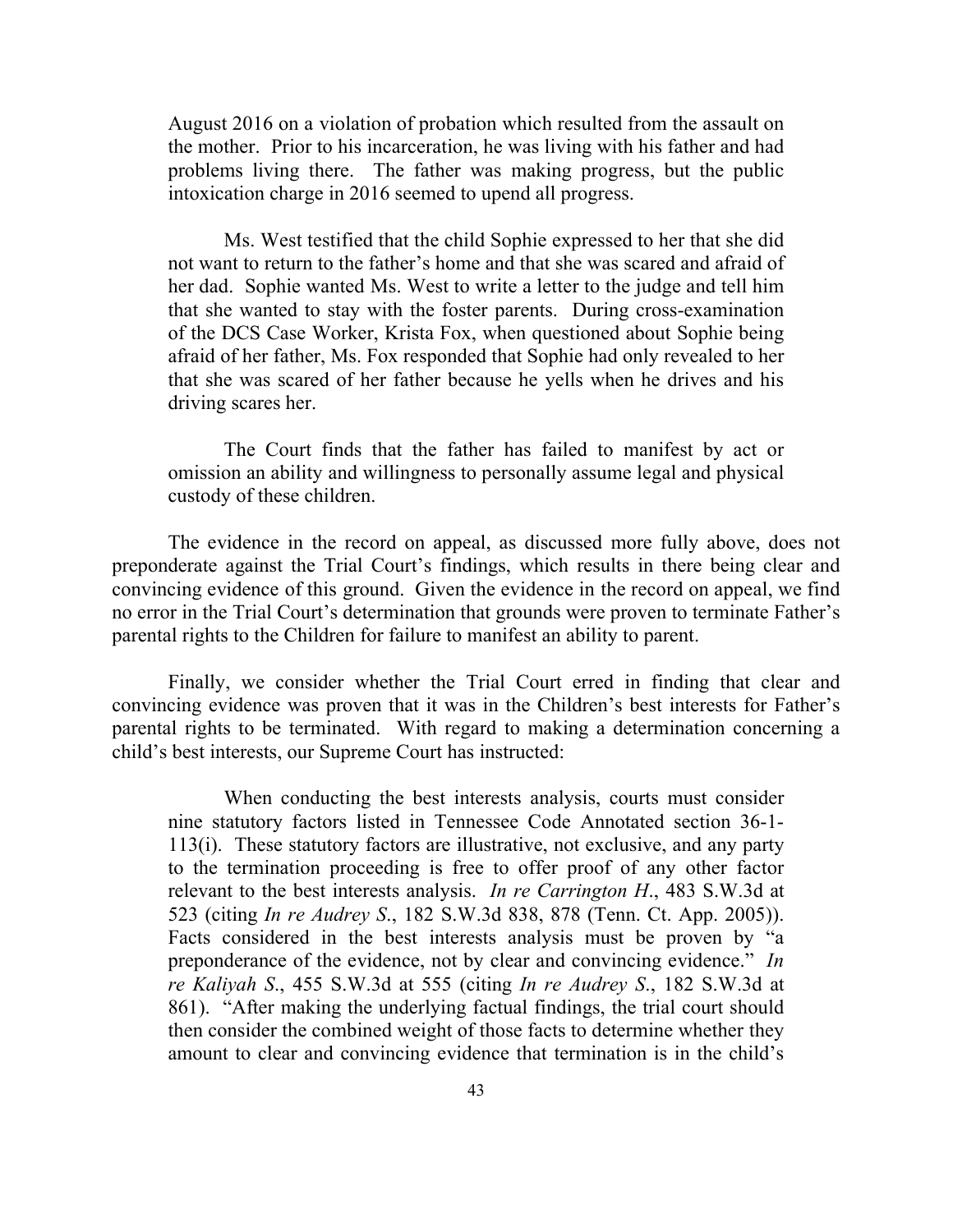best interest[s]." *Id*. When considering these statutory factors, courts must remember that "[t]he child's best interests [are] viewed from the child's, rather than the parent's, perspective." *In re Audrey S*., 182 S.W.3d at 878. Indeed, "[a] focus on the perspective of the child is the common theme" evident in all of the statutory factors. *Id*. "[W]hen the best interests of the child and those of the adults are in conflict, such conflict shall always be resolved to favor the rights and the best interests of the child. . . ." Tenn. Code Ann. § 36-1-101(d) (2017).

Ascertaining a child's best interests involves more than a "rote examination" of the statutory factors. *In re Audrey S*., 182 S.W.3d at 878. And the best interests analysis consists of more than tallying the number of statutory factors weighing in favor of or against termination. *White v. Moody*, 171 S.W.3d 187, 193-94 (Tenn. Ct. App. 2004). Rather, the facts and circumstances of each unique case dictate how weighty and relevant each statutory factor is in the context of the case. *See In re Audrey S*., 182 S.W.3d at 878. Simply put, the best interests analysis is and must remain a factually intensive undertaking, so as to ensure that every parent receives individualized consideration before fundamental parental rights are terminated. *In re Carrington H*., 483 S.W.3d at 523. "[D]epending upon the circumstances of a particular child and a particular parent, the consideration of one factor may very well dictate the outcome of the analysis." *In re Audrey S*., 182 S.W.3d at 878 (citing *White v. Moody*, 171 S.W.3d at 194). But this does not mean that a court is relieved of the obligation of considering all the factors and all the proof. Even if the circumstances of a particular case ultimately result in the court ascribing more weight—even outcome determinative weight—to a particular statutory factor, the court must consider all of the statutory factors, as well as any other relevant proof any party offers.

*In re Gabriella D.*, 531 S.W.3d 662, 681-82 (Tenn. 2017).

In the case now before us on appeal, the Trial Court made the following findings with regard to its best interests analysis:

The Court also finds that the State has established by clear and convincing proof that it is in the best interest of the children for the father's rights to be terminated. The Court finds that the father has not made changes in his conduct or circumstances that would make it safe for the